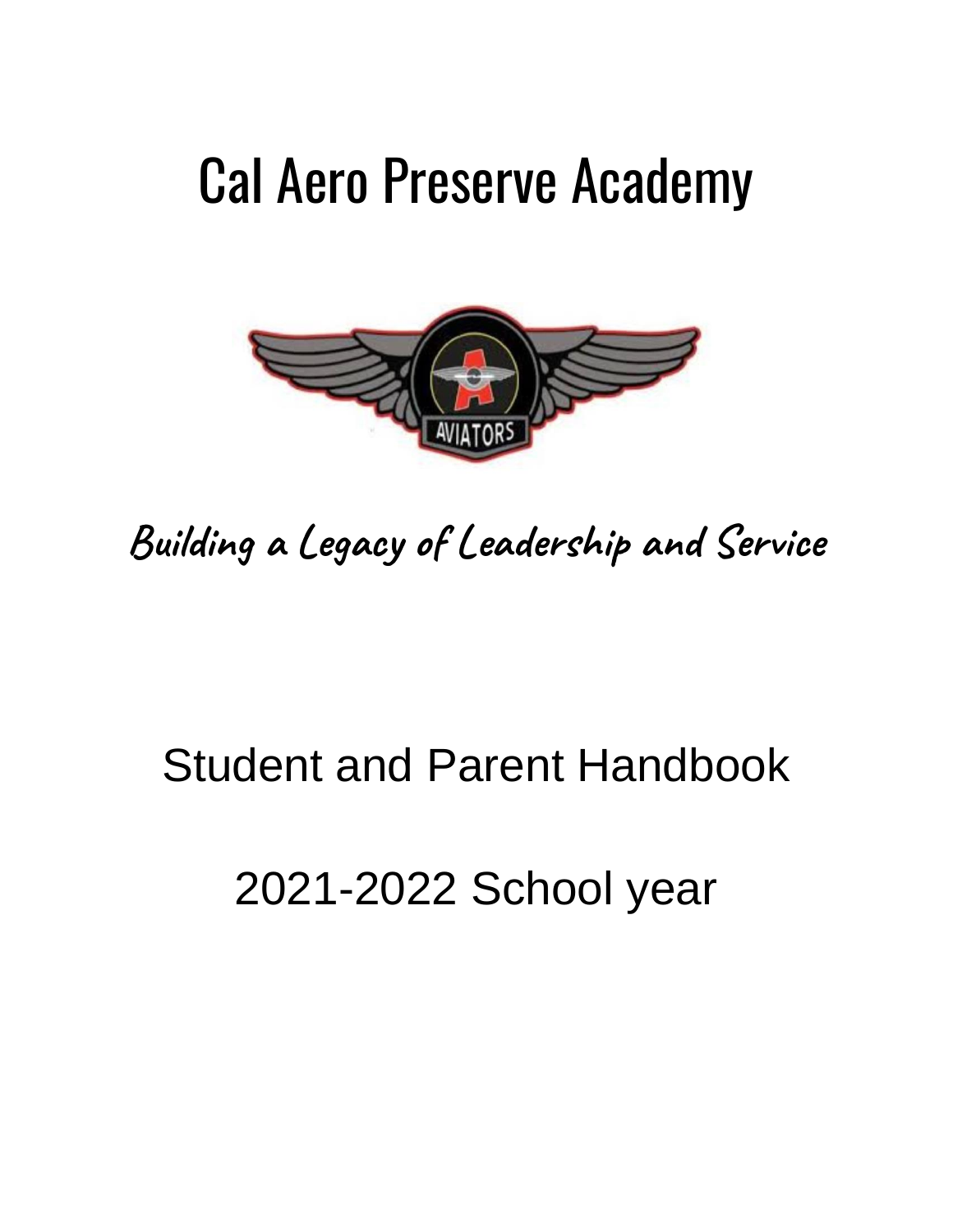



#### **Cal Aero Preserve Academy Office Staff**

#### **Administration**

Mrs. Denise Sunderland, Principal , Assistant Principal Mrs. Donna Escareno, Assistant Principal

#### **Office Staff**

Cheryl Smith, Office Manager Michelle Werling, Counseling Assistant Adriana Velazquez, Attendance Clerk Karla Diaz, Typist Clerk II Ethel Siriban, Typist Clerk I

#### **Health Office**

Una Silveyra, Nurse Trish Zalke, Health Tech

**Library** Stacy Matthews, Librarian/Media Assistant

**School Mascot:** Aviator **School Colors:** Red and Silver **Website:<https://www.chino.k12.ca.us/CalAero> Office Hours:** 7:30 a.m. – 4:30 p.m. **Telephone:** (909) 606-8531 FAX :( 909) 548-6023 **Library:** 909-606-2173 **Community Center:** (909) 464-0789 **High 5 (After School Program):** (909) 591-9834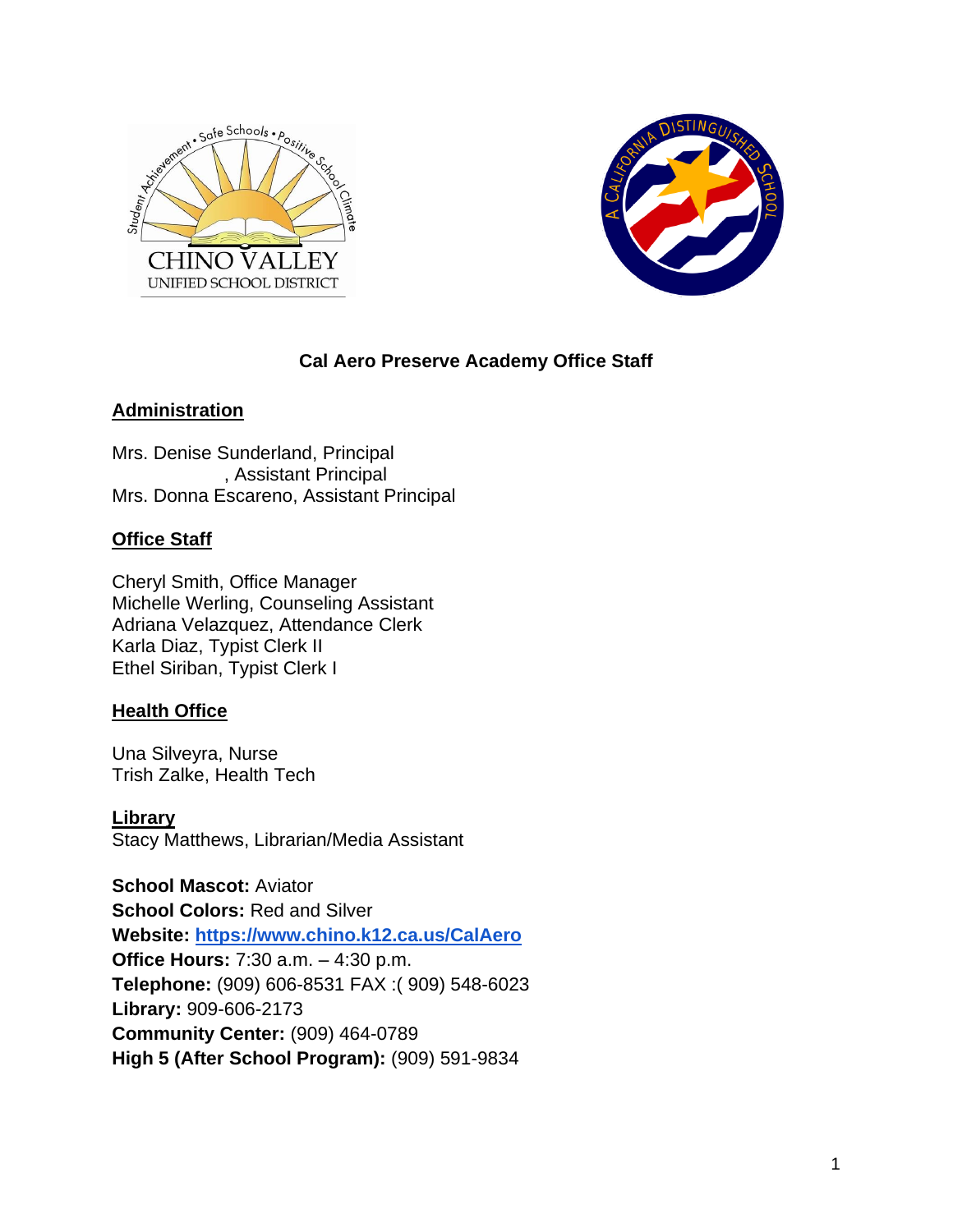## **Board of Education**

Joe Schaeffer, President Christina Gagnier, Vice-President Donald Bridge, Clerk Andrew Cruz, Member James Na, Member

## **TABLE OF CONTENTS**

| <b>ACADEMIC STANDARDS AND PROGRAMS</b>           | $\overline{7}$ |
|--------------------------------------------------|----------------|
| <b>Curriculum</b>                                | $\overline{7}$ |
| <b>Reading and English Language Arts</b>         | $\overline{7}$ |
| <b>Mathematics</b>                               | $\overline{7}$ |
| <b>Science</b>                                   | $\overline{7}$ |
| <b>Social Studies</b>                            | $\overline{7}$ |
| <b>Physical Education, Health, Music and Art</b> | $\overline{7}$ |
| <b>Physical Education</b>                        | $\overline{7}$ |
| <b>Electives</b>                                 | $\overline{7}$ |
| <b>Band:</b>                                     | 8              |
| <b>Exploring Technology:</b>                     | 8              |
| <b>Computers:</b>                                | 8              |
| Leadership (ASB):                                | 8              |
| Library aide:                                    | 8              |
| <b>Study Skills:</b>                             | 8              |
| Teacher's aide:                                  | 9              |
| Yearbook:                                        | 9              |
| Choir:                                           | 9              |
| <b>ACADEMIC SUCCESS</b>                          | 9              |
| <b>Homework Time Allotment</b>                   | 9              |
| Kindergarten:                                    | 10             |
| <b>Arrival &amp; Dismissal</b>                   | 10             |
| South Campus drop off/pick up                    | 10             |
| North Campus drop off/pick up                    | 11             |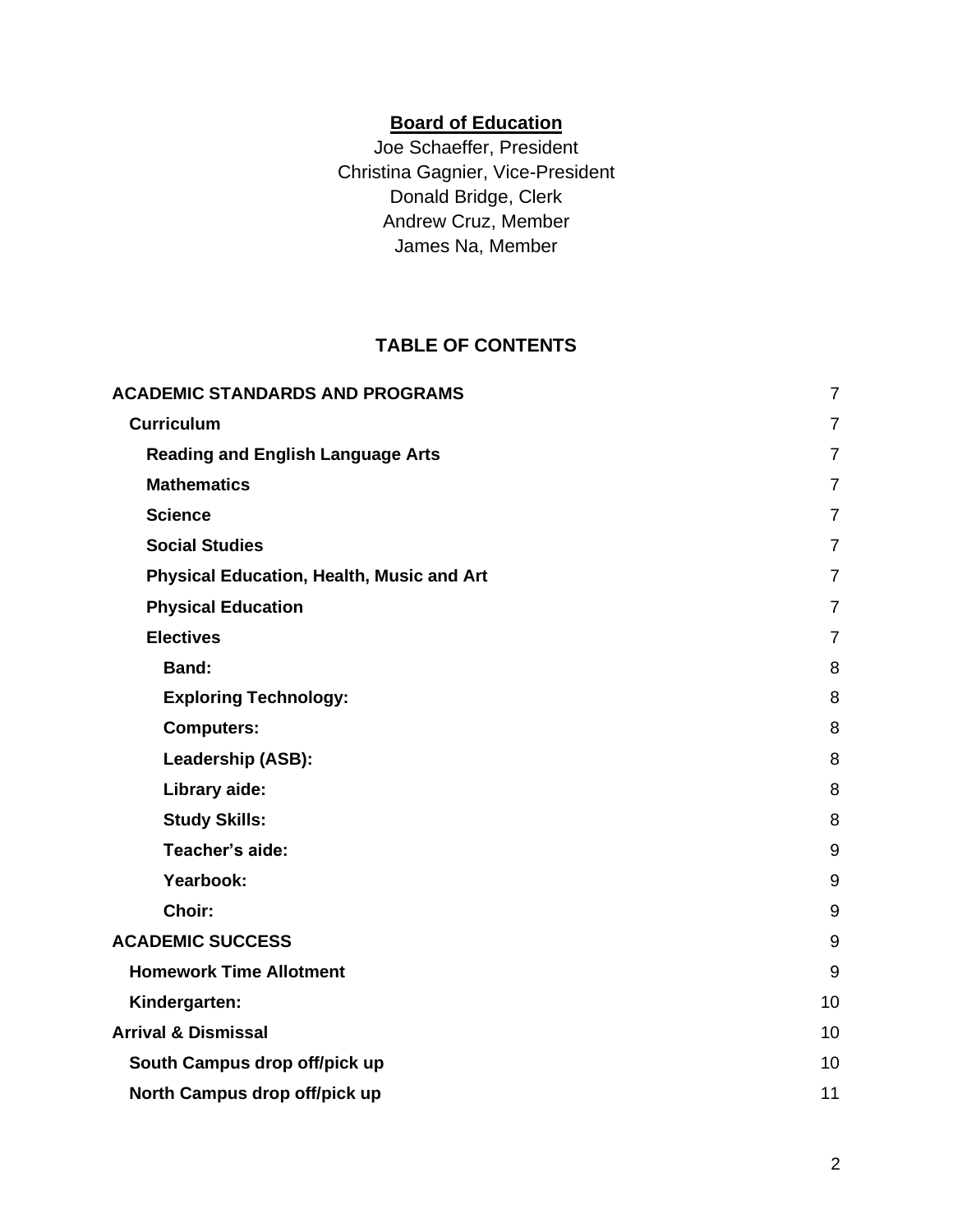| <b>Arrival and Dismissal Map</b>                    | 12 |
|-----------------------------------------------------|----|
| <b>Make-Up Homework Conditions</b>                  | 12 |
| Absence:                                            | 12 |
| <b>Suspension:</b>                                  | 12 |
| Truancy:                                            | 13 |
| <b>Classroom Placement Procedures</b>               | 13 |
| The Process (7-8)                                   | 13 |
| <b>Thoughts to Consider</b>                         | 13 |
| <b>DISCIPLINE POLICY</b>                            | 13 |
| <b>Administrative Detentions</b>                    | 15 |
| PBIS Positive Behavior, Interventions, and Supports | 15 |
| <b>Incident logs</b>                                | 15 |
| <b>DRESS CODE AND GROOMING</b>                      | 16 |
| Minimum Dress Code Requirements for Grades K-6      | 17 |
| <b>PARENT INVOLVEMENT</b>                           | 20 |
| <b>Important Dates</b>                              | 21 |
| <b>EVALUATION OF STUDENT ACHIEVEMENT</b>            | 22 |
| Kindergarten - 6 <sup>th</sup> Grade                | 22 |
| <b>SCHOOL PROCEDURES/POLICIES</b>                   | 23 |
| <b>Attendance</b>                                   | 23 |
| <b>Bicycles</b>                                     | 25 |
| <b>Bullying</b>                                     | 26 |
| <b>Cyber Bullying</b>                               | 26 |
| <b>Classroom Parties</b>                            | 27 |
| <b>Lunch delivery</b>                               | 28 |
| <b>Communication</b>                                | 28 |
| Dances (Grades 7 and 8 only)                        | 28 |
| <b>Early Dismissal</b>                              | 29 |
| <b>Emergency Card</b>                               | 30 |
| <b>Food Services</b>                                | 30 |
| <b>Gum Policy</b>                                   | 30 |
| <b>Health Services</b>                              | 30 |
| <b>Independent Study Requests</b>                   | 31 |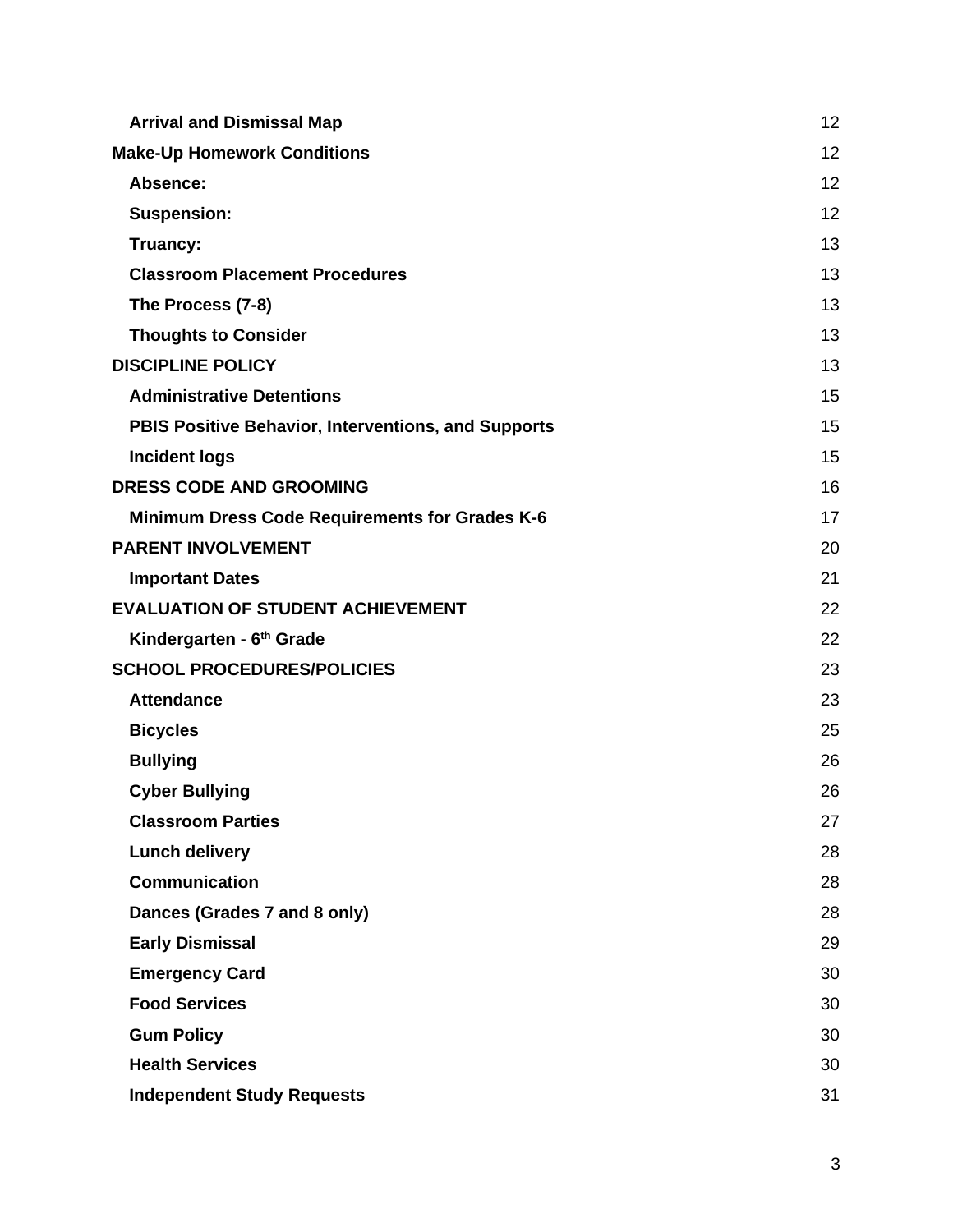| <b>Lost and Found</b>                                      | 31 |
|------------------------------------------------------------|----|
| <b>Lunch Area Rules</b>                                    | 31 |
| <b>Medication</b>                                          | 32 |
| <b>Website / Social Media</b>                              | 33 |
| <b>Office and Telephone</b>                                | 34 |
| <b>Parking Lot Procedure</b>                               | 34 |
| <b>Playground Equipment</b>                                | 35 |
| <b>Promotion and Retention</b>                             | 36 |
| <b>Special Deliveries</b>                                  | 36 |
| <b>Tardy Policy</b>                                        | 36 |
| <b>Textbooks</b>                                           | 37 |
| <b>Visitors</b>                                            | 38 |
| <b>Special Courtesy issues</b>                             | 39 |
| <b>Special Programs</b>                                    | 39 |
| <b>English Language Learners</b>                           | 39 |
| Flight K-16: College Bound                                 | 40 |
| Leadership                                                 | 40 |
| <b>Special Education</b>                                   | 41 |
| <b>Learning Center</b>                                     | 41 |
| <b>Spirit Day</b>                                          | 41 |
| <b>STEP Meetings</b>                                       | 41 |
| <b>STUDENT RECOGNITION</b>                                 | 42 |
| <b>Ongoing Awards</b>                                      | 42 |
| <b>Trimester Awards</b>                                    | 42 |
| <b>End of Year</b>                                         | 43 |
| <b>Student Eligibility for School Sponsored Activities</b> | 44 |
| <b>PROMOTION AND INFORMATION REQUIREMENTS</b>              | 45 |
| <b>School Holidays (Junior High Only)</b>                  | 47 |
| <b>Additional Minimum Days for Elementary (K-6)</b>        | 47 |
| <b>Additional Minimum Days for Jr. High</b>                | 48 |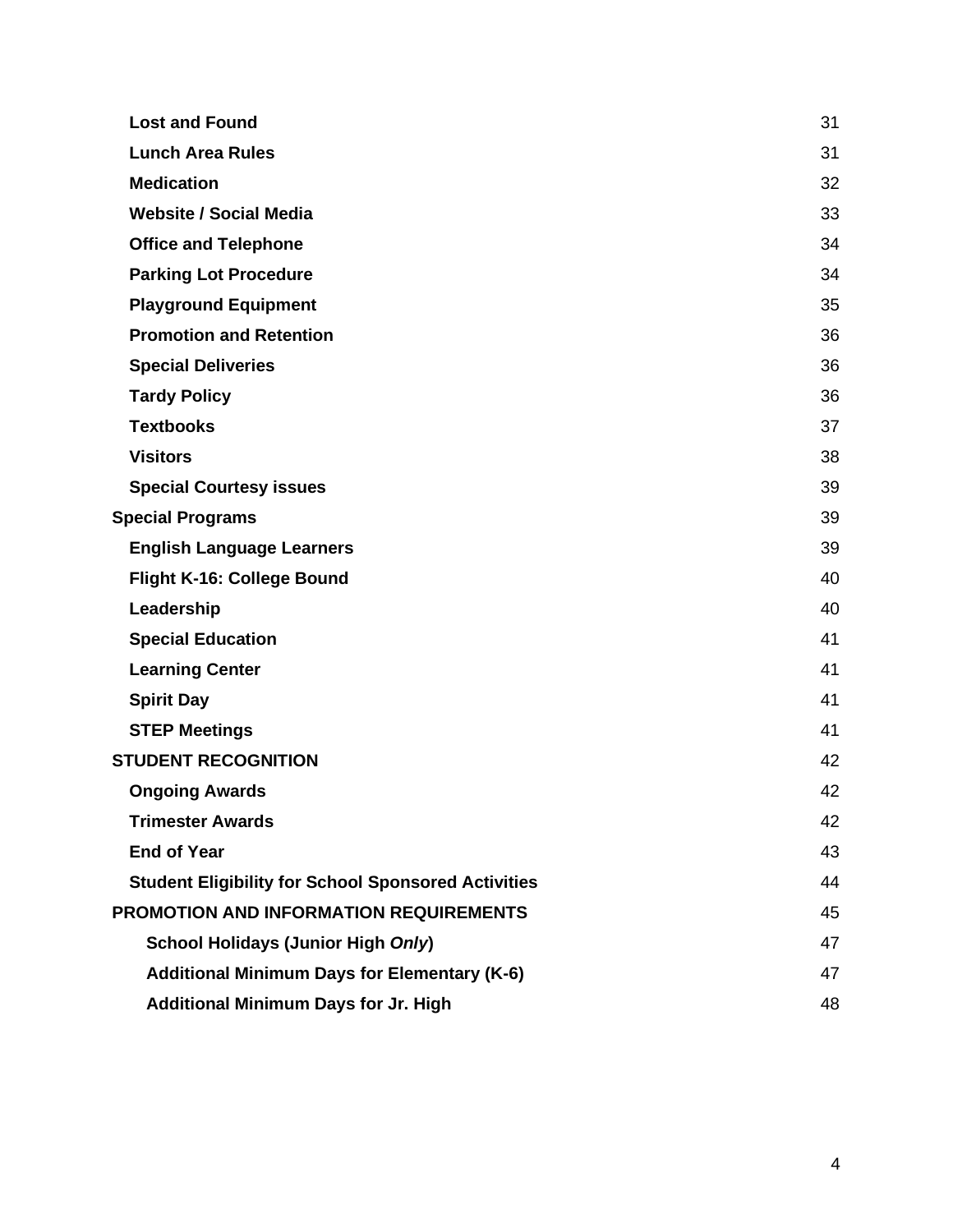#### **Letter from the Principal**

Dear Parents of Cal Aero Preserve Academy,

Welcome to the 2020-2021 school year! This is my first year at Cal Aero and I'd like to briefly introduce myself. I'm Denise Sunderland, the new principal and I'm excited and honored to be part of a school and school community that has demonstrated such excellence in the Chino Valley Unified School District. Cal Aero is clearly a place where students succeed at high levels and where families are involved. Our school provides a perfect setting for children to grow to their full potential. Thank you for sharing your children; they are truly a gift to us. Even though this school year is starting much differently than past years, we must continue to focus on student learning and success.

"Building a Legacy of Service and Leadership" was the vision put in place when Cal Aero was established and remains in place today. A legacy of service and leadership will look differently for each of our students. Their life's purpose is unique to each of them. The Cal Aero staff is committed to providing our students with a 21st Century education and to prepare all students with the knowledge and skills necessary to achieve personal and academic success, while developing each student into a responsible, respectful, and safe citizen. The strong foundation each student will receive wil prepare them to build their own legacy of service and leadership.

What tools will we use to prepare your child? We emphasize the four Cs: Collaboration, Critical Thinking, Creativity, and Communication in the classroom. The teachers utilize Professional Learning Communities to collaborate, discuss student achievement, review evidenced based teaching practices, consider possible interventions and enrichment opportunities, and how to differentiate instruction to meet the needs of each student. Teachers are equipped with state/district approved curriculum and often supplement materials to support the unique needs of each child. We also look for opportunities outside the classroom setting to enrich student's understanding of the curriculum.

The support of our community and commitment of our parents are an important part of student success. Please consider becoming a member of our parent teacher organization, Cal Aero Preserve Academy Flight Crew PTO, to serve and support our students. If you would like to discuss additional ways you can support Cal Aero, and all students, please contact me to share your ideas.

This handbook contains valuable information for student success. Please read the handbook carefully with your child(ren). If you have any questions, please contact the school office. I'd be happy to answer any questions.

Working Together, Mrs. Denise Sunderland, Principal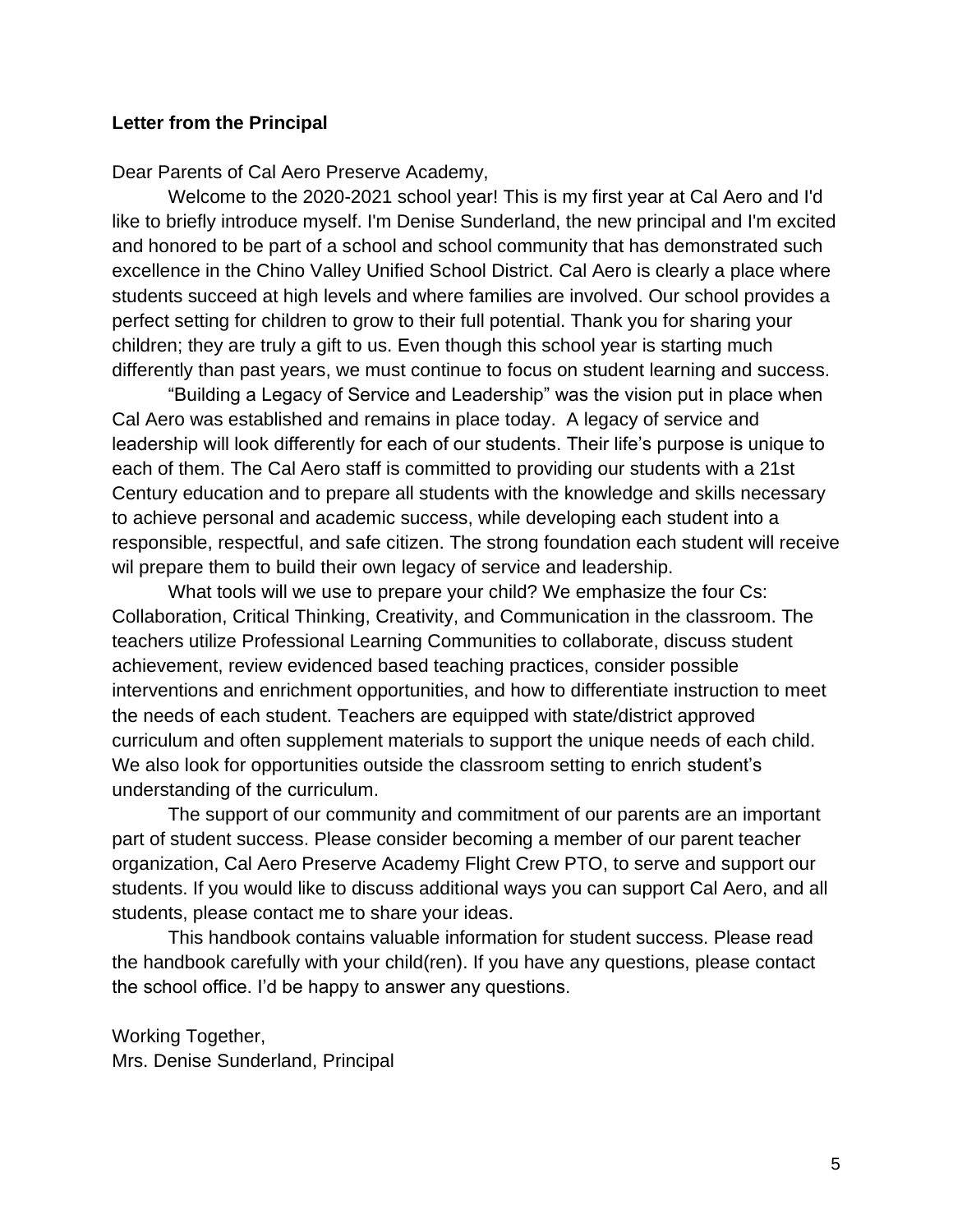## **Letter from The Parent Teacher Organization (PTO)**

#### **Preserve Academy Flight Crew**



**Cal Aero Preserve Academy** 15850 Main St. Chino, CA. 91708 (909) 529-2341 calaeropto@gmail.com

Welcome back to another exciting school year at Cal Aero Preserve Academy! The Parent Teacher Organization wants to thank you for your past support, and we encourage you to continue to be involved in any way you can. Cal Aero Preserve Academy welcomes parent involvement whether it be in the classroom, with PTO or at special events, we want to foster a sense of community inside as well as outside of the classroom with our families! So please don't be shy.

Our main goal is to raise funds so that we can use those funds to enrich and enhance our children's experience at school through field trips, events, school supplies, equipment, assemblies, etc.

Please consider being a part of the Cal Aero Preserve Academy Flight Crew PTO. We have a Facebook Page "Cal Aero Preserve Academy PTO" which is our main method of communication but look for us at Back to School Night as well as our Monthly Meetings (usually 2nd Monday of the month) PTO Membership information will be sent out during the first few weeks of school. Don't forget to join! We look forward to meeting you and partnering with you to make this an amazing year for all of our Aviators!!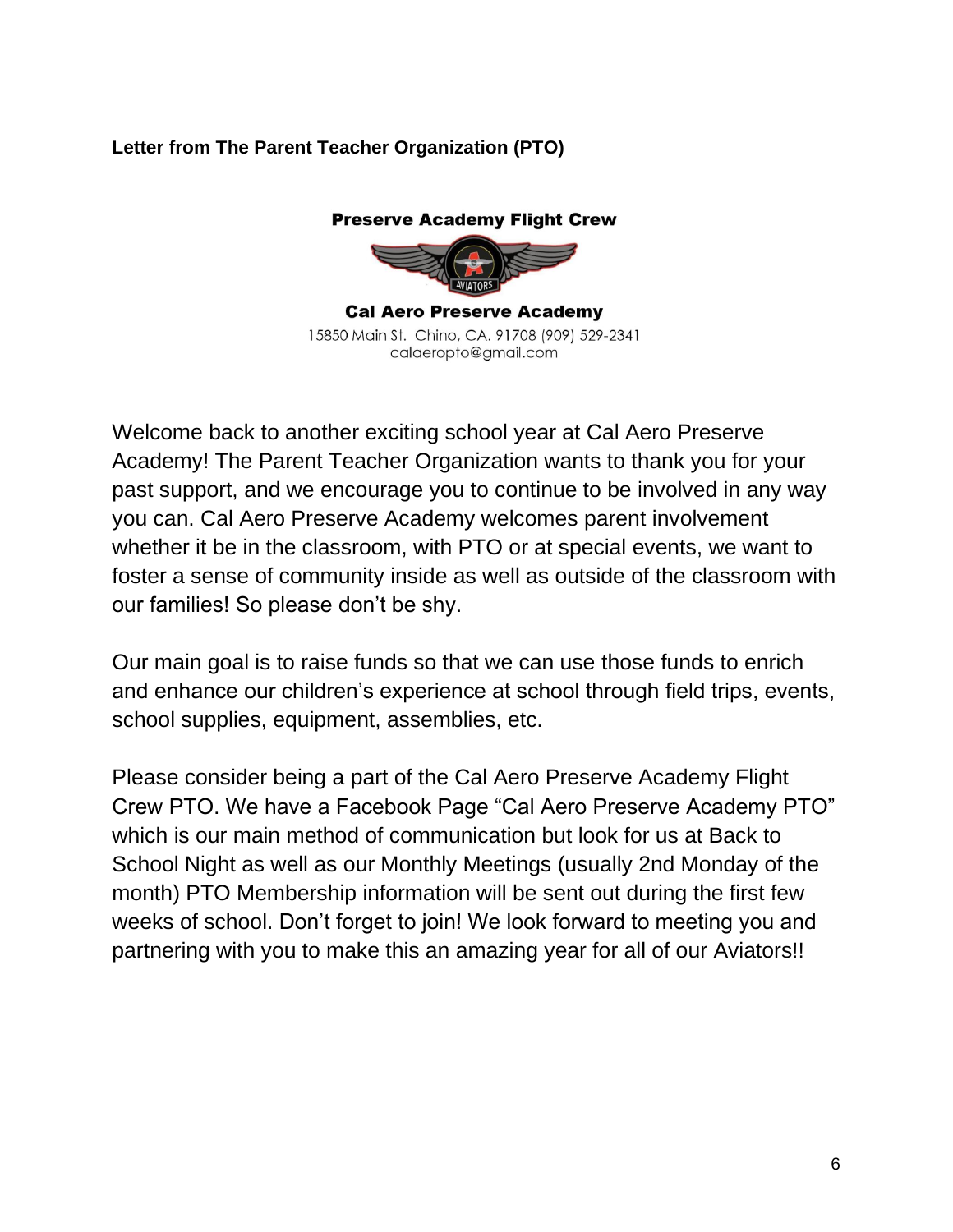#### **ACADEMIC STANDARDS AND PROGRAMS**

#### <span id="page-7-1"></span><span id="page-7-0"></span>**Curriculum**

Our curriculum is directly aligned to the Common Core State Standards and the Chino Valley Unified School District's Essential Standards for each grade level. Specific learning objectives at each grade level and/or discipline will be discussed at "Back to School Night."

Listed below is state and district approved core curriculum in the elementary and secondary grades and a summary is provided for the electives program in the junior high:

#### <span id="page-7-2"></span>**Reading and English Language Arts**

McGraw Hill "Wonders" (K-6) Houghton Mifflin "Collections" (7th and 8th Grade)

#### <span id="page-7-3"></span>**Mathematics**

Pearson Envision / Savvas Mathematics (K-5) Houghton Mifflin Big Ideas (6-8)

#### <span id="page-7-4"></span>**Science**

K-5th: Houghton Mifflin 6th: Holt 7<sup>th</sup>-8<sup>th</sup>: Prentice/Hall

#### <span id="page-7-5"></span>**Social Studies**

K-5: Houghton Mifflin 6-8: Holt

#### <span id="page-7-6"></span>**Physical Education, Health, Music and Art**

#### <span id="page-7-7"></span>**Physical Education**

Grades 1-6, 200 minutes each 10 school days, exclusive of recesses and the lunch period. Grades 7-8 attending P.E. classes daily, 400 minutes each 10 school days

#### <span id="page-7-8"></span>**Electives**

Junior High Only: An electives program is offered to all 7<sup>th</sup> and 8<sup>th</sup> grade students. Each class is a trimester. Not all elective courses are offered each trimester or school year.

#### **Life Essentials:**

Life Essentials is a blended course for students to broaden their understanding of taking care of basic life skills and personal life skills. Topics included: planning and preparing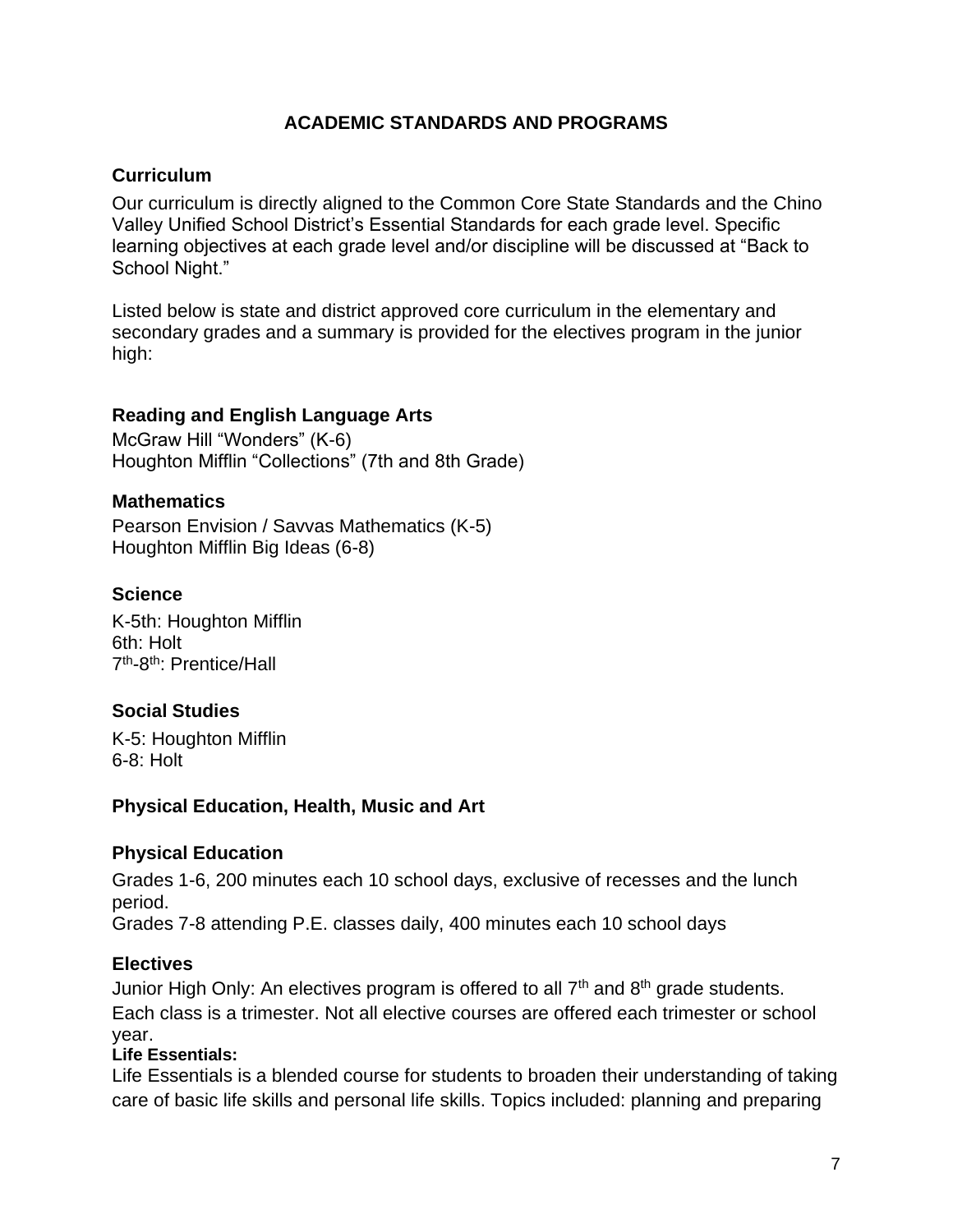nutritious meals, developing personal & social awareness, and developing habits of success (goal setting, effective communication skills, and conflict resolution skills).

## <span id="page-8-0"></span>**Band:**

This course introduces the student to the fundamental components of music. Students will perform a repertoire of musical styles on an instrument with expression, tone quality, and articulation, individually, and in group settings.

## <span id="page-8-1"></span>**Exploring Technology:**

This course provides students with an introduction to the use of the computer as a tool. Students will experience a variety of computer software, including but not limited to, menu programs, word processing, spreadsheet, database, and graphics. Computer ethics will also be stressed.

## <span id="page-8-2"></span>**Computers:**

This course will provide students with an introduction to the use of the computer as a tool. The basic components and operations of a computer will be taught. Students will experience a variety of computer software, including, but not limited to, menuing programs, word processing, spreadsheet, database, and graphics. The concepts of computer programming and telecommunications will be introduced. Computer ethics will also be stressed. Exploring database and spreadsheet activities within this course work. This course is aligned to standards developed by the Business Education Resource Consortium

## <span id="page-8-3"></span>**Leadership (ASB):**

This course teaches students to conduct democratic elections, to work toward strengthening public relations, to aid in carrying out school functions, and to recognize the student's main function is one of service to the school and its various organizations and activities.

#### <span id="page-8-4"></span>**Library aide:**

This course gives students the opportunity to work in/assist in the library. Students will demonstrate the ability to perform the skills needed to assist in the operation of the media center. Students must have a minimum GPA of 2.0 with librarian and administrator approval.

#### <span id="page-8-5"></span>**Study Skills:**

This course provides students with instruction on how to study, how to become effective test takers, and acquire good study habits. They will learn techniques in taking notes,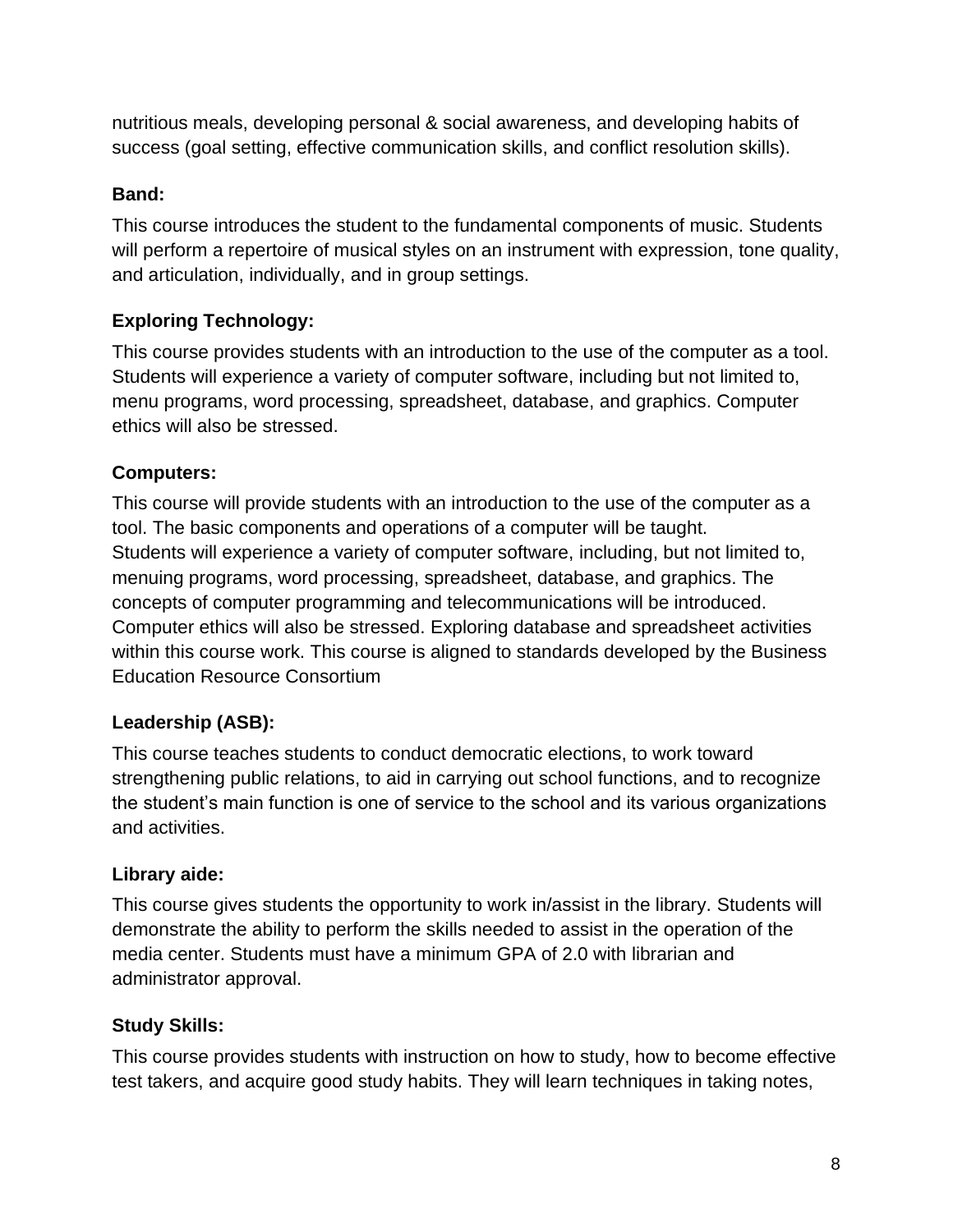working independently, managing time, and studying. Students will develop skills in finding answers to problems, reading for meaning, and taking tests.

#### <span id="page-9-0"></span>**Teacher's aide:**

This course allows students the opportunity to work with and aide in the classroom. Students must have a minimum GPA of 3.0 with teacher and administrator approval.

## <span id="page-9-1"></span>**Yearbook:**

This course focuses on the development of journalism skills and the technical skills involved in publishing. Students are given the opportunity to participate in the actual publication of a school yearbook and therein a formal record of the school's activities.

## <span id="page-9-2"></span>**Choir:**

These courses introduce the student to the fundamental components of music and are aligned to the State Standard for Visual and Performing Arts.

<span id="page-9-3"></span>For your perusal, the Common Core Standards can be accessed a[t](http://www.cde.ca.gov/ci) [www.cde.ca.gov/ci](http://www.cde.ca.gov/ci)

## **ACADEMIC SUCCESS**

The primary goal at Cal Aero Preserve Academy is to provide the optimal learning experience for every student to achieve academic success. To maximize student achievement, it is an expectation that all students be prepared for school and attend class regularly and promptly.

Homework is designed and assigned to reinforce the concepts that were learned in class, to help students become more self reliant, and to learn to work independently. Through homework, students also learn to budget time more effectively, learn to set priorities, and learn to complete assigned projects. All work is expected to be turned in on time and meet the standards set forth by the classroom teacher and the Board of Education.

It is the student's responsibility to keep an accurate record of assignments, have necessary materials, follow study techniques outlined by the teachers, apply and practice skills learned in class, and complete and return assignments on time.

## <span id="page-9-4"></span>**Homework Time Allotment**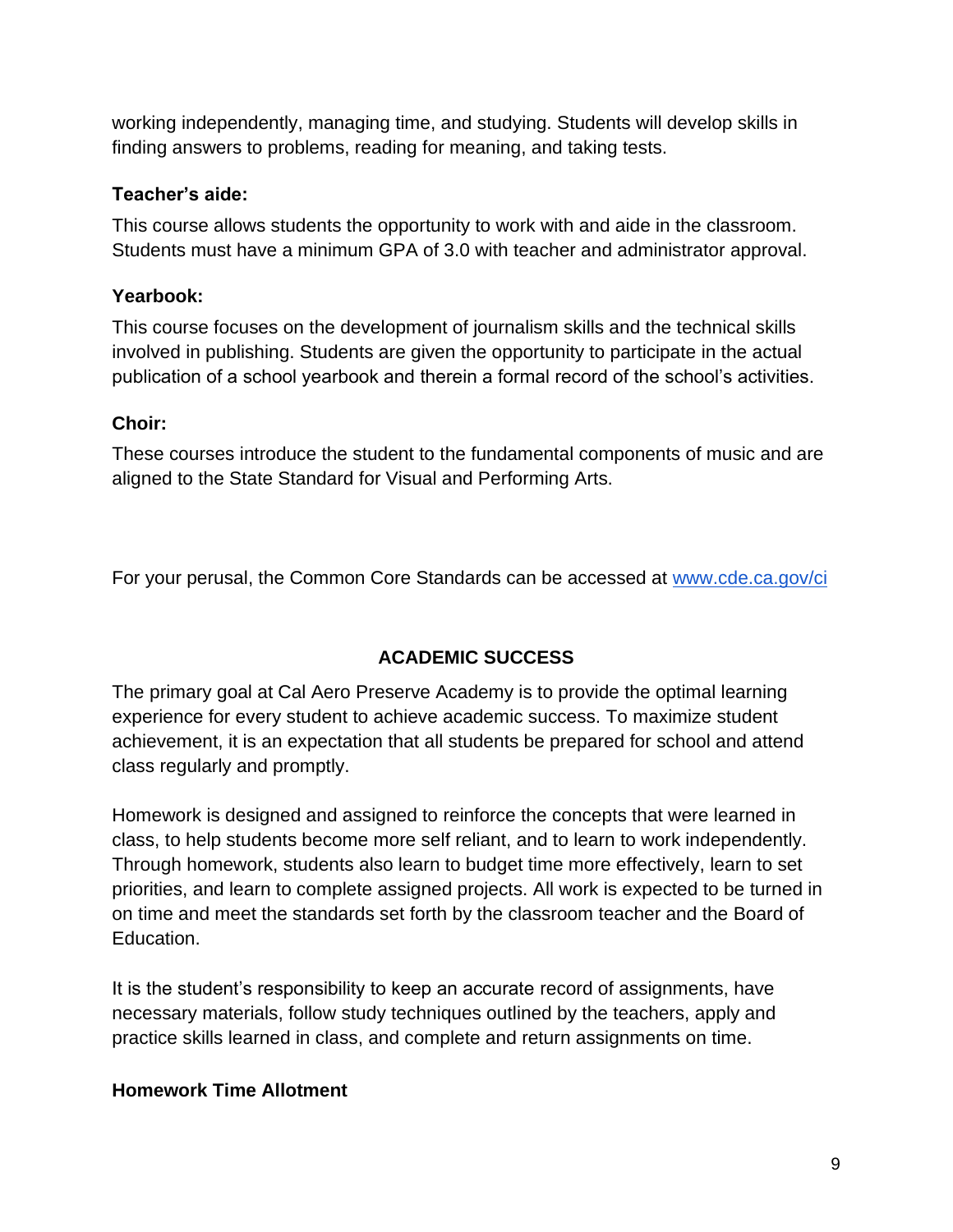In accordance with Board Policy and Administrative Regulations 6154, homework assignments shall be assigned Monday through Thursday, and daily time allotments for each grade level are outlined as follows:

#### <span id="page-10-0"></span>**Kindergarten:**

Homework assignments shall stimulate students to talk often with their parents/guardians. Teachers shall encourage parents/guardians to read and discuss stories with their children.

**Grade 1:** 10-20 minutes **Grade 2:** 20-30 minutes **Grade 3:** 30-45 minutes **Grade 4-6:** 60-90 minutes **Grades 7-8:** An average of 60-90 minutes

\*\*\*Students will only be allowed to enter their classroom to retrieve left items i.e. homework/books if the teacher is present.

**Elementary students shall be required to read 15-20 minutes every day, in addition to regularly assigned homework.**

**Junior High School students shall be required to read 30 minutes every day, in addition to regularly assigned homework.**

#### <span id="page-10-1"></span>**Arrival & Dismissal**

Students are to arrive and enter campus through the North or South pedestrian gates on the East side of campus. Kindergarten students can be dropped off at the South Western gate. Parents wishing to walk their Kindergarten students into class must park in a parking space and walk the student in.

#### <span id="page-10-2"></span>**South Campus drop off/pick up**

Vehicles are **NEVER** to stop in a red zone to pick up or drop off, especially in a turn zone, this blocks traffic. Students **CAN ONLY** be dropped off in designated drop off lanes that are cut out and extend past the normal drive lanes, this allows safe parking and loading or unloading of students. Parents waiting to walk with students at the South gate must stay outside of the yellow lines, so students can safely exit and walk along the sidewalk. We ask that parents/guardians walk their students across all streets and driveways to ensure safety.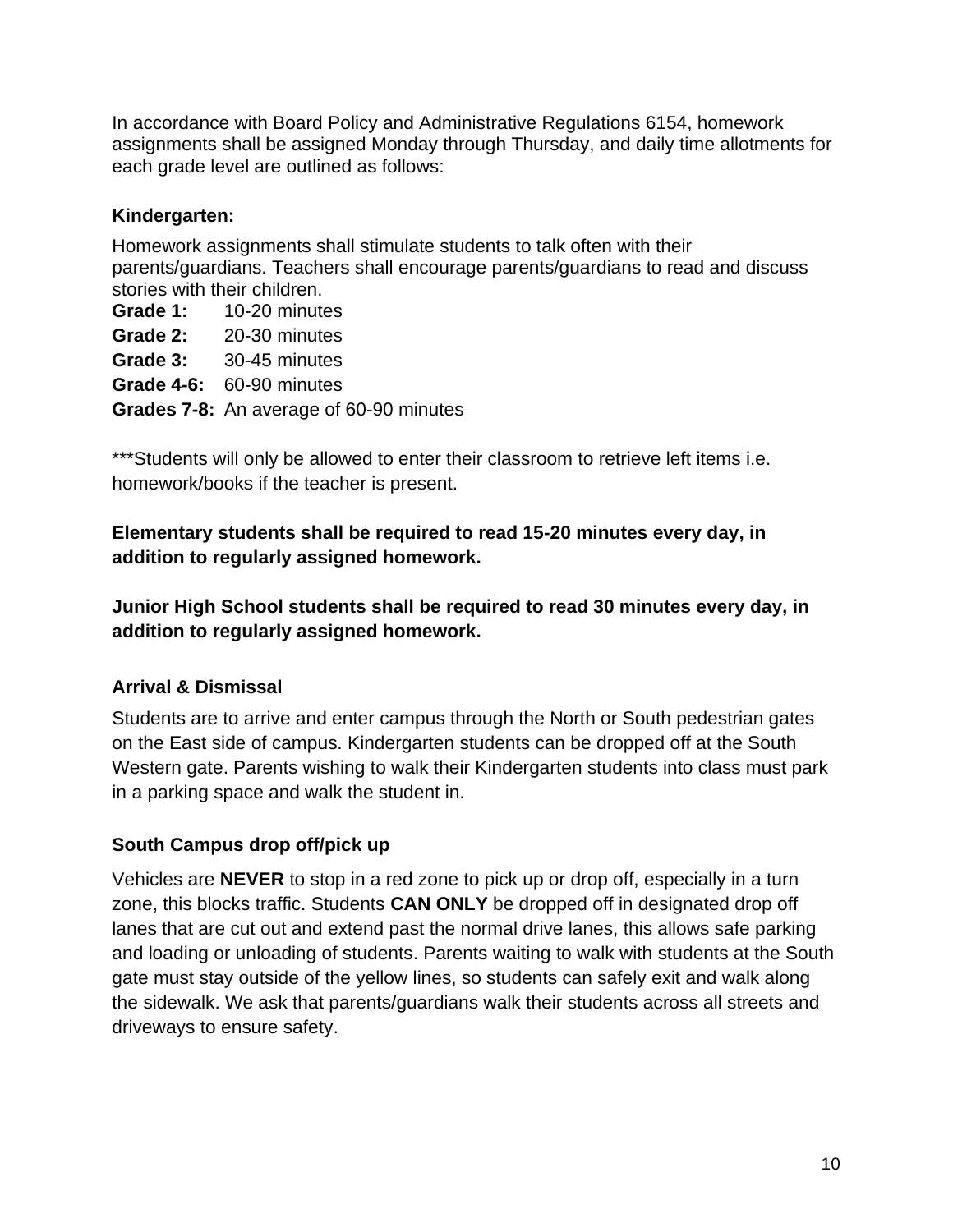## <span id="page-11-0"></span>**North Campus drop off/pick up**

Vehicles can drop off their students along the sidewalks at the Western most drop off area, please do not stop to drop off in or near a turn, this blocks traffic.

After school, Junior High students that are waiting for siblings in Elementary school are to wait outside the gate until their siblings are dismissed. All students are expected to exit campus after school unless they are enrolled in the High Five After School Program. We can appreciate that students want to play with friends, but the campus is not supervised after school, we cannot therefore allow students to play on campus after school.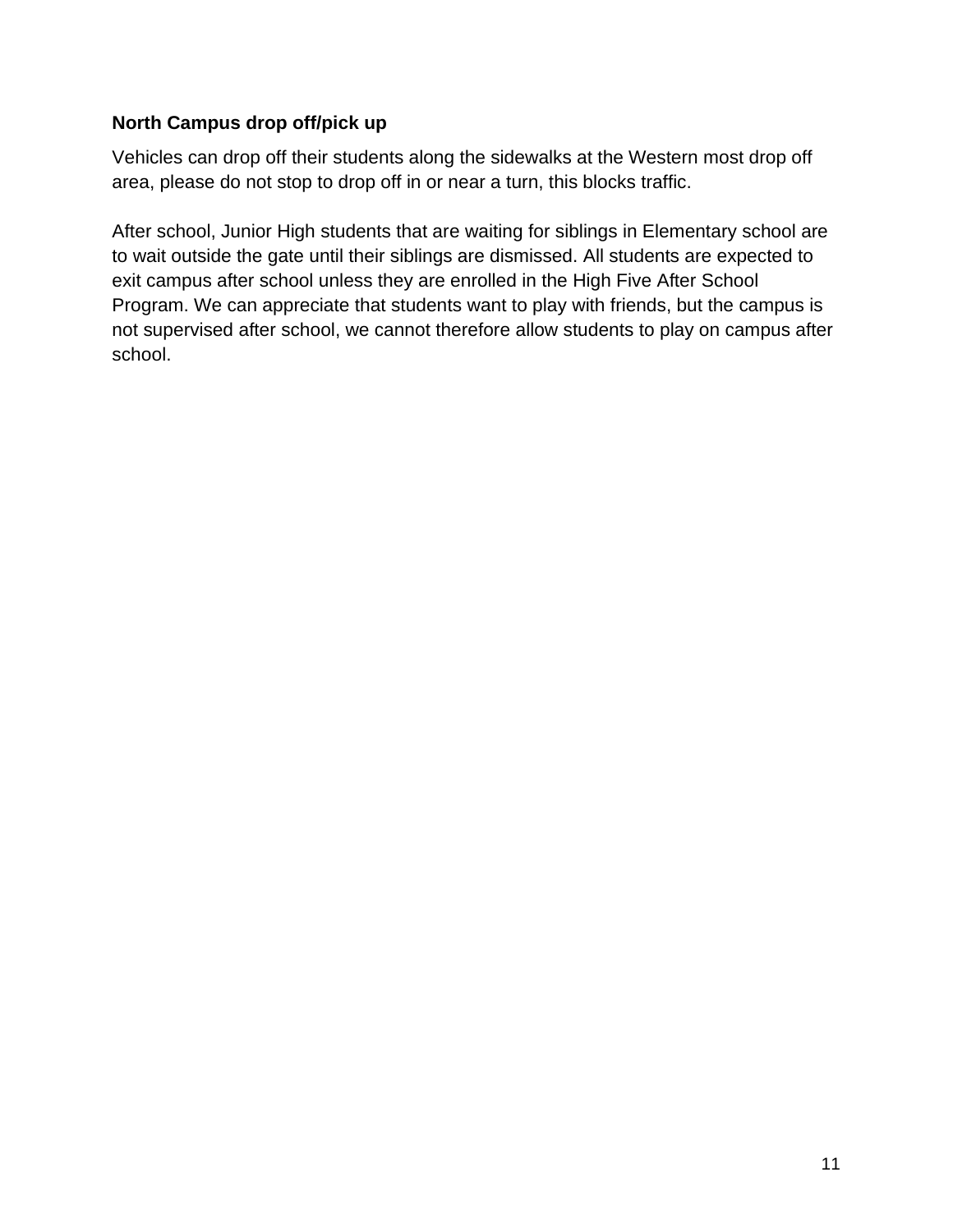## <span id="page-12-0"></span>**Arrival and Dismissal Map**



## <span id="page-12-1"></span>**Make-Up Homework Conditions**

#### <span id="page-12-2"></span>**Absence:**

Students shall be given the opportunity to make up school work missed because of an absence (except truancy) and to receive credit if the work is turned in according to a reasonable makeup schedule.

## <span id="page-12-3"></span>**Suspension:**

If a student's absence was due to suspension, the teacher may require the suspended student to complete any assignments and tests missed during the suspension (Education Code #48913).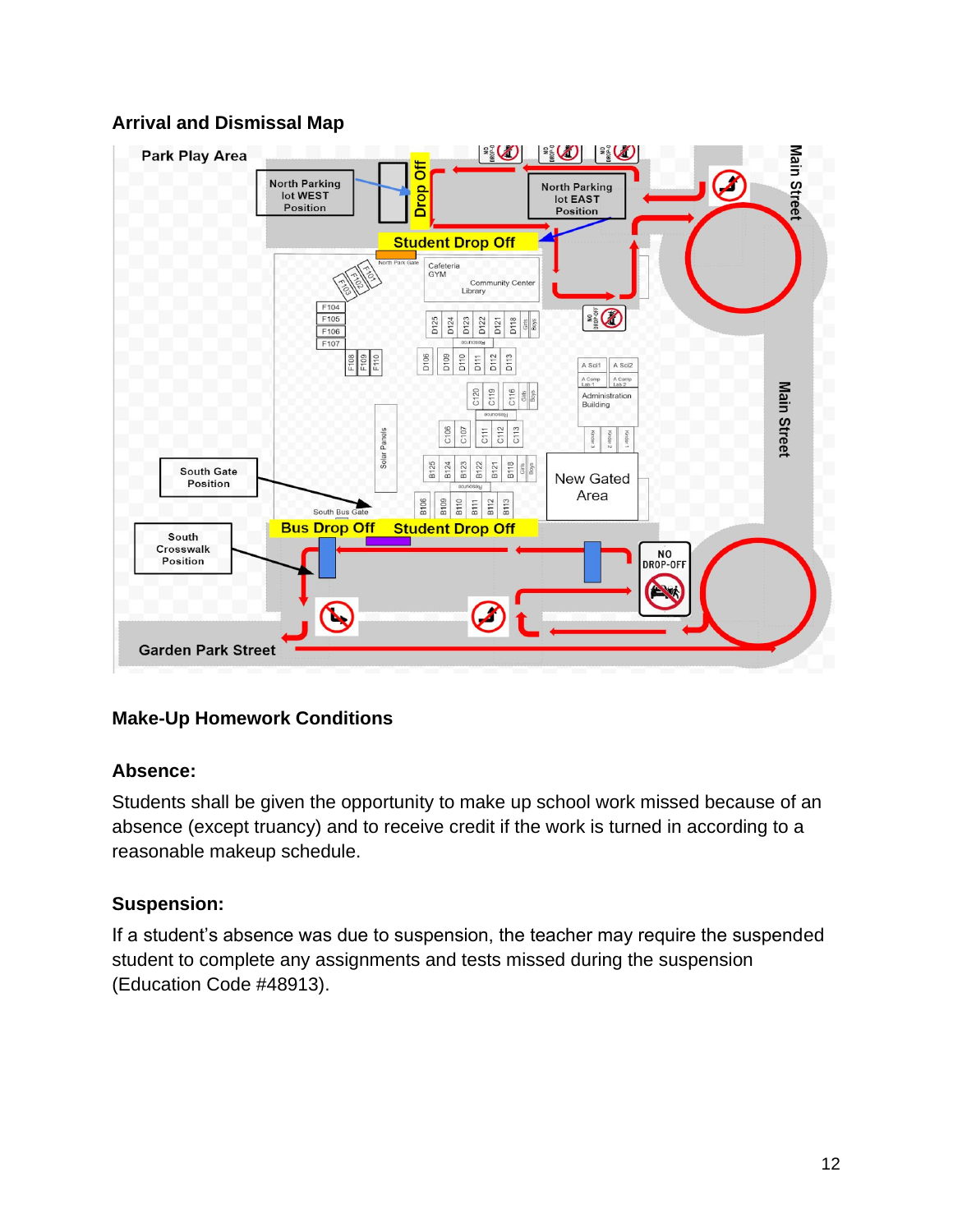## <span id="page-13-0"></span>**Truancy:**

Students who miss school work because of truancy should not expect to receive credit for the time missed nor should they expect the opportunity to take any missed examinations for credit.

#### <span id="page-13-1"></span>**Classroom Placement Procedures**

## <span id="page-13-2"></span>**The Process (7-8)**

In grades 7 and 8, students who are high achieving participate in the GATE/Honors classes. State testing results, academic achievement in class, and teacher recommendations are used to determine placement. Only students who are making sufficient progress will be allowed to continue in the GATE/Honors classes. GATE/Honors classes are offered for English, Math, Science, and Social Science.

## <span id="page-13-3"></span>**Thoughts to Consider**

Occasionally children are initially upset with their class placement at the beginning of school. It is not uncommon for a child to initially be perplexed if their new teacher is other than expected or unlike last year's teacher. Also it is not uncommon for someone to hear that "so and so" is the only and best teacher to have in "such and such" grade. Sometimes, too, a student will initially feel his/her teacher is "too mean" or "too strict" or "too something else." Fortunately, once given a chance to succeed at adapting to a new classroom and building a new student teacher relationship, most parents discover their child's placement is working well after all.

Finally, it is critically important for you to know that students' attitudes towards their teachers and school are highly influenced by the attitudes and strategies of their parents. We can provide our children with a successful beginning of the year experience by responding to their classroom assignment with positive enthusiasm. Through confidence in our children's ability to deal with change, knowledge, cooperation, and trust, we can all work together to enhance personal development and the general school climate for all students at Cal Aero Preserve Academy.

## **DISCIPLINE POLICY**

<span id="page-13-4"></span>At Cal Aero, we believe that appropriate behavior skills must be taught and reinforced just as academic skills are taught and reinforced. Our focus is on teaching students what they are expected to do and to help them understand how **appropriate behavior from every student is necessary for a positive and safe environment**. The cooperation of many people is necessary to help our students understand they are responsible for and must accept the consequences of their behavior. We rely on the support and close cooperation of home and school to get across our message that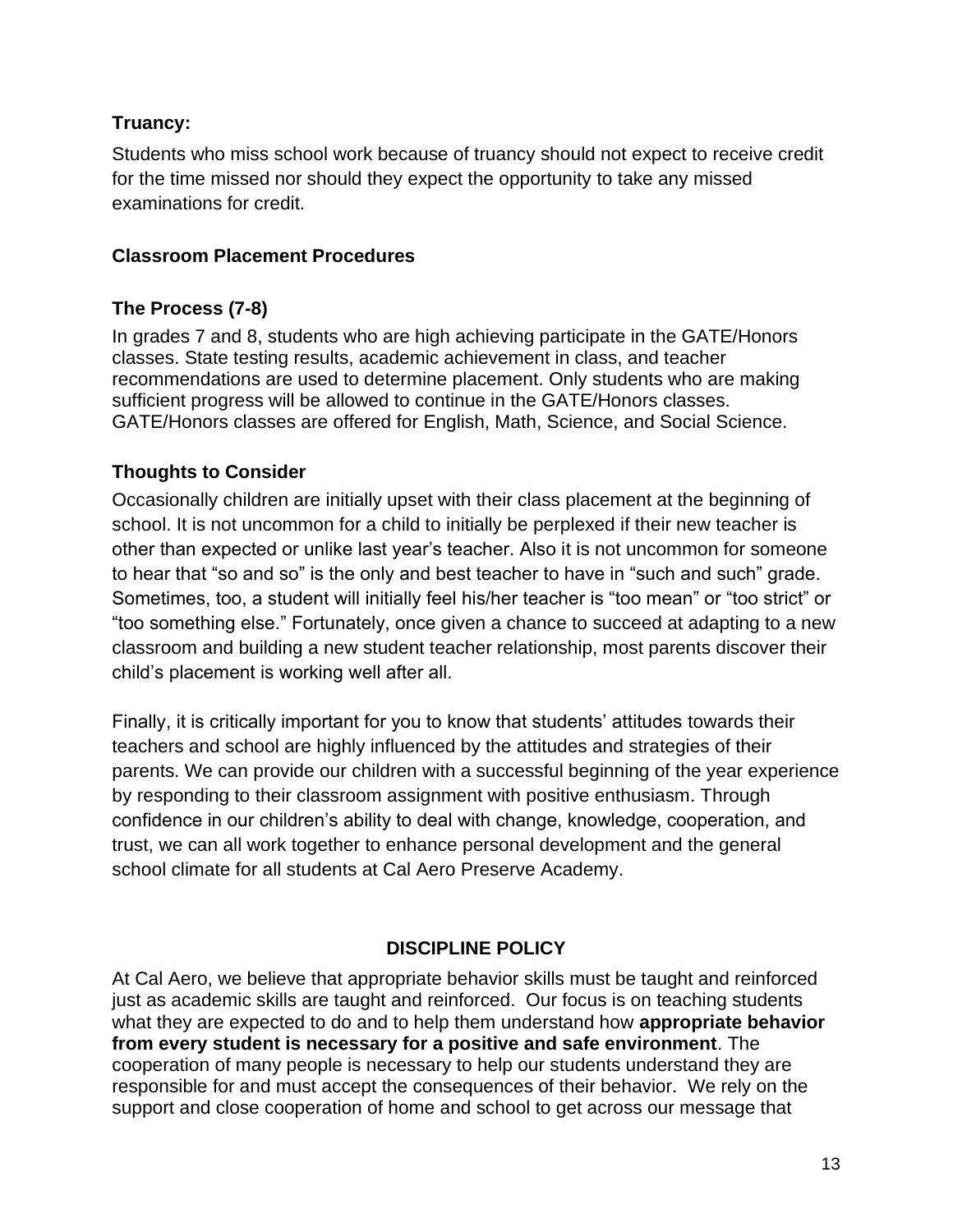children benefit most when they are able to live and learn in a safe, structured, and respectful atmosphere.

Guidelines have been established for expected school behavior. All teachers discuss these rules with their class and review them throughout the school yea**r. All students receive classroom lessons on school-wide expectations in the first twenty days of school. Parents are asked to go over these guidelines with their children at home as well as to reinforce the school's behavior expectations and discipline policy.** Students can expect consistent enforcement of school policies and fair administration of consequences for failure to follow rules. We anticipate that students will follow these guidelines on a daily basis, thus avoiding the need for disciplinary action.

Each classroom teacher has clear expectations for student behavior. As part of a classroom discipline plan, the teacher may assign recess/lunch and/or after school detention. In such cases, this will be clearly communicated to the parents and students and outlined on the teacher's syllabus. Student expectations will be reviewed in detail at Back to School Night. In general, the rules require that students:

Be Respectful:

Appreciate the rights of others. Respect the school property and the property of others. Follow the directions of all staff members at all times. Be Responsible: Exercise self-control and display appropriate social behavior. Hands and feet are to oneself at all times. Be punctual and be prepared. Be Safe: No Horseplay is allowed.

## **STUDENTS DO NOT HAVE A RIGHT TO:**

- 1. Create a safety hazard for themselves or other students.
- 2. Create a serious or unnecessary distraction to the learning process.
- 3. Disregard the campus rules and thereby disrupt the campus order.

Public Displays of affection including **holding hands, sitting in or on laps, and kissing** is not permitted and will be subject to disciplinary action.

Consequences will be given according to the severity of the infraction. Students that are continually disruptive will receive progressive consequences. In some cases, it will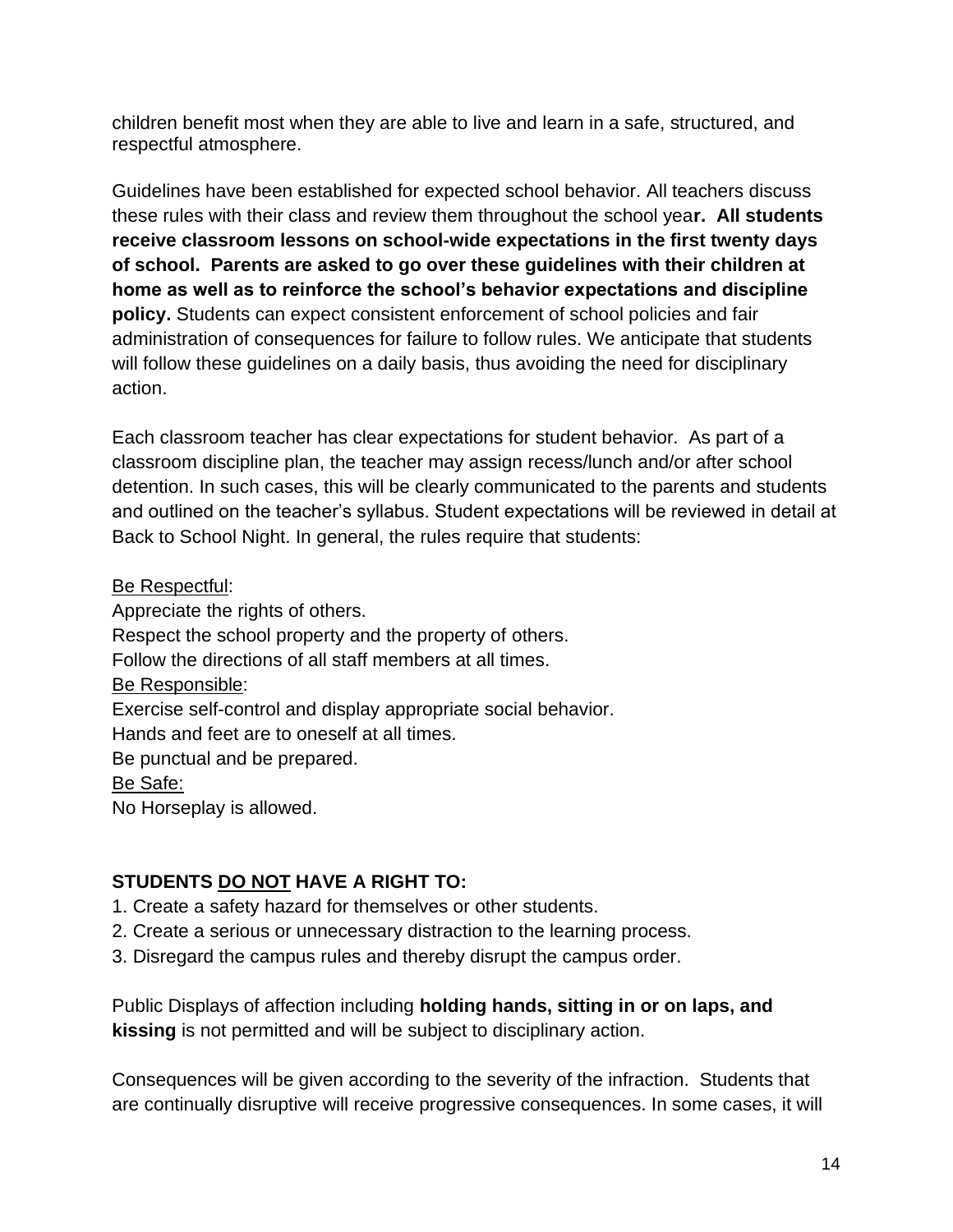be necessary to develop a behavior plan with the child's teacher, parent, and an administrator. Parents are always welcome to contact the office with questions.

## <span id="page-15-0"></span>**Administrative Detentions**

Students that earn Administrative Detention for making poor choices may serve detention on **Wednesdays from 3:20-4:20p.m**. It is the student's responsibility to complete their detention on time, or to request for excused reasons only from administration, prior to the deadline.

## <span id="page-15-1"></span>**PBIS Positive Behavior, Interventions, and Supports**

At Cal Aero, we all strive to develop positive relationships by teaching, modeling, and encouraging students to be their best. Positive behavioral interventions and supports (PBIS) is a way for schools to encourage good behavior. Cal Aero staff teaches and describes expected behaviors, just as they would teach about other subjects like reading or math. The focus of PBIS is prevention and education, over punishment.

## <span id="page-15-2"></span>**Incident logs**

Students that are not able to follow school wide expectations of being Responsible, Respectable, and Safe can be issued an incident log. In the event that an incident log is issued, there will be parent communication about the behavior, email, phone call, or copy sent for parent or guardian signature.

Staff will remind and reinforce the correct behavior(s) by verbally directing/counseling students as to what is expected. Upon receipt of a fourth incident log, students will be issued a Minor offense referral, which results in a conference with administration. Major referrals are issued for suspendable offenses. The end result of these actions is to curb behavior and allow students to self-correct. Our goal here at Cal Aero is to partner with parents and teachers to solidify Responsible, Respectful, and Safe behaviors from students.

## **Prohibited Items at School**

Certain items are not permitted at school because either the law prohibits it, or policy dictates it. This is part of the school ensuring a safe and secure learning environment for all our children.

Please assure that the following items are not in your child's possession:

- Weapons of any kind, play or otherwise.
- Graffiti paraphernalia (paint, permanent markers, liquid white out, etc.)
- Chewing gum
- Skate shoes or rollerblades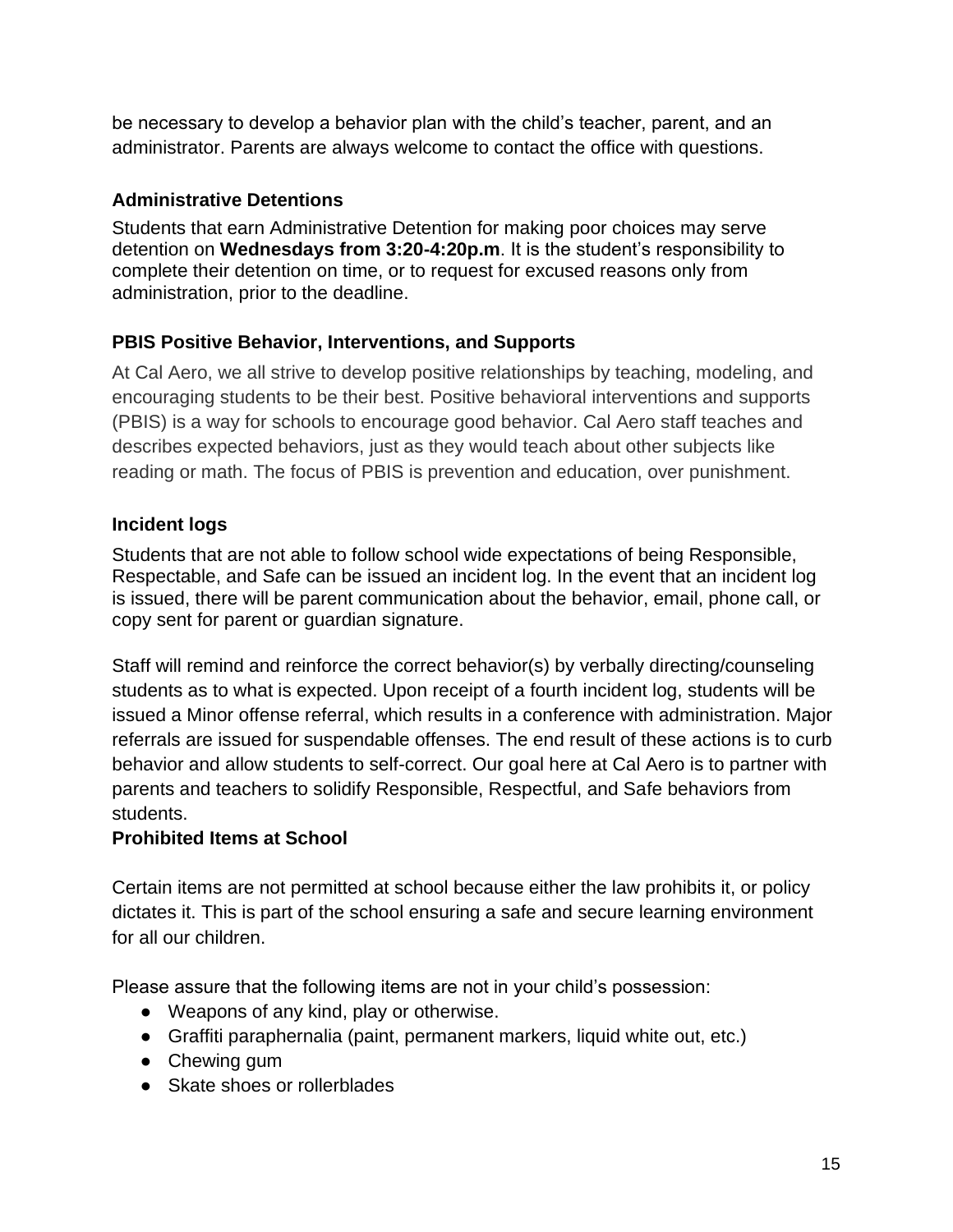- Scooters, skateboards, NOT anywhere on Cal Aero campus.
- Cameras
- Shocking pens or laser pointers
- Tobacco or controlled substances, including electronic devices for VAPEs or any type of flavored oil, juice, or nicotine products.
- No toys brought to school from home, including trading cards
- Personal PE equipment (i.e. balls; jump ropes; tennis balls)
- Electronic Devices (i.e. IPODs; MP3 players; electronic games)
- Aerosol cans/sprays
- Personal playground equipment
- Any article with personal/sentimental value

**Cell phones**, while oftentimes necessary in this 21st century culture, can present a disruption to school culture as instances of negative texting, social media, and cyberbullying are increasing. We are working to provide more parent information nights and lessons for students on responsible digital citizenship. Cellular phones are permitted at school but must be turned off and placed in the student's backpack until they exit the school campus. If this policy is violated, students may receive a cell phone contract that needs to be returned with a parent or guardian signature. Progressive consequences will apply. If the student's teacher gives permission for student cell phones to be used for an assignment, the phone must be turned off and stored in the student's backpack immediately after the class assignment.

The school WILL NOT be responsible for lost or stolen items. While we are sympathetic to items that are missing, please remember that it is our goal to focus as much time on refining our programs and instruction to maximize student achievement.

Yearbook and Leadership students may be directed to take pictures with cameras or cellphones around campus, and must display their Yearbook or Leadership staff lanyards/ID.

Confiscated items may be released to the parent or guardian. To ensure the return of these items, parents/guardians must retrieve the item within 24 hours. Items not retrieved by the end of the school year may be disposed of or donated to charity.

#### **DRESS CODE AND GROOMING**

<span id="page-16-0"></span>Our expectation for student dress reflects our commitment to promote a positive and comfortable learning environment for all. The guidelines set forth below are minimum standards and parents are encouraged to set standards for their own students which may be more restrictive than those indicated in this code. ANY ITEM MAY BE DEEMED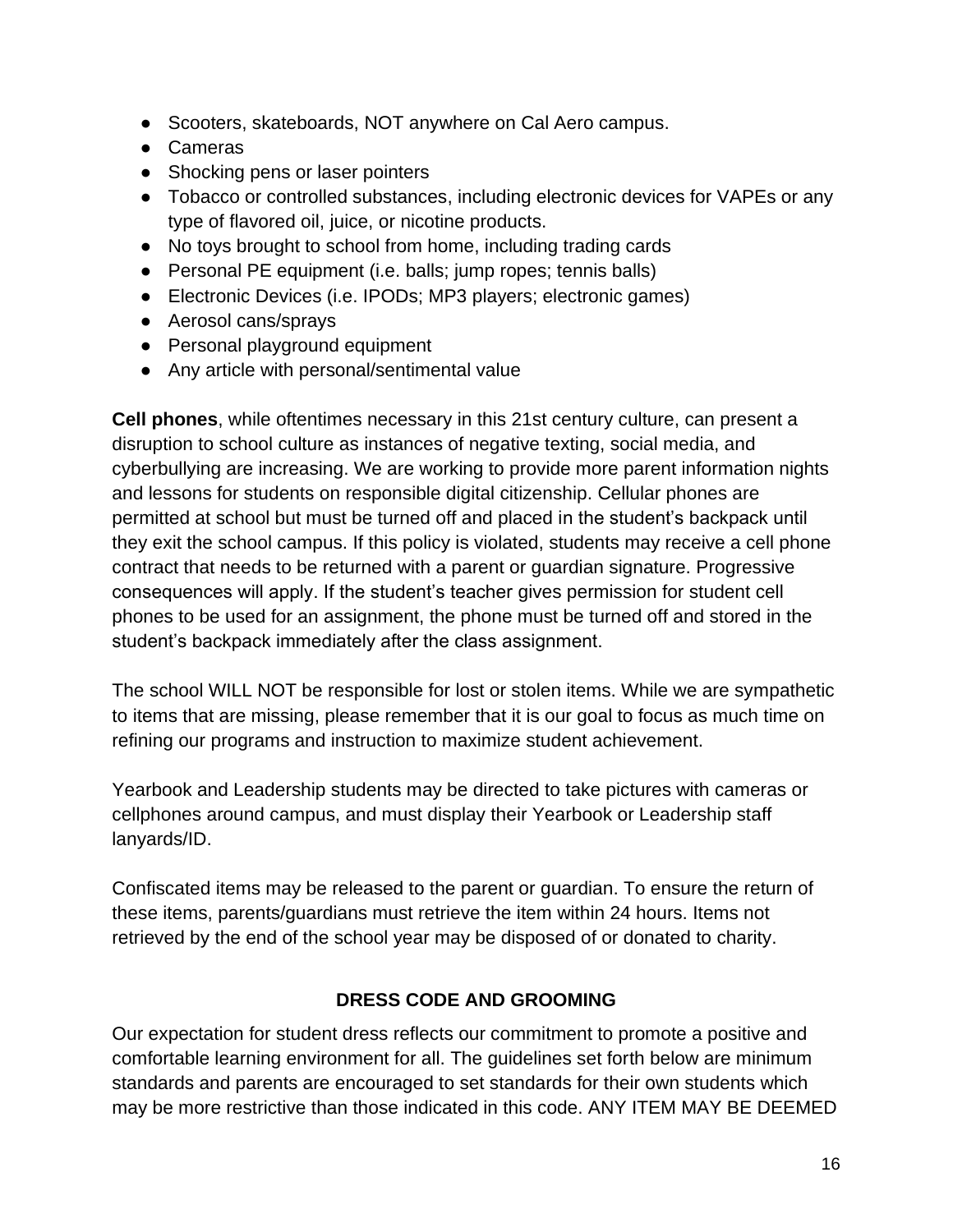## INAPPROPRIATE AT THE DISCRETION OF THE ADMINISTRATOR. **The dress code applies at all school events including spirit days, field trips, and after school functions.**

For inappropriate clothing, students will be directed to wear loaner clothing provided by the school, change into their PE clothes, or parents may be contacted to bring a change of clothes. Students will receive disciplinary action in accordance with Board Policy and Administrative Regulation 5132 for the violation of dress code.

**1 st offense:** WARNING and incident log, students will be asked to correct the dress code violation by changing clothes. Parents will be notified.

**2 nd offense:** Incident log AND student will be issued a lunch detention on an assigned Wednesday. Parents will be notified.

**3 rd offense:** Incident log AND after school detention for 1 hour for defiance of school rules, and parents will be notified.

**4 th offense:** Incident log AND Parent/student/teacher conference with an administrator.

## <span id="page-17-0"></span>**Minimum Dress Code Requirements for Grades K-6**

Student dress, which disrupts or threatens to disrupt the instructional process, or which creates an unnecessary or unreasonable risk, injury or harm to any student is prohibited.

- 1. Shoes must be worn at all times. Sandals must have a heel strap. Flip flop/slipper style foot attire is not permitted. Platform shoes above 2 inches are not permitted. Roller skates/roller shoes/"heelys" are not permitted.
- 2. Clothing that visually shows undergarments are not permitted. See through, fishnet fabrics, halter tops, bare backs, off the shoulder or low cut tops, and bare midriffs are not permitted. White cotton ribbed underwear tank tops are not permitted. Fishnet or fishnet style stocking/leggings are not permitted.
- 3. **Shirts, Blouses, Shorts and Skirts must be of length to not expose midriff or buttocks, while standing AND sitting.**
- 4. Pants must be an appropriate length and must be worn at the hip level. Leggings worn as pants must conceal undergarments at all times. Leggings can also be worn under skirts and shorts. Belts must be an appropriate length and the entire belt must be secured in the belt loop.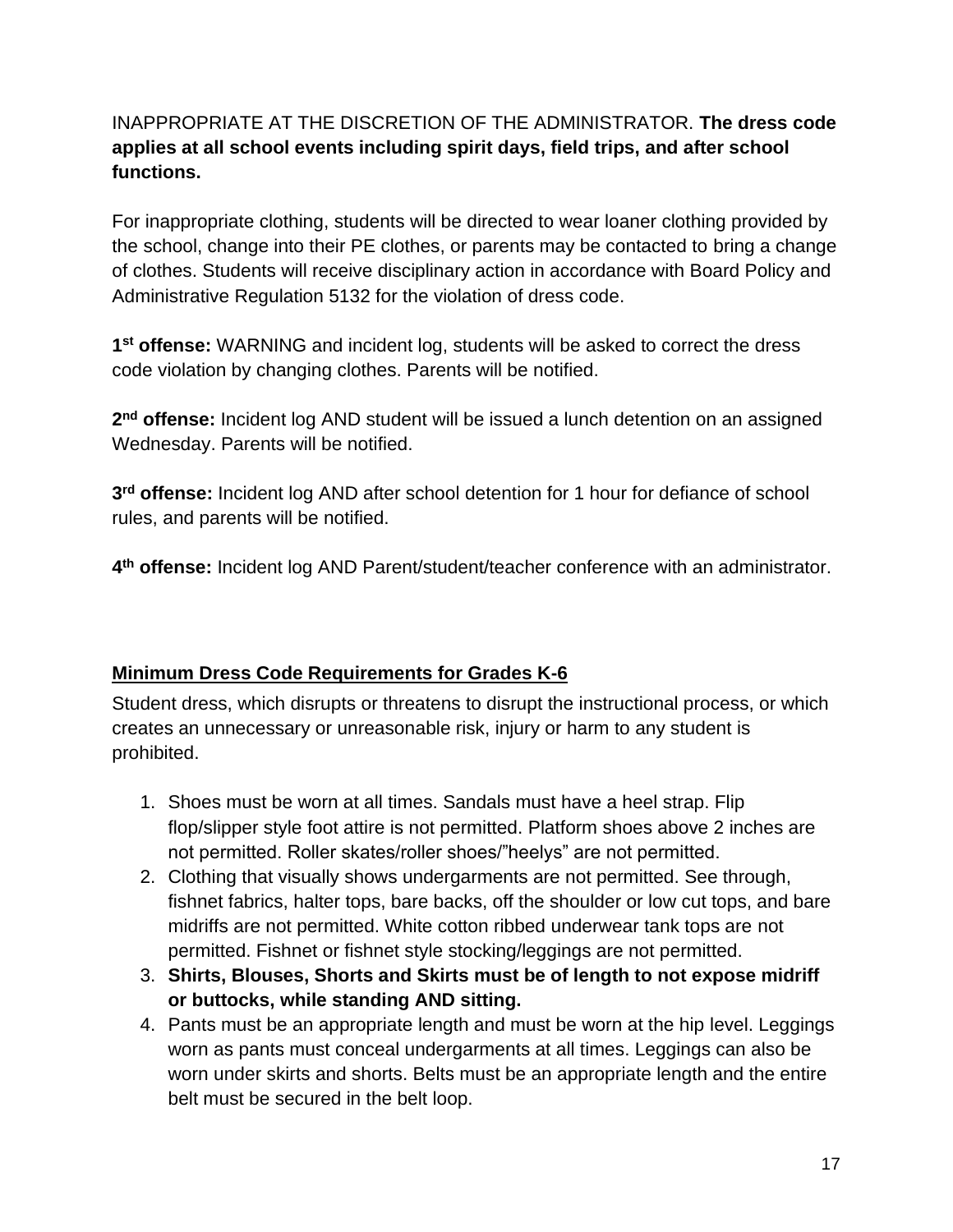- 5. It is important that staff be able to recognize or identify all people on campus at all times, hats/ caps/sweatshirt hoods and other head coverings may not be worn indoors unless they are worn for religious or medical reasons. Hoods on sweatshirts can only be worn outside while it is raining.
- 6. Clothing, jewelry, or personal items (backpacks, fanny packs, gym bags, water bottles, etc.) shall be free of writing or any other insignia, which are crude, vulgar, profane, or sexually suggestive, which bear drug, alcohol, or tobacco advertising, promotions or likeness or which advocate racial, ethnic, or religious prejudice.
- 7. No pajamas allowed.
- 8. Makeup is not permitted.
- 9. Clothing/Jewelry/Apparel which creates a health or safety hazard, is not permitted. No Belts, earrings, and jewelry (i.e. bracelets) with sharp points is not permitted.
- 10.Body piercing other than appropriate earrings are not allowed.
- 11.Colored hair such as Blue, Orange, Green, etc. per Administrative Regulation 5132b, that detracts from the learning environment is not allowed.
- 12.Writing or drawing on yourself or others is not allowed. Tattoos are not permitted at school.
- 13.Sunglasses are not permitted unless medically prescribed or due to extreme weather conditions.
- 14."Gang type" clothing/apparel or that associated with illegal activities is not permitted. The determination of what constitutes gang attire may change and will be determined by the school and district administrators in consultation with local law enforcement agencies.

Elementary teachers may impose more stringent dress/different requirements to accommodate certain sports and/or classes. Such requirements will be communicated to parents and students.

## **In case of questionable dress (not covered by the rules listed above), the site administrator will make the final decision.**

#### **Minimum Dress Code Requirements for Grades 7-8**

- 1. Shoes must be worn at all times. Sandals must have a heel strap. Flip flop/slipper style foot attire is not permitted. Platform shoes above 2 inches are not permitted. Roller shoes are not permitted.
- 2. Shirts or tops/pants that are too tight, revealing, or which allow undergarments to be seen are not allowed. See through, fishnet fabrics, halter tops, tube tops, bare backs, off the shoulder or low cut tops, and bare midriffs are not permitted. White cotton ribbed underwear tank tops are not permitted.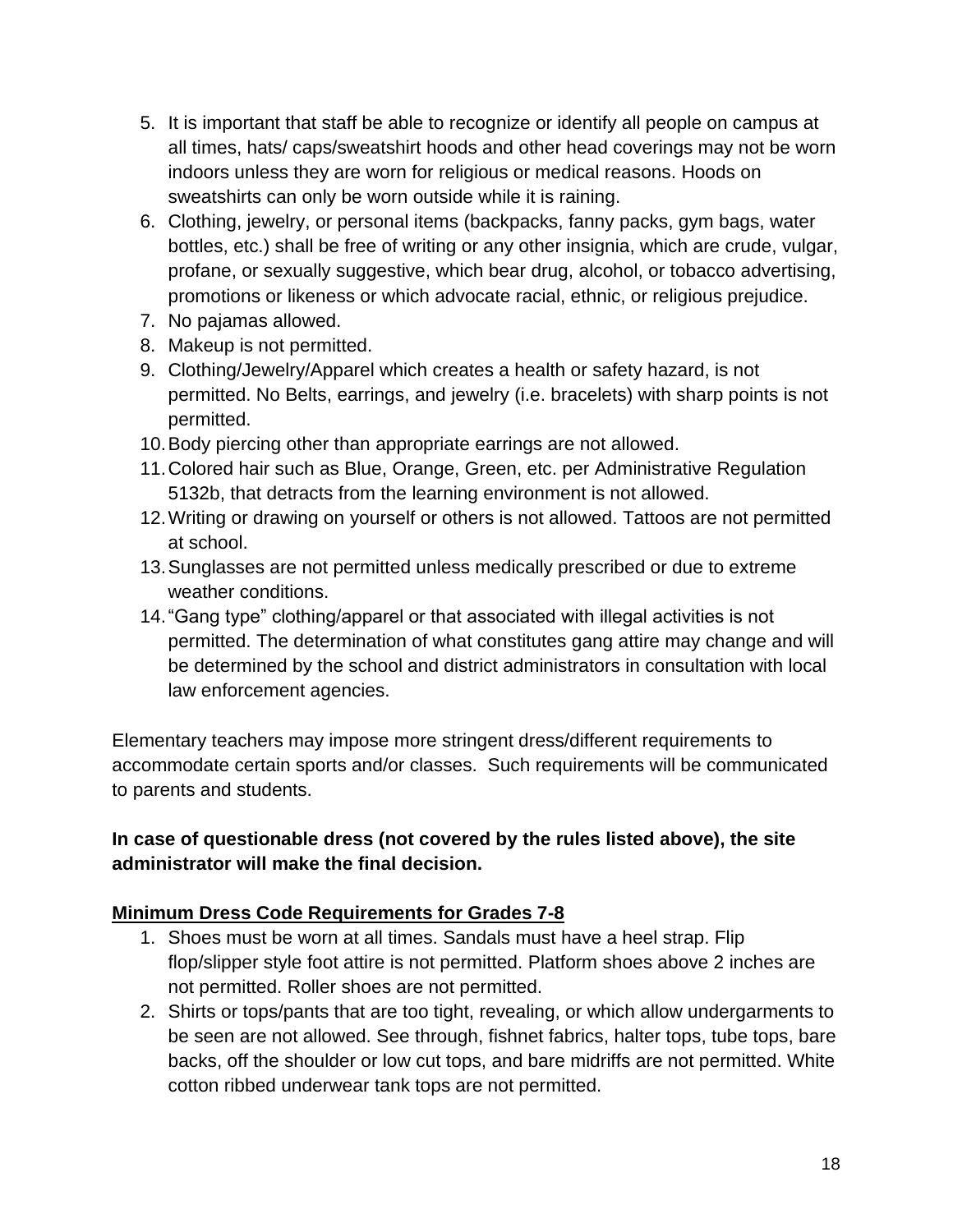- 3. **Shirts, Blouses, Shorts and Skirts must be of length to not expose midriff or buttocks, while standing AND sitting.**
- 4. Fishnet or fishnet style stocking/leggings are not permitted.
- 5. Pants must be an appropriate length and must be worn at the hip level. Leggings worn as pants must not be see through. Belts must be an appropriate length and the entire belt must be secured in the belt loop.
- 6. No pajamas allowed.
- 7. It is important that staff be able to recognize or identify all people on campus at all times, hats/ caps/sweatshirt hoods and other head coverings may not be worn indoors unless they are worn for religious or medical reasons. Hoods on sweatshirts can only be worn outside while it is raining.
- 8. Clothing, jewelry, or personal items (backpacks, fanny packs, gym bags, water bottles, etc.) shall be free of writing or any other insignia, which are crude, vulgar, profane, or sexually suggestive, which bear drug, alcohol, or tobacco advertising, promotions or likeness or which advocate racial, ethnic, or religious prejudice.
- 9. Extremes in makeup is not allowed.
- 10.Clothing/Jewelry/Apparel which creates a health or safety hazard, is not permitted.
- 11.No Chains.
- 12.Belts, earrings, and jewelry (i.e. bracelets) with sharp points is not permitted.
- 13.Body piercing other than appropriate earrings is not allowed
- 14.Writing or drawing on yourself or others is not allowed. Tattoos are not permitted at school.
- 15.Sunglasses are not permitted unless medically prescribed or due to extreme weather.
- 16."Gang type" clothing/apparel or that associated with illegal activities is not permitted. The determination of what constitutes gang attire may change and will be determined by the school and district administrators in consultation with local law enforcement agencies.
- 17.Students must change into regular clothes prior to the next period or going home. Coaches and some classes may impose more stringent dress/different requirements to accommodate for certain sports and/or classes. Such requirements will be communicated to parents and students.

**In case of questionable dress (not covered by the rules listed above), the site administrator will make the final decision.**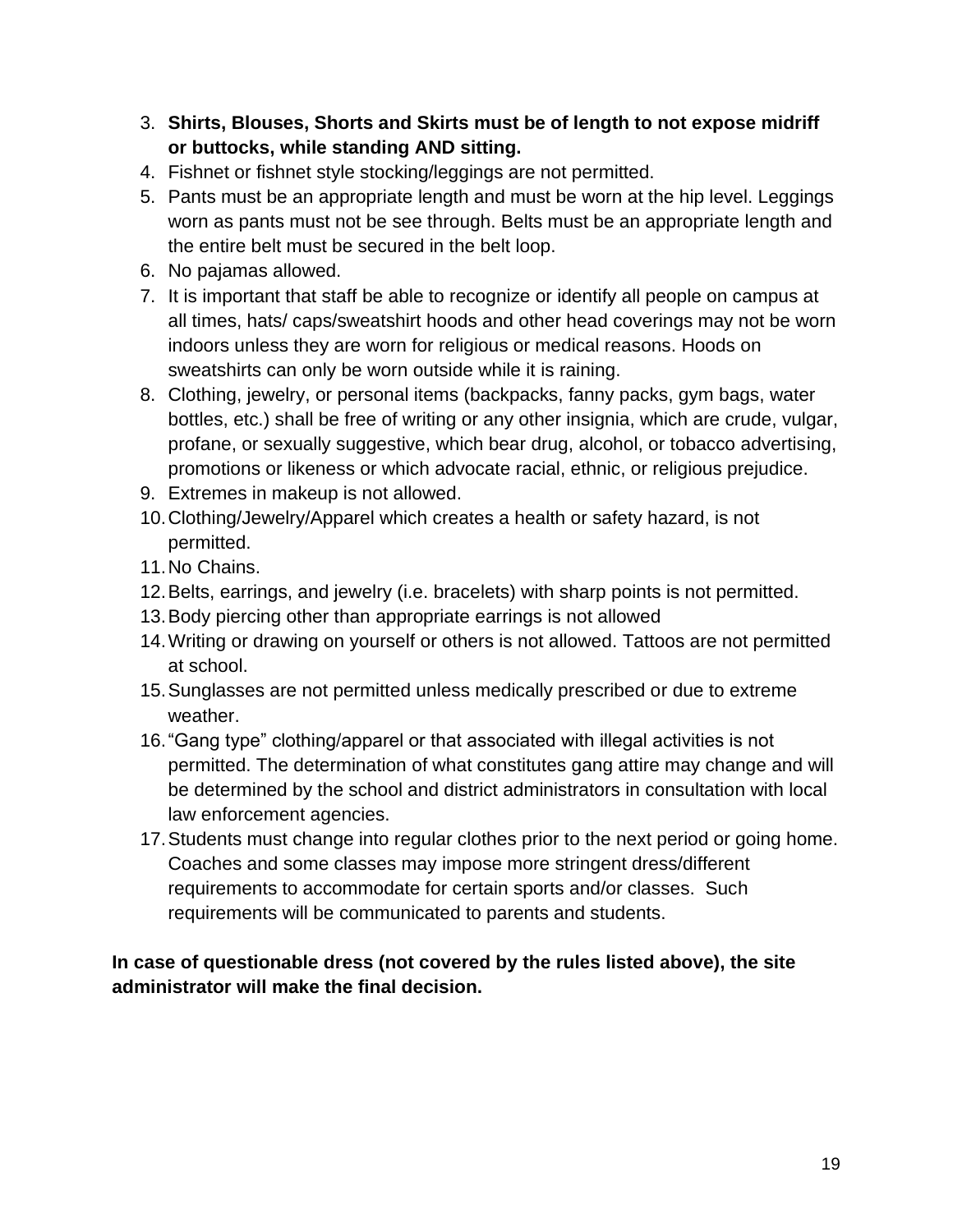#### **PARENT INVOLVEMENT**

<span id="page-20-0"></span>A very important component of our education program is parent involvement. Parents are encouraged to maintain regular contact with their child's teacher. Be sure to establish your Aeries Portal Parent account and maintain the most current contact information on your account. For example, please be sure to update changes in cell phone numbers, email addresses, etc. Having current information will ensure you receive all teacher and school communication.

In addition, parents may volunteer to assist in classrooms, the library, and the computer lab. Parents are vital to our committees, special events, and field trips. We also invite parents to join the School Site Council (SSC), English Learner Advisory Committee (ELAC), and Parent Teacher Organization (PTO).

> For more information regarding: SSC-please contact Mrs. Sunderland, Principal ELAC-Mrs. Escareno, Assistant Principal PTO- PTO Executive Board Members (call the office for the most current PTO board information)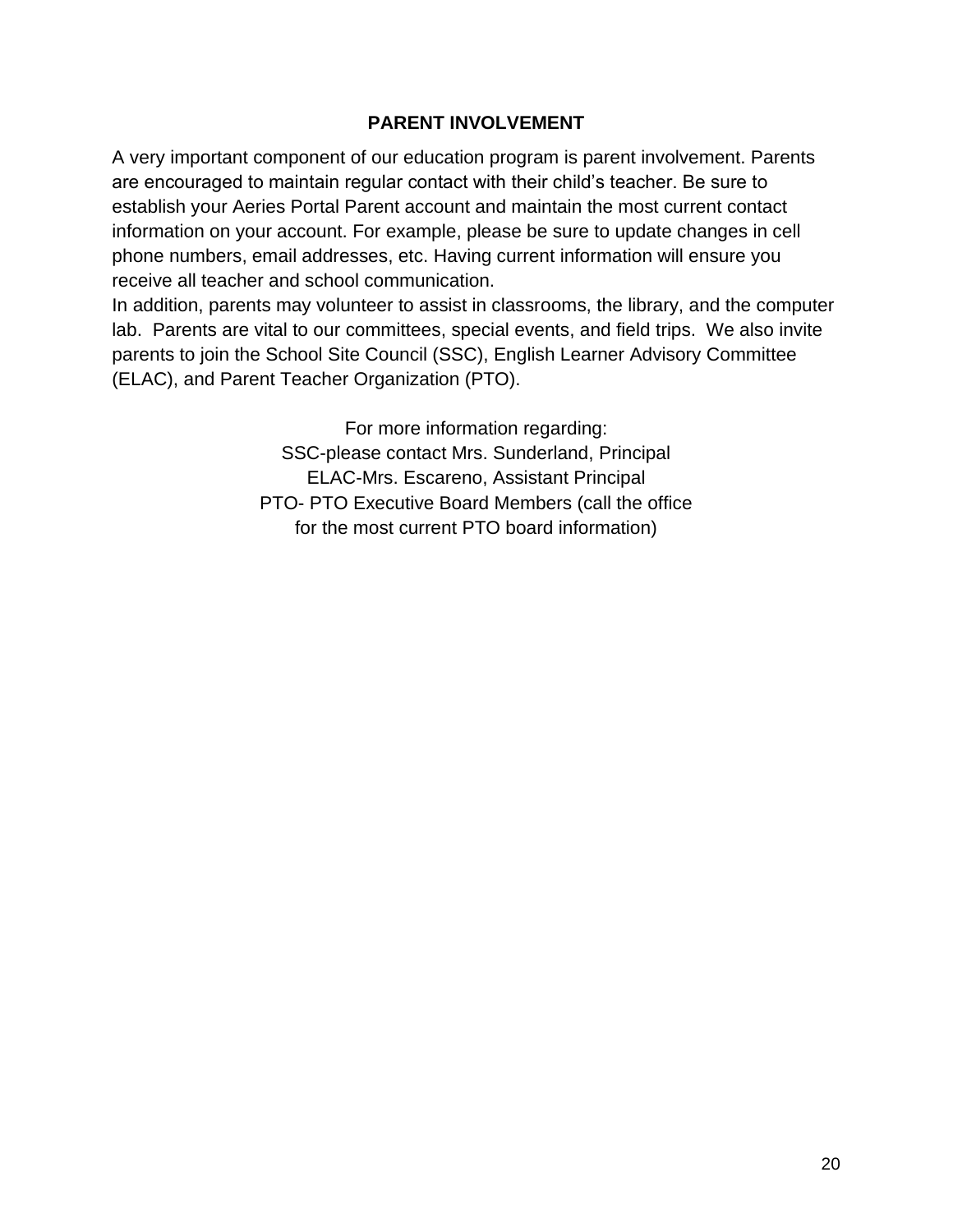## **REPORT CARDS AND GRADING**

The school year is divided into three trimesters. Students will receive an official report card at the end of each trimester. In addition, students will receive a 6-week progress report during the first trimester and as needed during the second and third trimesters.

All parents should expect a progress report the first trimester at the sixth week and a report card every twelve weeks. Parents should contact the school if they DO NOT receive one of these reports and are encouraged to call the teacher should there be questions/concerns regarding these reports. The district has updated all elementary report cards so they are aligned to the Common Core State Standards.

#### <span id="page-21-0"></span>**Important Dates**

| <b>Elementary Report Cards Distributed</b> |                    |                    |                        |
|--------------------------------------------|--------------------|--------------------|------------------------|
| <b>Track A</b>                             | <b>Track B</b>     | <b>Track C</b>     | <b>Track D</b>         |
| <b>Trimester 1</b>                         | <b>Trimester 1</b> | Trimester 1        | <b>Trimester 1</b>     |
| 9-24-2021                                  | 10-22-2021         | 10-22-2021         | 10-22-2021             |
| Trimester 2                                | Trimester 2        | <b>Trimester 2</b> | Trimester 2            |
| 1-28-2022                                  | 2-25-2022          | 2-25-2022          | 2-24-2022              |
| Trimester 3                                | <b>Trimester 3</b> | <b>Trimester 3</b> | Trimester <sub>3</sub> |
| 5-20-2022                                  | 6-27-2022          | 6-27-2022          | 6-25-2022              |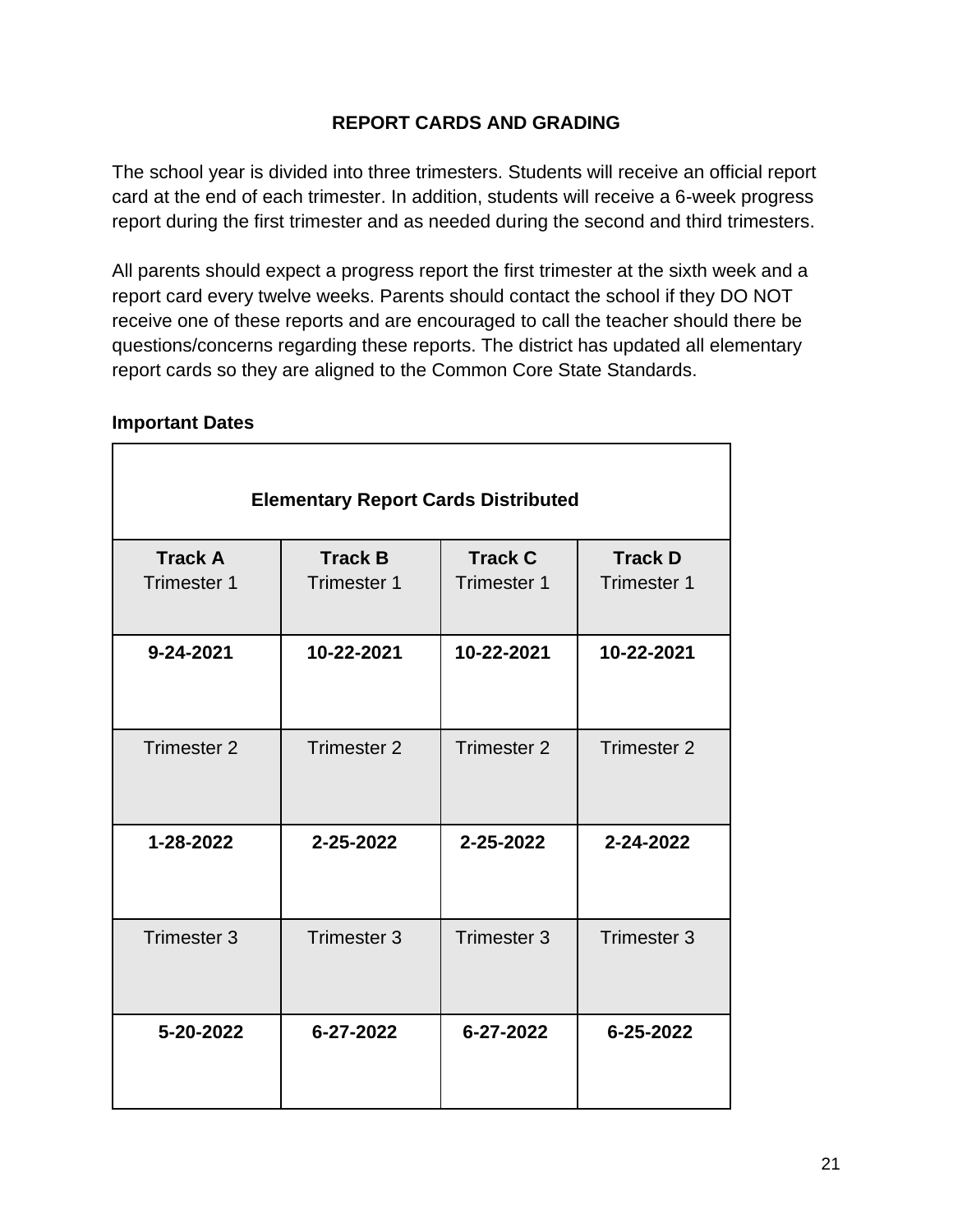| <b>Junior High School Progress Report</b><br>(PR)/Report Card(RC) |                |                |
|-------------------------------------------------------------------|----------------|----------------|
| Trimester 1                                                       | Trimester 2    | Trimester 3    |
| 9-28-2021                                                         | 1-11-2022      | 4-20-2022      |
| <b>PR</b>                                                         | <b>PR</b>      | <b>PR</b>      |
| (Mailed Home)                                                     | (Mailed home)  | (Mailed home)  |
| 11-9-2021                                                         | $3 - 2 - 2022$ | $6 - 3 - 2022$ |
| <b>RC</b>                                                         | <b>RC</b>      | <b>RC</b>      |
| (Mailed home)                                                     | (Mailed home)  | (Mailed home)  |

#### **EVALUATION OF STUDENT ACHIEVEMENT**

#### <span id="page-22-1"></span><span id="page-22-0"></span>**Kindergarten - 6 th Grade**

#### **Performance Level Marks**

**4 - Excelling: Students at the Excelling level of performance are consistently performing at grade level, can demonstrate independence, and can extend the grade level standards, when applicable and expected at this point of the school year.**

**3 - Achieving: Students at the achieving level of performance demonstrate an adequate understanding of and ability to apply skills needed to meet grade level standards at this point of the school year.**

**2 - Progressing: Students at the progressing level of performance are partially meeting the grade level standards expected at this point of the school year.**

**1 - Beginning/Standard Not Met: Students at the Beginning/Standard Not Met level are not yet meeting grade level standards expected at this point of the school year.**

*Performance level marks describe students' progress toward year-end standards*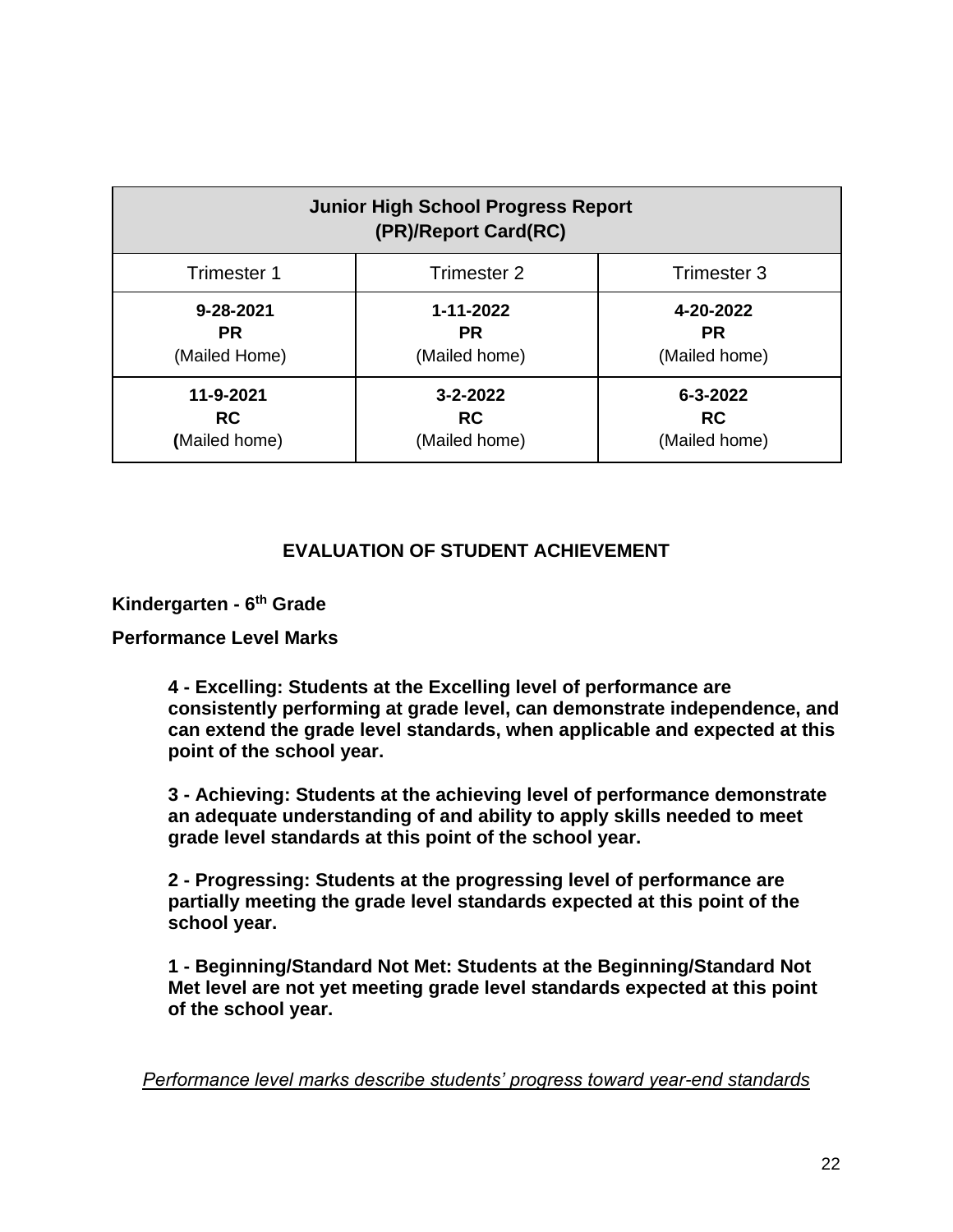#### **Kindergarten - 6th grade**

#### **Marks for Citizenship and Effort**

The Performance Level Marks of 1-4 for Kindergarten through sixth grades will be used by teachers to document a student's growth within the essential areas of  $21^{st}$  Century Learning on the section of the report card labeled "Habits for Success."

#### **Grades 7th - 12th**

|   | <b>Course Content</b> |   | <b>Work Habits/Effort/Behavior</b> |
|---|-----------------------|---|------------------------------------|
| A | 90-100%               | O | Outstanding                        |
| B | 80-89%                | S | <b>Satisfactory</b>                |
| C | 70-79%                | N | <b>Needs Improvement</b>           |
| D | 60-69%                | U | <b>Unsatisfactory</b>              |
| F | $0 - 59%$             |   |                                    |

Plus (+) and minus (-) signs may be used at the discretion of the teacher, but do not affect grade point average. The use of plus or minus signs for a grade of "F" serves no purpose and shall not be used. (Plus and minus signs only apply toward academic grades for students in grades 7 through 12).

#### **SCHOOL PROCEDURES/POLICIES**

#### <span id="page-23-1"></span><span id="page-23-0"></span>**Attendance**

The California State Education Code requires school attendance for minors. Students should regularly attend all classes on time. More importantly, a student's attendance record directly contributes to student academic success. Therefore, Cal Aero Preserve Academy will have a 98% daily attendance goal.

If a student is absent, PLEASE NOTIFY THE SCHOOL on the first day of absence, during the regular school day from 7:30 a.m. to 4:30 p.m. If parents are unable to call on each day of an absence, the student, upon the first day of his/her return, must bring a written note **to the office** from a parent or guardian. You may also report absences by calling our office at (909) 606-8531.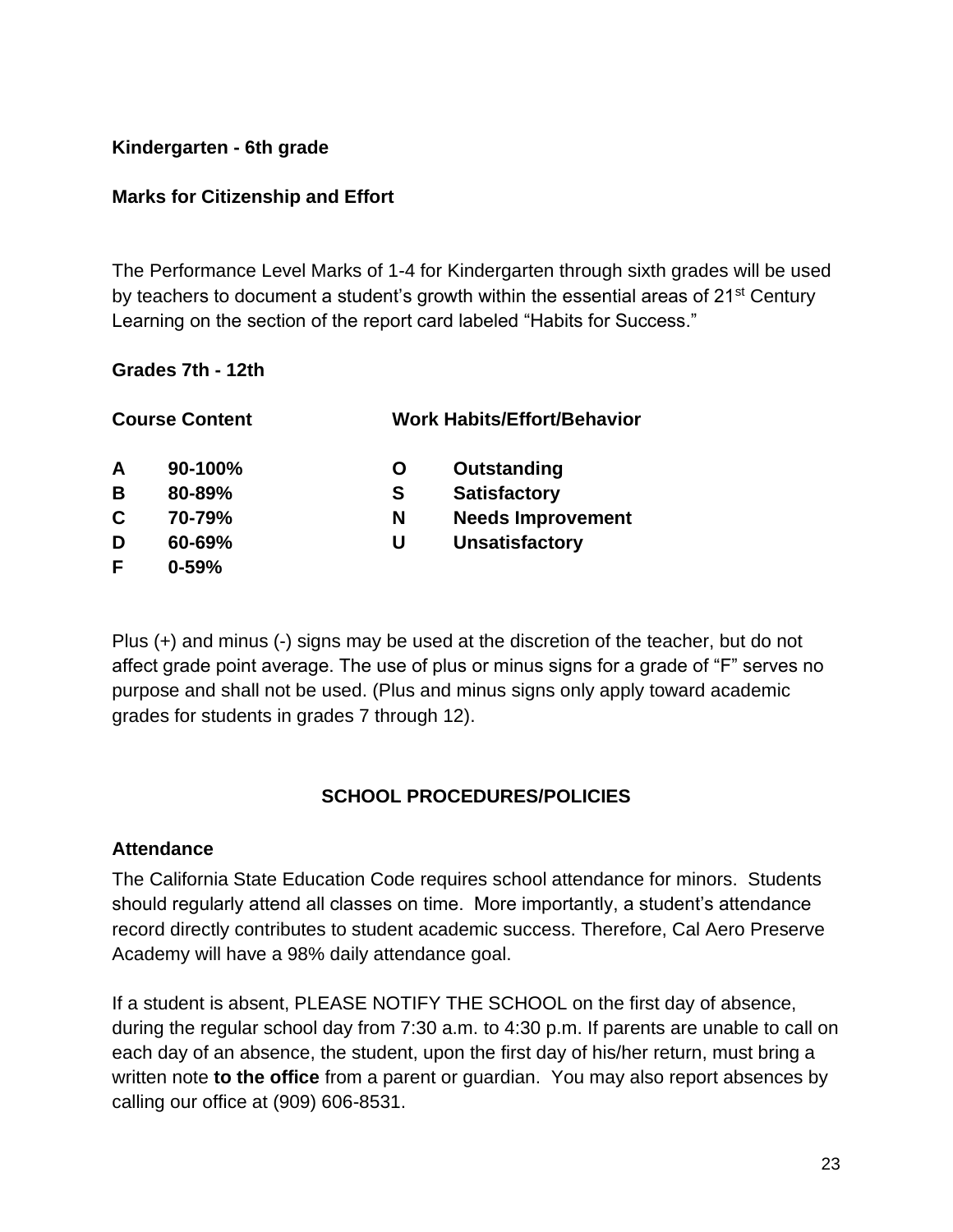All absences must be cleared within 5 days of the absence to keep the student from being considered truant. After 5 days, the "truant" status becomes permanent.

If you would like to request make-up work, your absence notification and request **must be made by 9:00 a.m.** Every attempt will be made to have make-up work available in the office between 3:30-4:30 p.m. that day.

Please contact the school office in advance of any long-term (5 or more days), unavoidable absence to arrange *Independent Study* to be completed by the student under contract. **This must be arranged at least one week in advance. All work completed during Independent Study is due the day the student returns (no exceptions).** The student will still be eligible for perfect attendance.

#### **PARENTS' RIGHTS NOTIFICATION-STUDENT'S ABSENCES**

The following information is your right to know and required by law. This law directly relates to the amount of state appropriated funding our school receives each day for average daily attendance (ADA). Please read Education Code 48205. When **planning vacations** or routine **medical exams** refer to our school calendar for our regularly scheduled breaks to avoid unexcused absences.

(a) Notwithstanding Section 48200, a pupil shall be excused from school when the absence is:

- 1. Due to his or her illness
- 2. Due to quarantine under the direction of a county or city health officer
- 3. For the purpose of having medical, dental, optometric, or chiropractic services rendered
- 4. For the purpose of attending funeral services of a member of his or her immediate family, so long as the absence is not more than one day if the service is conducted in California, and not more than three days if the service is conducted outside of California
- 5. Due to the illness or medical appointment during school hours of a child whom the pupil is the custodial parent
- 6. For justifiable personal reasons, including an appearance in court, attendance at a funeral service, observance of a holiday or ceremony of his or her religion, attendance at religious retreats, or attendance at an employment conference, when the pupil's absence has been required in writing by the parent or guardian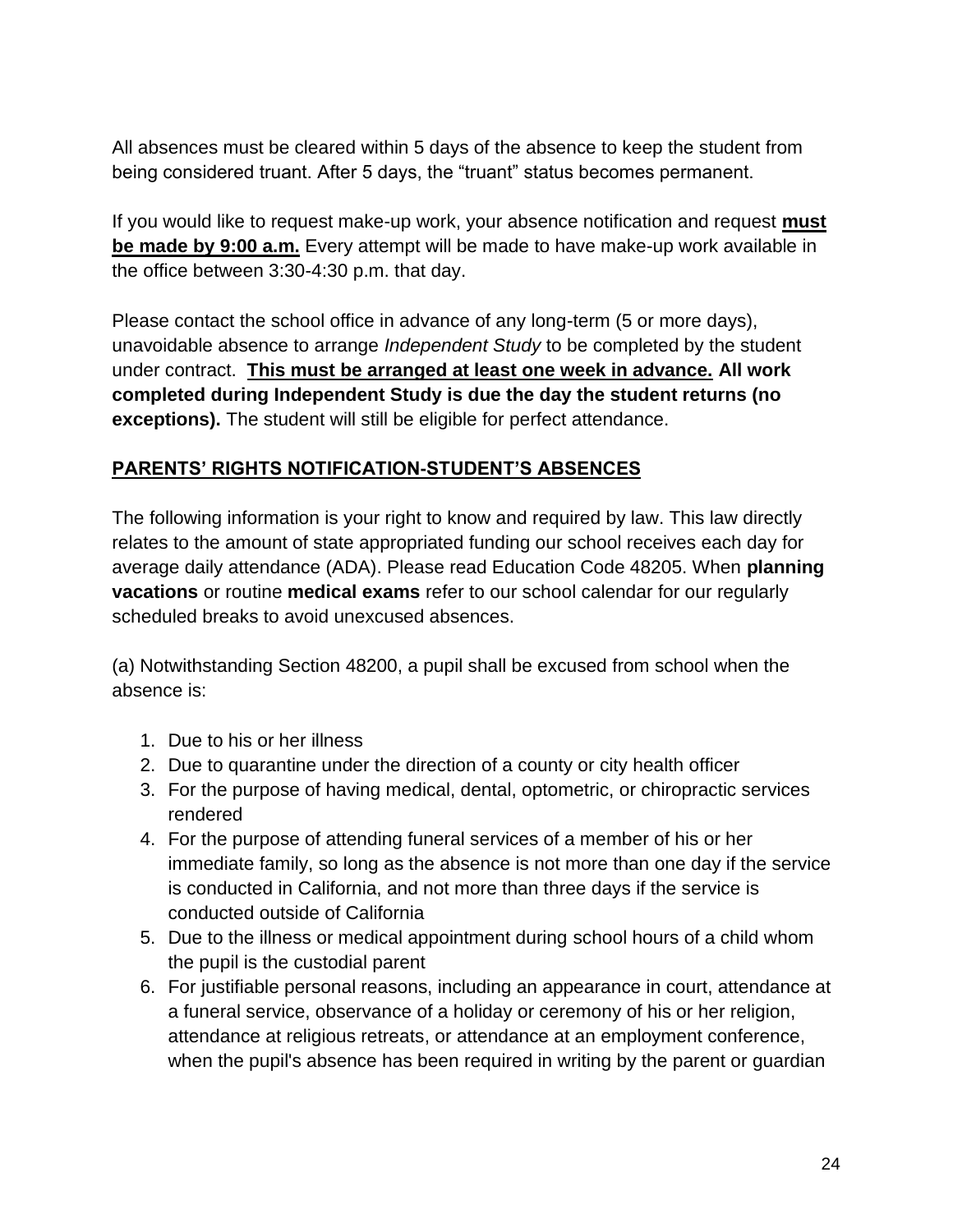and approved by the principal or a designated representative pursuant to uniform standards established by the governing board

(b) A pupil absent from school under this section shall be allowed to complete all assignments and tests missed during the absence that can be reasonably provided and, upon satisfactory completion within a reasonable period of time, shall be given full credit therefore. The teacher of any class from which a pupil is absent shall determine the tests and assignments shall be reasonably equivalent to, but not necessarily identical to, the tests and assignments that the pupil missed during the absence.

## **Per California Education Code, any student who has three or more unexcused absences (as defined above) or has been tardy for over 30 minutes on three or more days, is considered to be truant and shall be reported to the district attendance supervisor. Calls from the District Office will be made every trimester.**

Any student with 10 excused absences is also considered truant and will have to meet with the school attendance review team and will be reported to the district attendance supervisor.

## <span id="page-25-0"></span>**Bicycles**

#### **Please read and review the rules below with your bike rider**

- 1. Parents assume FULL responsibility and liability for the rider's conduct and bicycle.
- 2. **Bicycles are allowed in grades 4-8 only.**
- 3. All bicycles MUST be parked in the bike lot and LOCKED. Students MAY NOT share a bicycle lock; only one bicycle per lock!
- 4. All bicycles MUST be walked while on school grounds.
- 5. Children should never ride two on one bicycle.
- 6. Bicycles must be in safe working condition.
- 7. No student is to loiter in or around the bike lot area at any time.
- 8. ALL Student bike riders must wear safety helmets.

Infraction of rules may result in loss of permission to have the bicycle on school grounds. The school, legally, can assume NO RESPONSIBILITY OR LIABILITY in connection with the child's bicycle if it becomes lost, stolen, or damaged. **Also, please remember that skateboards, roller skates, and scooters are NOT allowed on school grounds.**

The CVUSD is not responsible for damaged or stolen bikes. Bikes must be retrieved from the bicycle area by 3:30 p.m. promptly and may be taken into the classroom with teacher approval if a student is remaining after school. "Heelies", skateboards, and scooters are not to be brought to school. If your child comes to school with these items,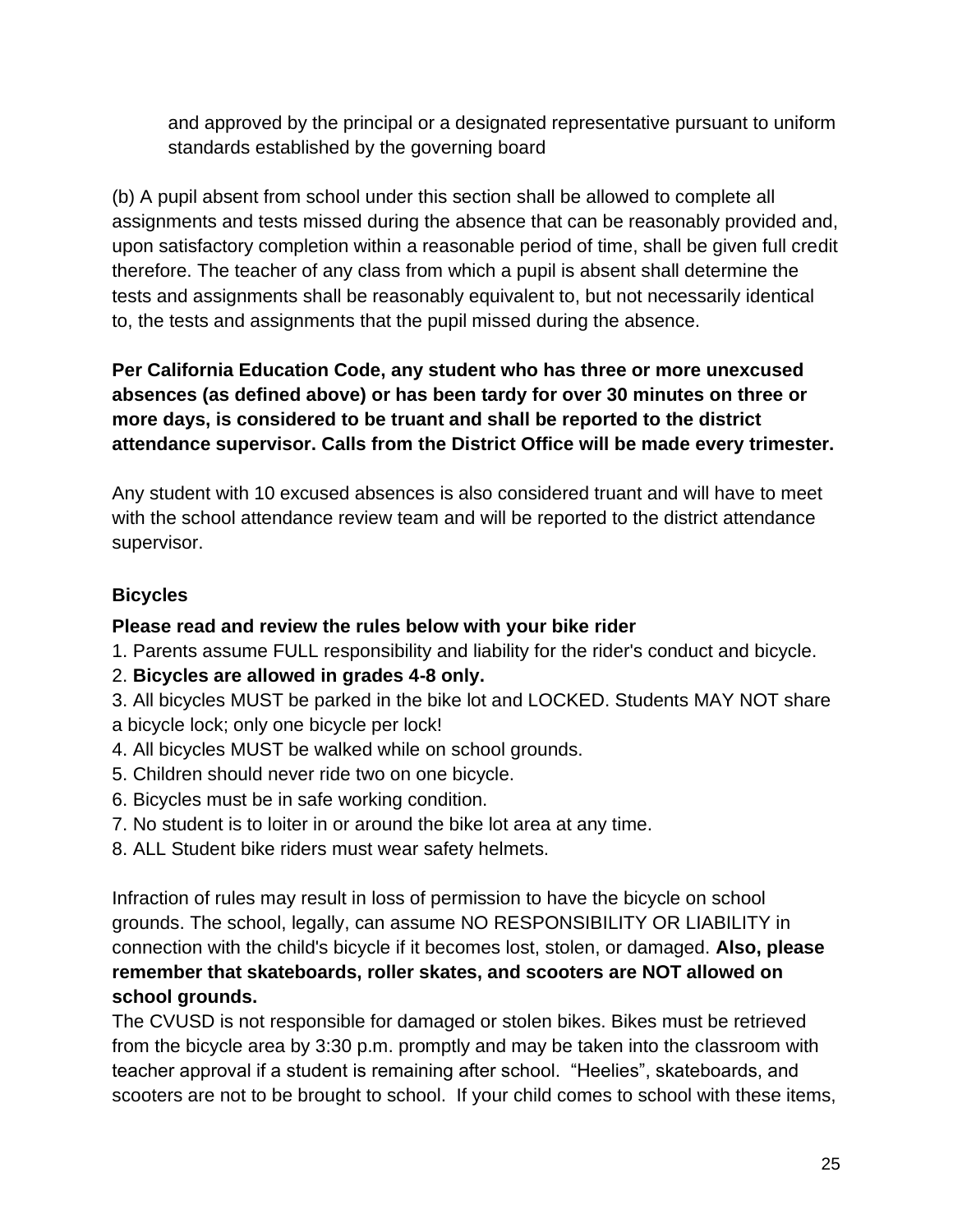you will receive a phone call from the school office asking to bring proper foot attire or to pick-up the item.

## <span id="page-26-0"></span>**Bullying**

Cal Aero Preserve Academy is committed to providing a safe and supportive school environment in which all students are treated with respect. This policy involves incident(s) and/or conduct that occur on school property, on a school bus, bus stop, or at a school sponsored activity where direct harm to the welfare of the school and students can be demonstrated.

Bullying is a form of dangerous and disrespectful behavior that will not be permitted or tolerated. Bullying may involve a range of misconduct that, based on the severity, will warrant a measured response of corrective action and/or discipline. Behaviors that do not rise to the level of bullying, as defined below may be subject to intervention and/or discipline under the school's discipline policy.

*Bullying means intentional and repeated acts of a threatening or demeaning nature that occur through direct verbal (e.g., threatening, name calling), direct physical (e.g., hitting kicking), and indirect (e.g., spreading rumors, influencing relationships, cyberbullying) means that typically occur in situations in which there is a power or status differences.* 

## <span id="page-26-1"></span>**Cyber Bullying**

Cyberbullying includes the creation or transmission of harassing communications, direct threats, or other harmful texts, sounds, or images on the internet, social media, or other technologies using a telephone, computer, or any wireless communication device. Cyberbullying also includes breaking into another person's electronic account and assuming that person's identity in order to damage that person's reputation.

## **State of California Department of Justice**

<https://oag.ca.gov/cybersafety/children/cyberbullying>

## **Cell Phones/Electronic Devices**

Students in possession of a cell phone or an electronic device on campus must adhere to the following school guidelines:

● Cell phones must be turned off once the student arrives on Cal Aero Preserve Academy's campus and be placed in their backpack. Phones must remain off and in a student's backpack (unless teachers are using them for instructional purposes) until the student has exited the campus.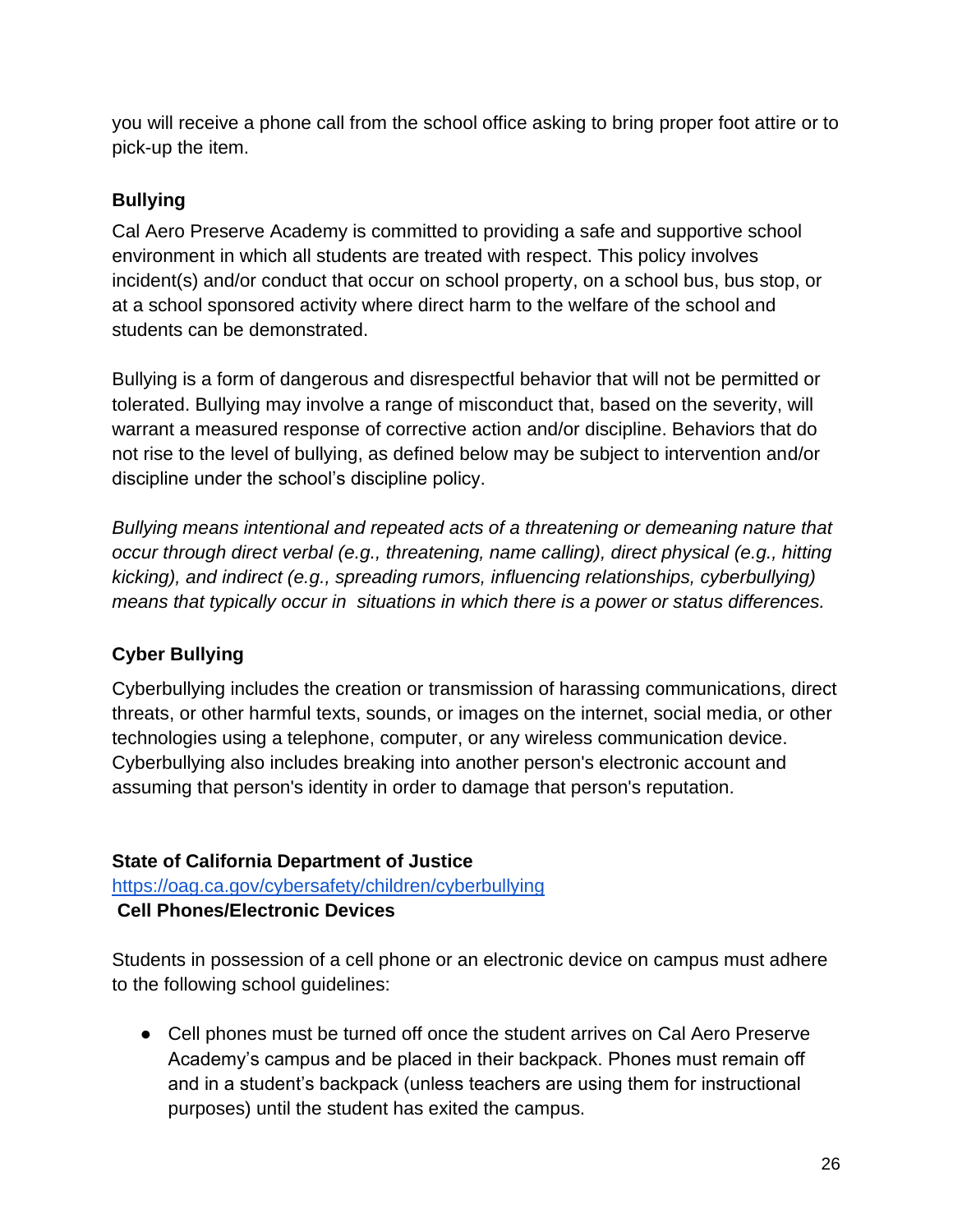● Electronic devices that include cameras, IPODS, MP3 players, video game players (except during video game club meetings), etc. are not permitted for use on campus, unless approved by the administration and students are wearing proper identification.

#### Consequences for not following electronics or technology guidelines

- Cell phone contract (signed by parent/guardian) and/or incident log
- Progressive discipline, detentions.

\*\*\*Students start fresh each school year.

It is highly recommended that expensive or sentimental items and technology not be brought to school. Cal Aero Preserve Academy is not responsible for missing items that are brought to school. While we are sympathetic to items that are missing, please remember that it is our desire to focus as much time as possible on refining our programs and instruction to maximize student achievement, and time taken to look for these items hinders these efforts.

## <span id="page-27-0"></span>**Classroom Parties**

A high priority is placed on protecting instructional time. Our school participates in three scheduled parties for elementary only during the year: Winter Break, Valentine's Day, and End of the Year**. In lieu of individual birthday parties at school, parents may donate a book to the classroom/school's library in honor of their child ONLY. Food i.e. pizza and/or goody bags may not be brought to school for birthday celebrations.**

The *End of the Year* celebration and all school wide scheduled parties will take place during the last hour of the day.

Guidelines established by the School Wellness Policy (CVUSD BP 5030d) makes it mandatory that schools adhere to nutritional guidelines. Cupcakes, cake, candy, and soda should be limited as they do not adhere to these standards. All food items must be store bought and a healthy alternative **must** be provided. If you would like to bring snacks for classroom parties, we ask that you adhere to nutrition guidelines that have been established by the state. ALL food items for class celebrations or special events must be pre-approved by the classroom teacher, including the contents of any goodie bag. See **CVUSD Board Policy 5030d** "*School staff shall encourage parents/guardians or other volunteers to support the District's nutrition education program by considering nutritional quality when selecting any snacks which they may donate for occasional*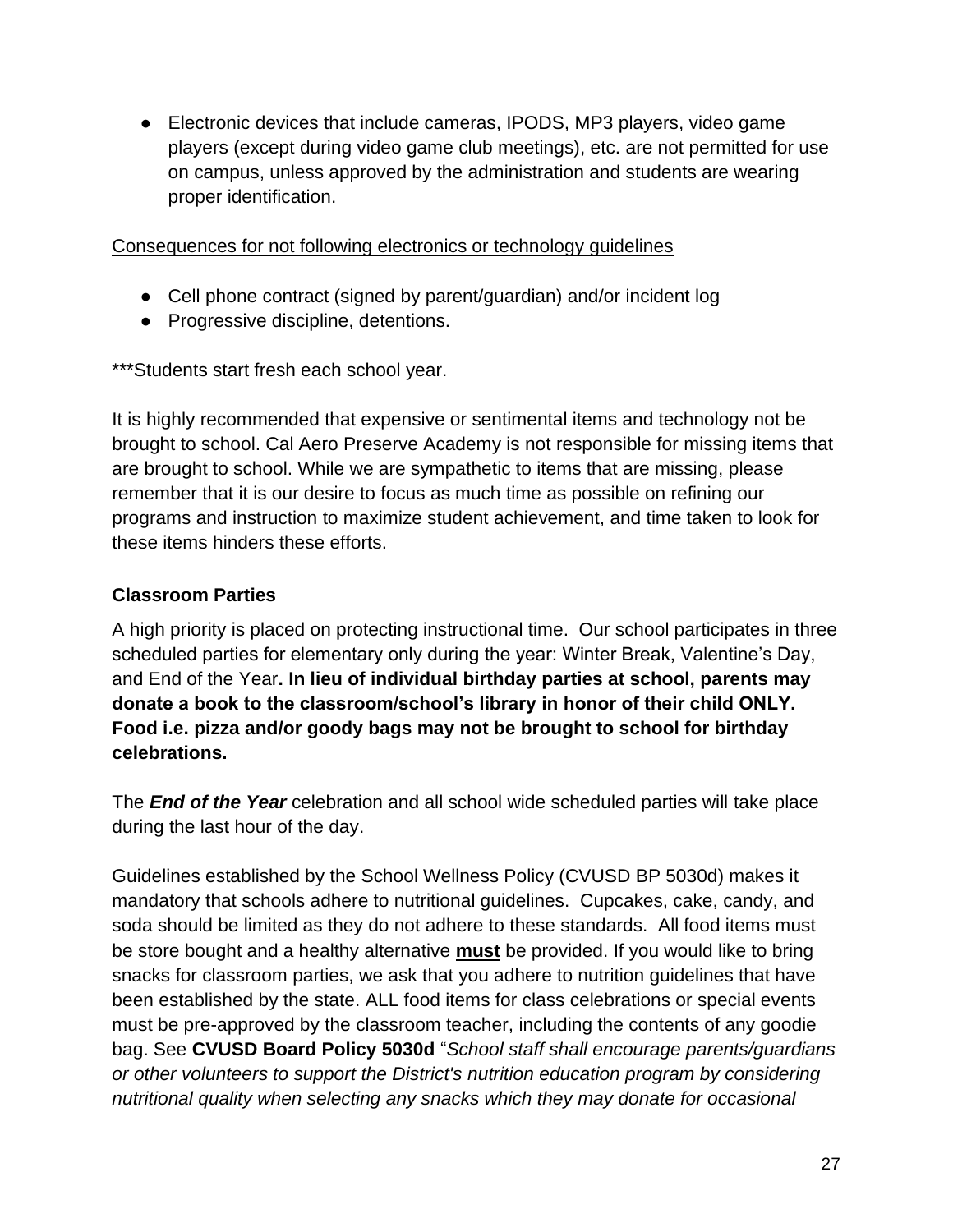*class parties. Class parties or celebrations shall be held after the lunch period when possible."* 

## <span id="page-28-0"></span>**Lunch delivery**

Students are **NOT** allowed to order outside food for delivery to Cal Aero. If a parent decides to deliver outside food, it must not be shared with other students. We have many students with multiple health conditions and outside food or fast food can have serious ramifications on other students' health. Fast Food that is delivered by a parent or guardian must be eaten in the school office. Fast food causes a disruption and an overwhelming pressure to share with friends, which can lead to jealousy and quarrels.

#### <span id="page-28-1"></span>**Communication**

Parents, staff, and students work together to make academic success possible. Effective communication is necessary for the team to thrive.

In the event there is a question that directly affects any student, parents may take the following steps to clarify or address the issue:

Step1: Phone call/conference with the classroom teacher.

Step 2: If the issue is not resolved, contact the Assistant Principal.

Continued on the next page...

## Step 3:

If further resolution is needed, the Principal will then arrange a conference, if necessary, with the parent and the classroom teacher to resolve the issue.

We encourage all parents to become active members of our school by contacting Cal Aero with suggestions, ideas, or any positive comments. However, if there is an issue that is not classroom specific, contact the office, and it will be forwarded to the appropriate person (i.e. Principal, Assistant Principal, P.T.O., etc.).

## <span id="page-28-2"></span>**Dances (Grades 7 and 8 only)**

The leadership class organizes dances throughout the school year. In order to attend, students must have a minimum 2.0 GPA. Students who have been suspended prior to the dance are ineligible to participate. In order to promote a fun yet safe environment the following guidelines have been established: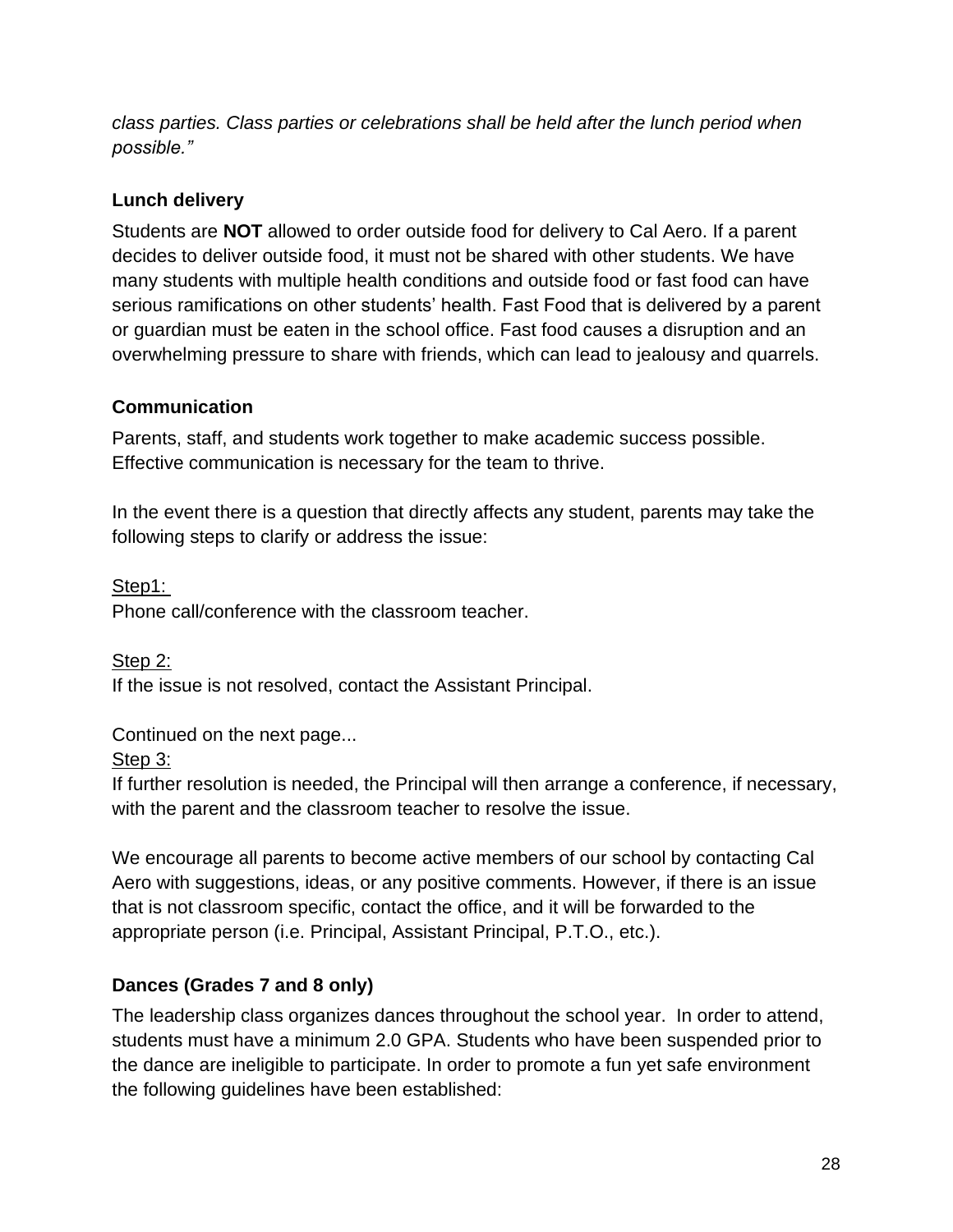- 1. A dance contract must be completed and returned with parent/guardian signature.
- 2. Students at the dance must be restricted to the gym.
- 3. Students from other schools are not allowed to attend.
- 4. If a student is absent from school on the day of the dance, that student will not be allowed to attend the dance.
- 5. Dancing will be the expected activity for the function.
- 6. Disc Jockeys will not dance with the students.
- 7. Students are expected to remain at the dance until the end of the dance. Students will not be allowed to leave the building and then return, except with the permission of an administrator or teacher in charge.
- 8. Students will not be allowed to have cell phones in their possession during the dance. There will be no cameras or recording during the dance with the exception of permission obtained from administration, Leadership, and/or Yearbook advisors.
- 9. Physical display of affection is not permitted.
- 10. All school rules are in effect at dance. For example, the dress code still applies and will be enforced.

\*\*\*To ensure the safety of students' personal belongings, they are locked up during the dance.

Failure to adhere to dance rules may include:

- Time out
- Informing parents
- Detention(s)
- In House Suspension the next day
- Being sent home
- Exclusion from further dances

#### <span id="page-29-0"></span>**Early Dismissal**

Students who need to leave school early must be signed out of campus by a parent or guardian that is **listed on the emergency card** prior to their release. For your child's safety, photo identification is required; please bring this with you to the office. Students may not leave the campus without following this procedure.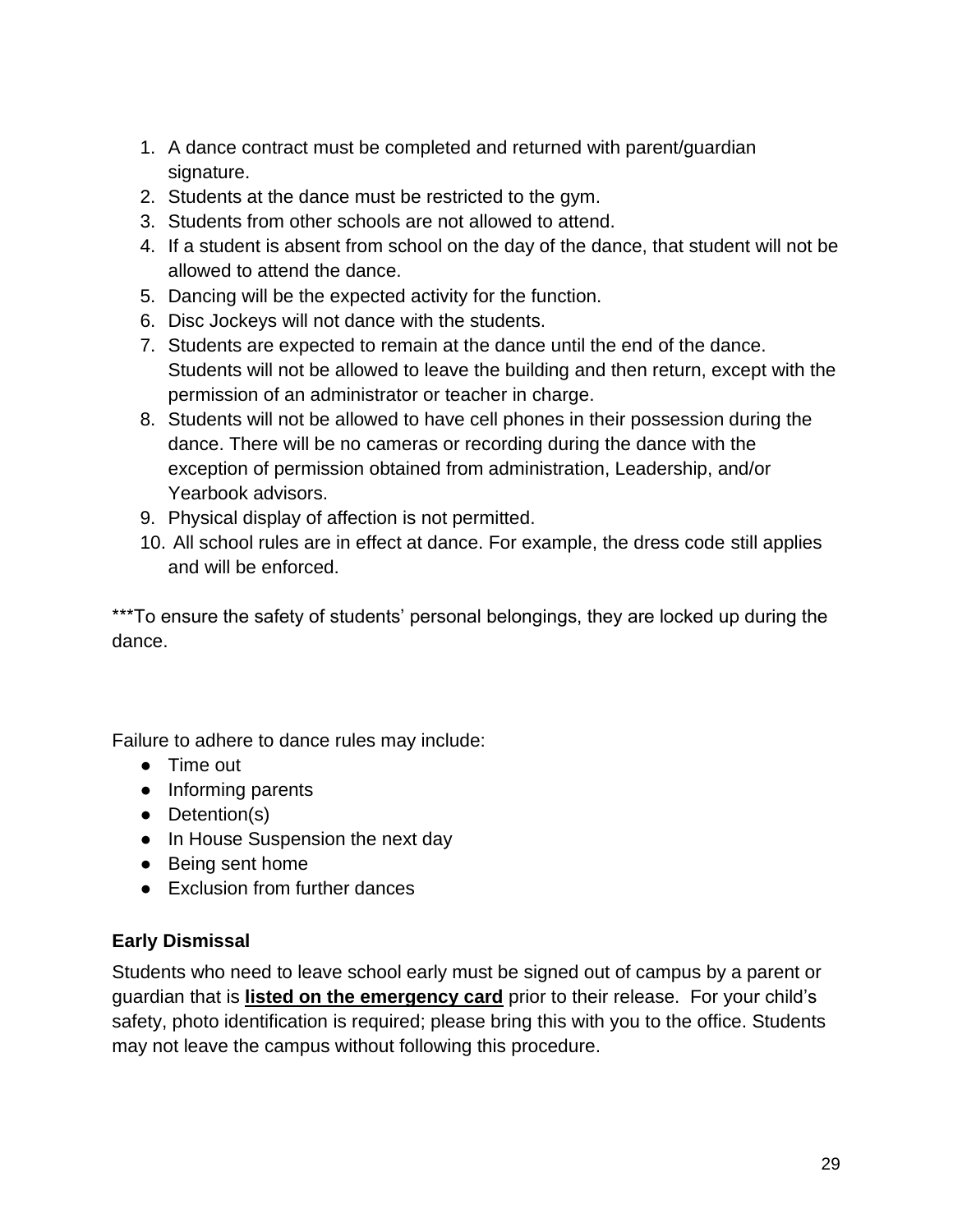The end of the day is an important time for our students as teachers spend time reviewing the homework assignments for the evening and weekly quizzes/tests for the week. Students in grades 3-8 are required to write daily assignments and notifications of quizzes/tests in their agendas during this time. **For this reason, it is recommended that students not be dismissed during the last 15 minutes of the day.** If you anticipate signing your student out early for any reason, as a courtesy, please send a note to your child's teacher so s/he can assist your child in leaving. Please schedule appointments before or after lunch, this will prevent staff from having to search for a student while on duty.

## <span id="page-30-0"></span>**Emergency Card**

**It is mandatory that we have an emergency card for each student.** If an emergency or accident occurs on campus, we must be able to contact a parent or guardian. Please provide us with an accurate and current home and work telephone number where you can be reached, along with the numbers for neighbors and/or relatives in the area. Your child will only be released to those listed on the emergency card.

## <span id="page-30-1"></span>**Food Services**

It is recommended that students not leave campus for lunch, and they may not do so without being signed out of the office by the parent. A variety of items are offered for lunch including a hot tray lunch. Checks may be made out to "Nutrition Services" or lunches can be purchased on the district website using MySchoolBucks.com. Please be certain that your child has lunch or lunch money before leaving home. If your child should forget lunch, please let your child know to check in the office. This will eliminate classroom interruptions.

## <span id="page-30-2"></span>**Gum Policy**

Gum chewing is not permitted on school grounds. Consequences for gum chewing are as follows:

- Warning
- Recess/Noontime campus beautification
- Administrative detention
- Double detention

#### <span id="page-30-3"></span>**Health Services**

The Health Office is open to students who are injured at school or become too sick to continue class. Our nurse is here to supervise hearing and vision tests, maintain records, and can be called in for emergencies. Our Health Technician is available on a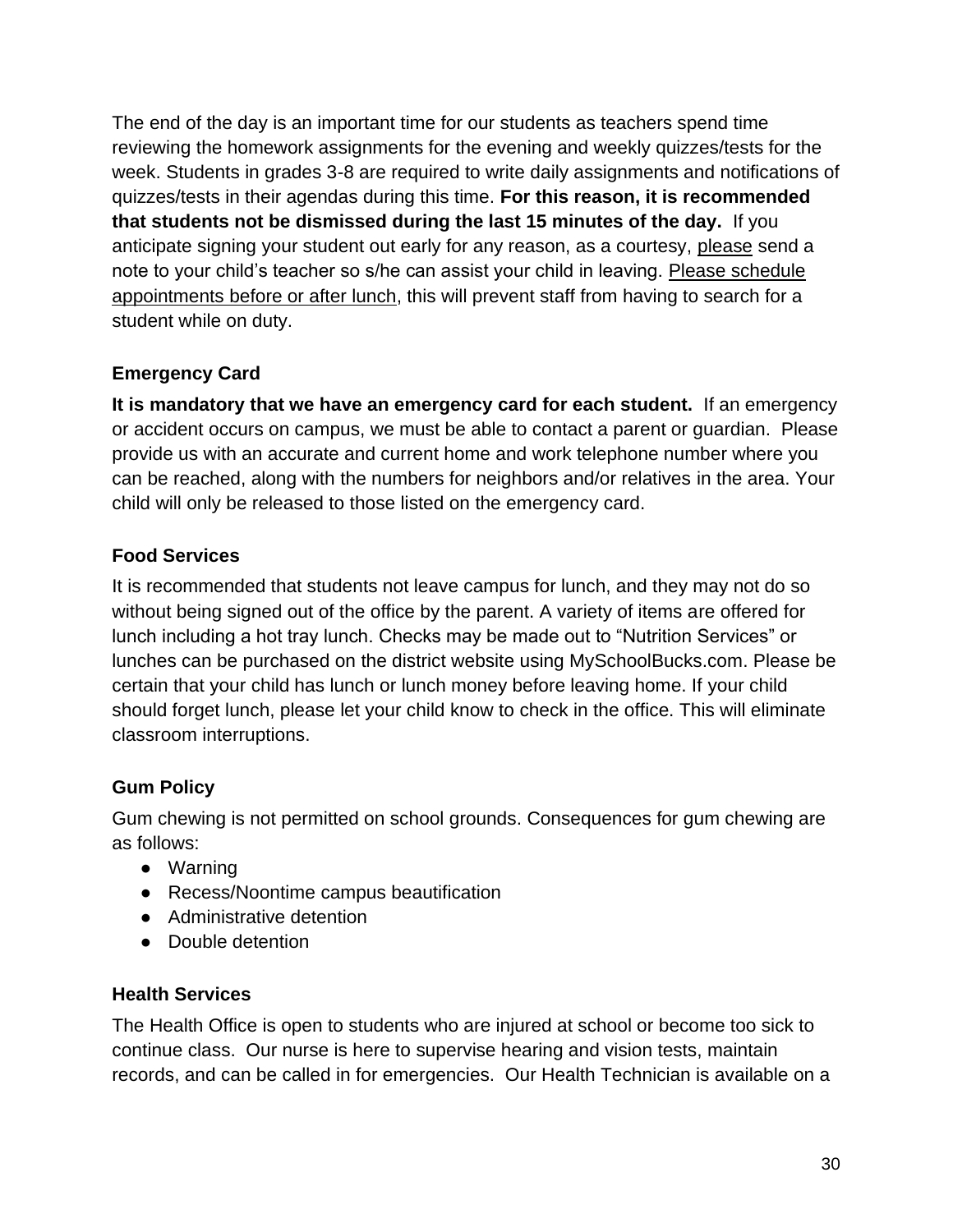daily basis. **As a reminder, students must be fever/vomit free for a minimum of 24 hours before returning to school.**

## <span id="page-31-0"></span>**Independent Study Requests**

Short-term independent study must be requested at least 3 days in advance. Long-term independent study requests must be approved by the site administration.

## **Library**

Students are responsible for materials checked out and are expected to demonstrate appropriate behavior in the library. All library fines will need to be paid by the end of the year to participate in end of year activities.

Students in grades 4-8 must have a Cal Aero Preserve County Library card to check out books from the library. Junior high school students must obtain a pass from the library in order to visit the library during lunch period. If a student loses or misplaces his/her card, there will be a replacement cost of \$2.00.

## <span id="page-31-1"></span>**Lost and Found**

Clothing and other lost times are located in the lost and found in the office. Unclaimed items are donated to charities several times each year. Lost books are placed in the library. Found valuables such as wallets and cell phones are kept in the front office. The school assumes no liability for items stored in the lost and found.

## <span id="page-31-2"></span>**Lunch Area Rules**

In order to maintain safety and cleanliness during lunch, the following rules have been established:

- All students are required to sit and eat.
- No playground equipment at the lunch tables.
- No running permitted in the lunch area or on the blacktop.
- Students shall sit on benches only, not on table tops.
- Students shall place all trash in containers.
- Food will not be taken beyond the eating area.
- Speaking will be done in a low tone.
- Students shall raise their hand to be dismissed.
- Show respect and follow the directions of noon supervisors.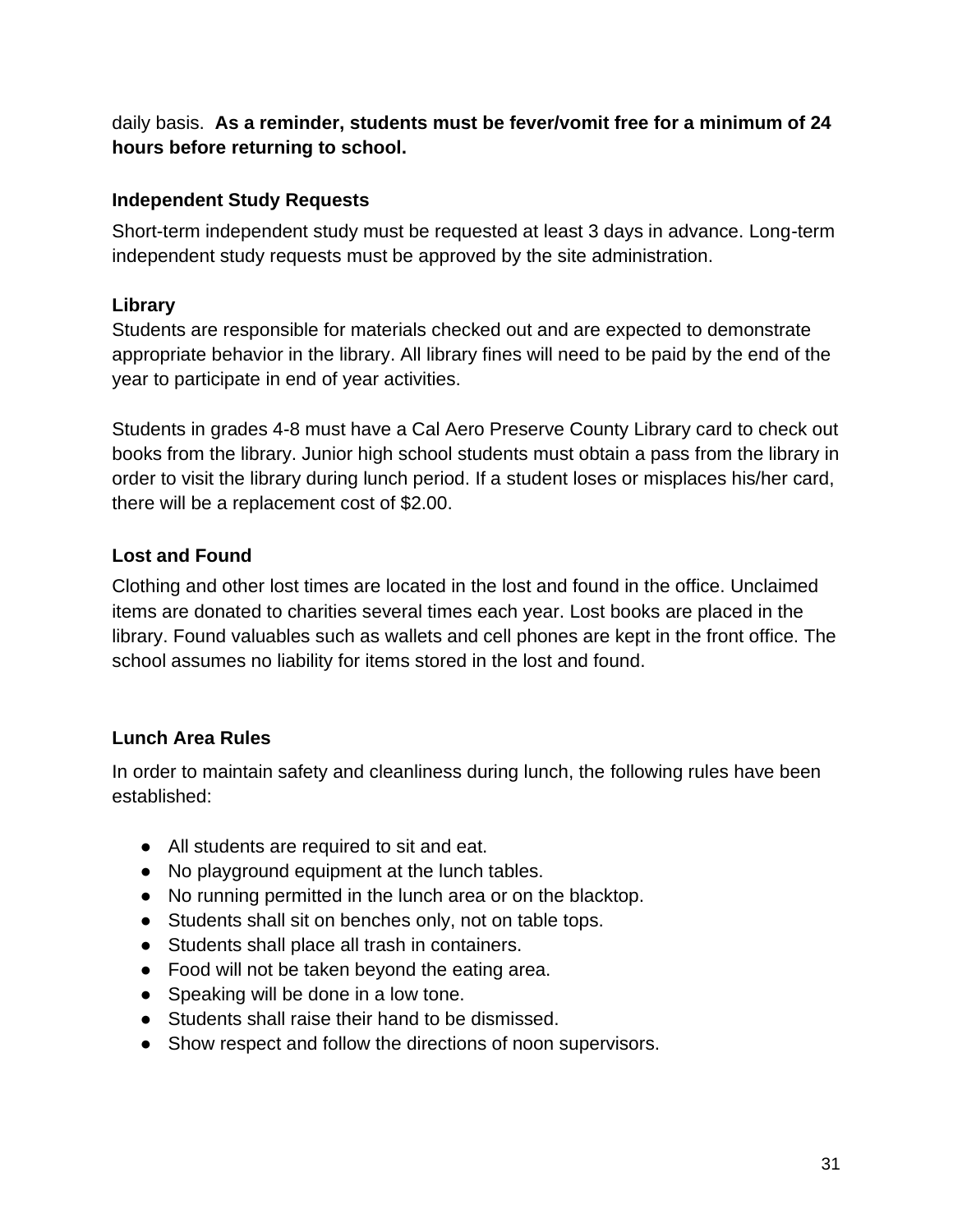All students are required to eat lunch on NON minimum days. We abide by the Health and Wellness policy and encourage our students to bring healthy and nutritious lunches. Please send healthy snacks with students to eat during recess. **Due to a variety of student allergies, sharing food is not permitted. Students are not allowed to bring cupcakes, cookies, pizza, and other food items to distribute at lunch.**

#### <span id="page-32-0"></span>**Medication**

All medications (including asthma inhalers, aspirin, and cough medicine) required by students must be given to the health technician who will dispense the medication from its original container as prescribed by the doctor. This includes over the counter (OTC) medications (Tylenol, cough drops, Advil, Benadryl, etc.) The appropriate forms may be obtained from the school office and must be signed by the parent and the doctor at the beginning of each school year.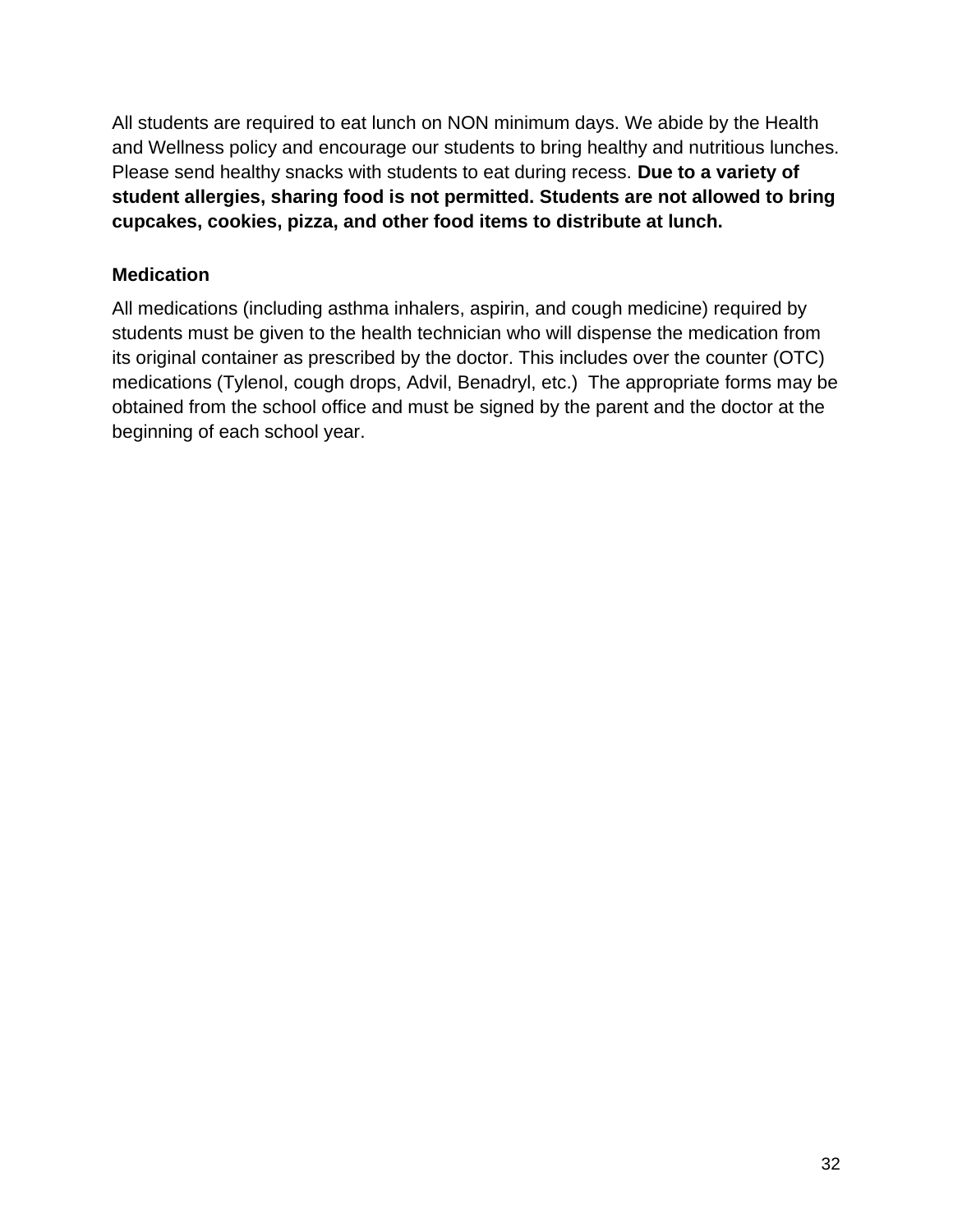## <span id="page-33-0"></span>**Website / Social Media**

To stay current with monthly events or activities, please reference the Cal Aero Preserve Academy calendar at: [http://www.chino.k12.ca.us/Domain/28.](http://www.chino.k12.ca.us/Domain/28)

You can also follow us on Social Media **Follow Us On Social Media** 



To keep informed of activities in your child's class we highly encourage you to view your child's teacher's webpage. In Junior High, grading criteria, assignments, and notifications of future exams may be posted on the teacher's webpage. In elementary, important information regarding your child's classroom may be found on their teacher's webpage. Important information may be found on the Aeries Parent Portal. Please be sure to sign up for the Parent Portal at the link below. <https://www.chino.k12.ca.us/domain/3248>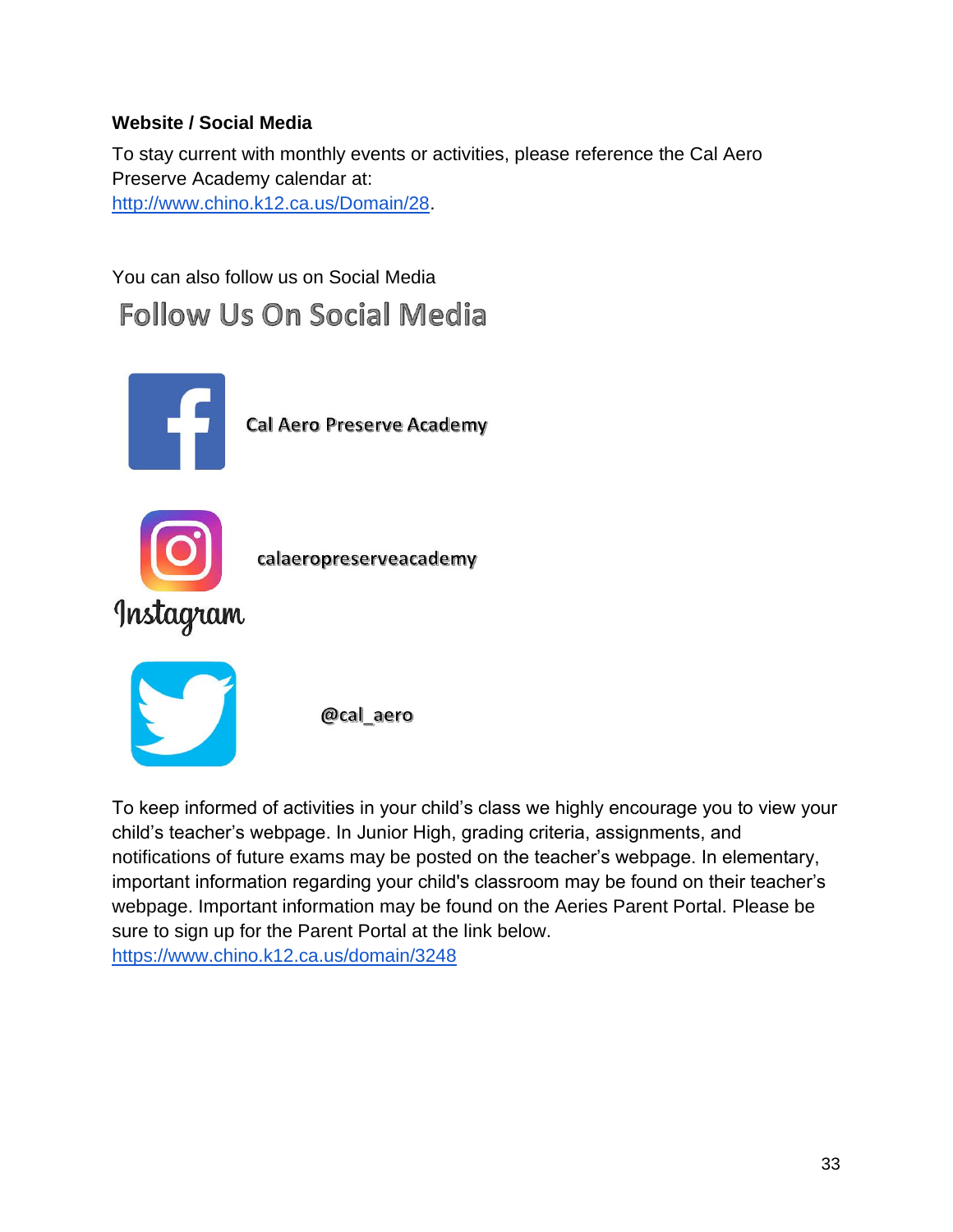#### <span id="page-34-0"></span>**Office and Telephone**

The school office is a place of business and is often very busy. For this reason, students are only allowed to use the phone in case of **an emergency or if he/she has a note from the teacher.** While it may be inconvenient, personal messages due to child's safety will not be delivered to students.

## <span id="page-34-1"></span>**Parking Lot Procedure**

For the safety of our staff and students, careful attention needs to be made during morning drop off and afternoon pick up. **Please do not allow your child to run through the parking lot, please make sure students exit vehicles on the curb side of the vehicle.** To improve the flow of traffic, under no circumstances should a car be left unattended in the parking lot. Buses have the right of way so it is important that the bus lane not be blocked.

The parking lot located along Garden Park Street (South) is used for drive through pick up and drop off. If you are parking and walking into the school office, you must park in the South Parking lots to enter the school office.

At times, it will be necessary for staff members to direct traffic. We thank you for always following instructions of staff on duty who are voluntarily there to ensure your child's safety. To ensure student safety, students should never wait unsupervised at an area outside the school grounds. Parents of unsupervised children will be contacted.

## **Playground and Hallway Rules**

For the safety of all students, students are to walk on the black top. Running is permitted on the field and in organized games such as basketball, and handball when supervised.

- 1. Students are to remain in authorized and supervised areas.
- 2. Food is not allowed in hallways or on the playground.
- 3. Students are expected to walk through hallways and are not to bounce balls in hallways or against the buildings.
- 4. **Horseplay and/or rough housing are not allowed.**
- 5. Students are not to throw wood chips, grass, rocks, or any other dangerous items.
- 6. Football and softball games are only permitted in P.E. with adult supervision.
- 7. Running to the lunch line is inappropriate.
- 8. Students in grades 1-6 are to stop playing and observe the "freeze bell". A whistle will be blown to alert students to walk back to their lines.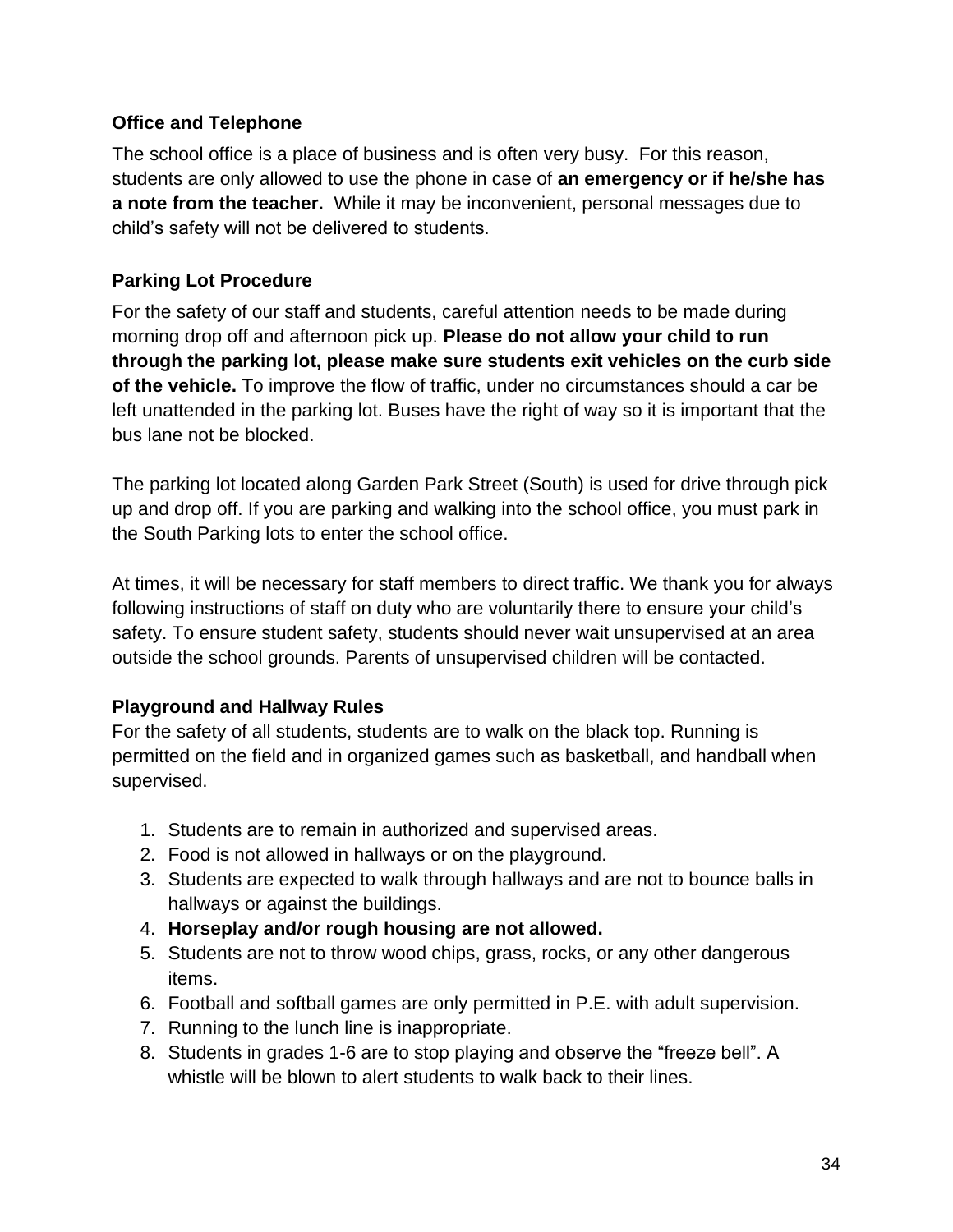## <span id="page-35-0"></span>**Playground Equipment**

## **Slide**:

- 1. Climb one step at a time. Only one person is allowed on a step at a time.
- 2. Do not start down the slide until the person ahead of you has gone down and moved out of the way.
- 3. Only one person may be on the slide at a time.
- 4. Slide in a feet-first seated position only.
- 5. Do not sit at the top of the slide for an extended length of time. This creates a long wait for other students.

## **Horizontal Bars:**

- 1. Use for pull-ups and swinging.
- 2. Keep both hands on the bars at all times.
- 3. Do not use sweaters, sweatshirts, or coats to help you swing or twirl.
- 4. Do not push or pull anyone on the bars.
- 5. Hands must remain on the bars for dismount. Do not attempt dangerous stunts.
- 6. Take turns.

## **Use of Balls:**

- 1. Soccer balls are the only balls that can be kicked. Soccer should be played on the fields only.
- 2. Rubber inflatable balls should be used for handball and other organized games that are supervised by an adult. These balls should not be kicked.
- 3. Basketballs must be used to play basketball on the blacktop. Basketballs are not allowed on the field for any reason.

## **Handball:**

- 1. Two or four players play at a time.
- 2. The first serve takes place behind the front white line. The ball must be hit in sequential order, and the player may not hit it twice in a row. The ball on the first serve must fall at least behind the front white line.
- 3. If a player fails to hit the ball against the wall, he or she is out. A new player then joins that game as the last player to hit the ball.
- 4. In the event that it is not clear whether a player is out, the first person in line is the judge.
- 5. If a ball is hit and lands out of court, the player who hit the ball is out.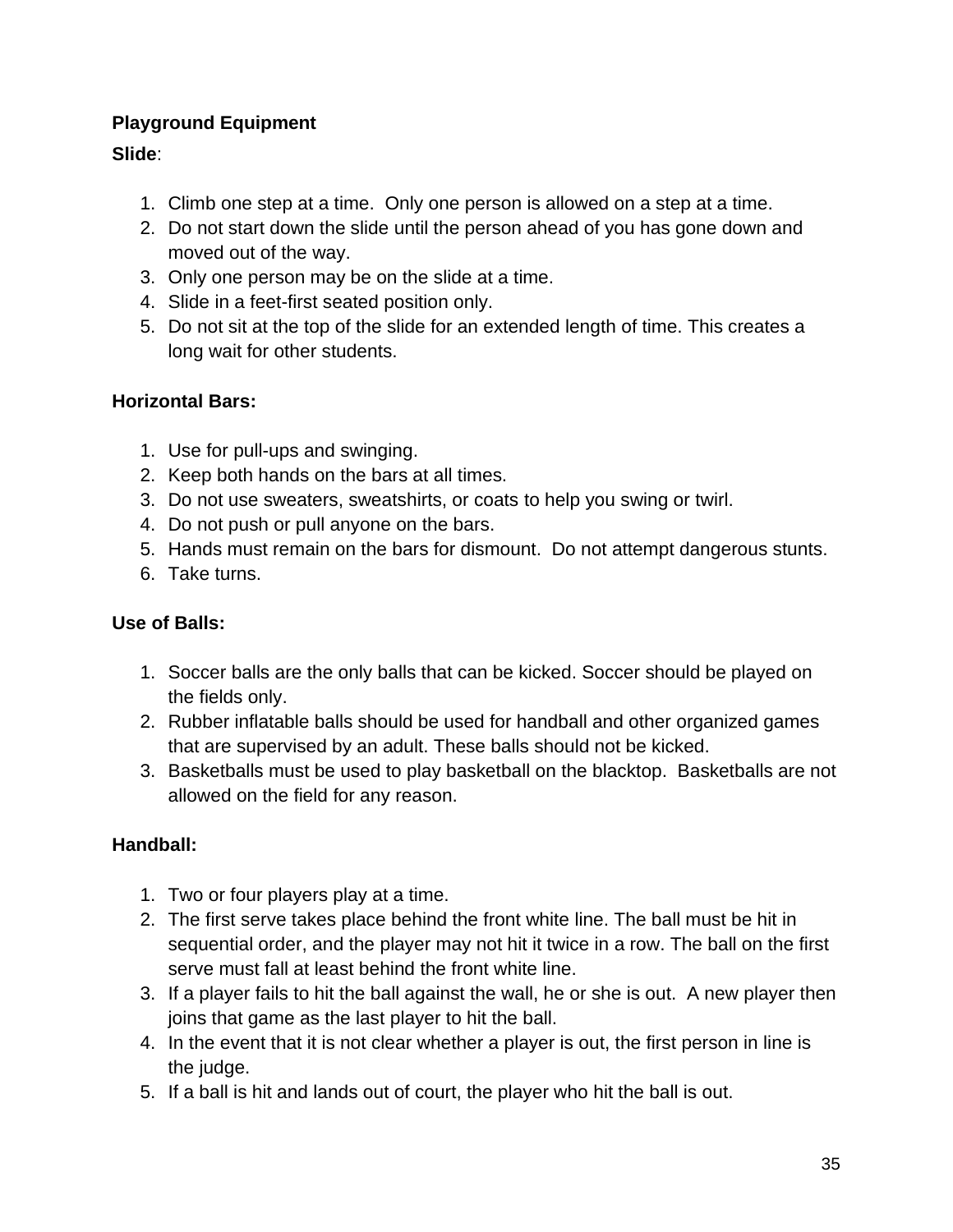\*Anyone waiting to play must wait on the line. Players standing against the wall will be asked to go to the back of the line. Saving spots is not permitted.

#### **Tetherball:**

- 1. The game is played with 2 players.
- 2. The server and the judge are the first people in line.
- 3. Each player must stay on their half of the court.
- 4. No grabbing the rope or "ropies".
- 5. The ball must be hit with your hand.
- 6. There is no stopping or catching the ball. The ball is hit continuously until it is wrapped around the pole.

\*The first person in line in all games is considered to be the judge. However, if there are still disagreements they will be settled with "rock-paper-scissors." Respect will be shown to everyone, by everyone. Foul language will not be tolerated.

## <span id="page-36-0"></span>**Promotion and Retention**

Legislation AB 1626 stipulates that all students being promoted to the next grade level must meet minimum grade level standards. Using multiple measures, student progress is carefully monitored. By the  $8<sup>th</sup>$  week of school, parents of any students who are at-risk of failing will be notified by the classroom teacher. An academic success plan will be established and follow up conferences will be set. The final decision regarding retention/promotion will be made in May by a retention committee. The retention committee is composed of school administrators, teachers, the child's parents, and support staff.

## <span id="page-36-1"></span>**Special Deliveries**

Students are responsible to remember to bring items (i.e. homework, lunch, instruments, clothes, etc.) they need throughout the school day. If there is an occasion when you must drop off an item for your student, please bring the items to the office. Please do not bring food for other students. Deliveries of balloons or flowers will not be accepted or permitted in classes**. Deliveries of pizza or other food items to be shared with others will also not be accepted or permitted.**

## <span id="page-36-2"></span>**Tardy Policy**

It is essential that students arrive on time to start the school day. Students coming to the classroom late create a disruption, as the teacher must stop instruction to correct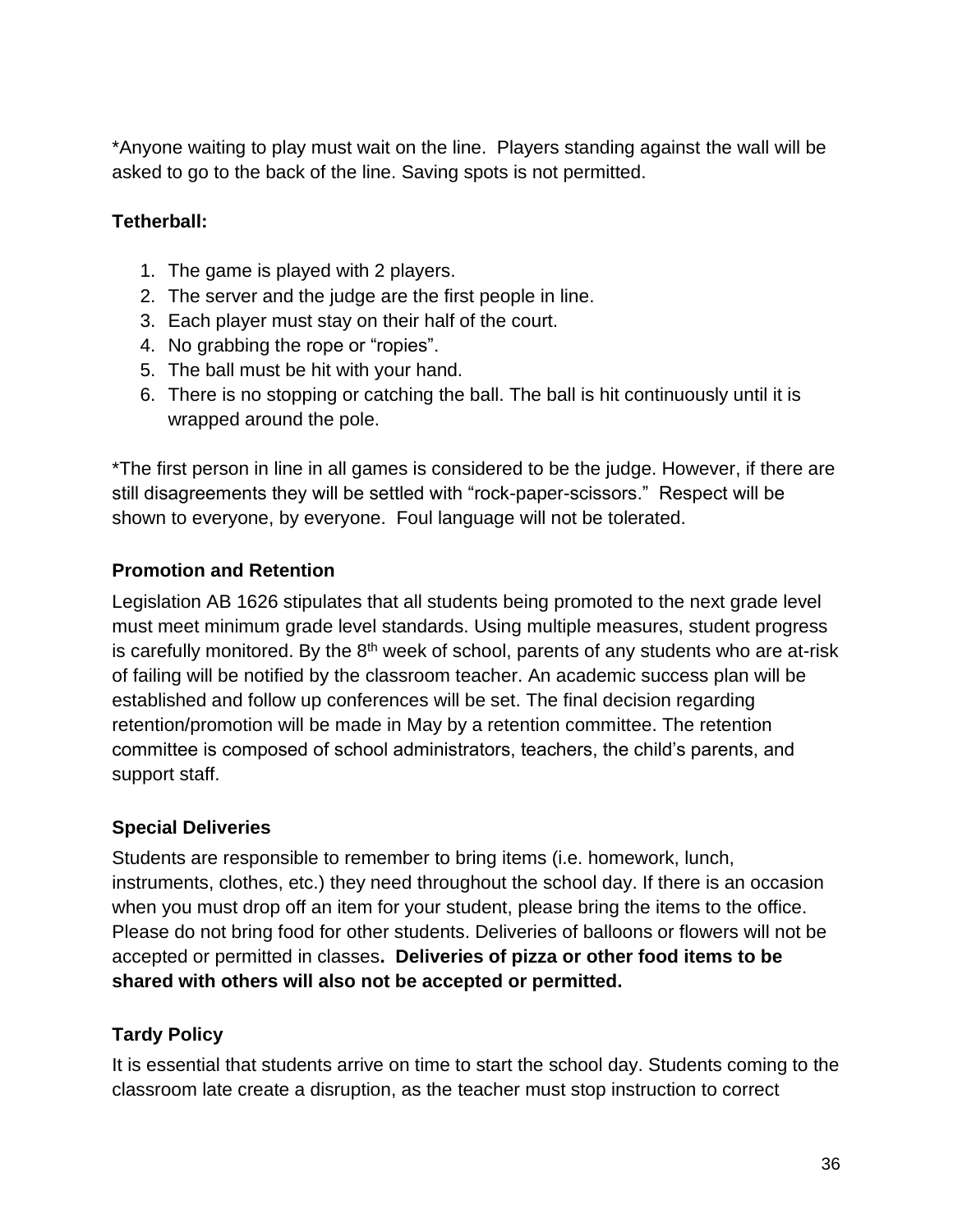attendance roster and lunch count. Students arriving after 8:00 a.m. must report to the office to be signed in and get a tardy pass to give to the teacher. Parents should plan their arrival with the traffic in mind. Junior High School students need to report to the office if they are tardy to their first period class. Tardies will accumulate during each 12 week period (each trimester). Tardies will start over with each new trimester.

Please note that if your child is late:

- They must enter on the South Side through the school office to get a tardy pass.
- 30 minutes or more late to school, s/he MUST be accompanied by an adult or have a note signed by an adult stating the date and reason for the tardy.
- If your child is late to school due to a medical appointment, your child MUST bring a note from the medical office stating your child was at the appointment.

\*\*\*Three or more thirty minute tardies are reported as truancy to the county.

#### **Tardy Consequences for Elementary** (per trimester)

At 5th tardy, a parent/student/administrator conference will be required.

#### **Tardy Consequences for Grades 7 and 8** (per trimester)

1<sup>st</sup> tardy: warning 2<sup>nd</sup> tardy: warning 3<sup>rd</sup> tardy: Nutrition Break Detention 4<sup>th</sup> tardy: Lunch detention 5<sup>th</sup> tardy: 7th period 1-hour office detention 6<sup>th</sup> tardy: Saturday School or 4-hour detention equivalent Subsequent tardies will warrant a student/parent/administrator conference and Saturday school or 4-hour detention equivalent with each tardy.

#### <span id="page-37-0"></span>**Textbooks**

Each student is responsible for his or her assigned textbooks. Textbooks are to be covered with paper and not adhesive book coverings. A student will be charged for books that are lost, damaged, or show excessive wear. Charges must be cleared before sixth grade and junior high school students can participate in any end-of-the-year activities or before grades are released to the junior high and high school respectively.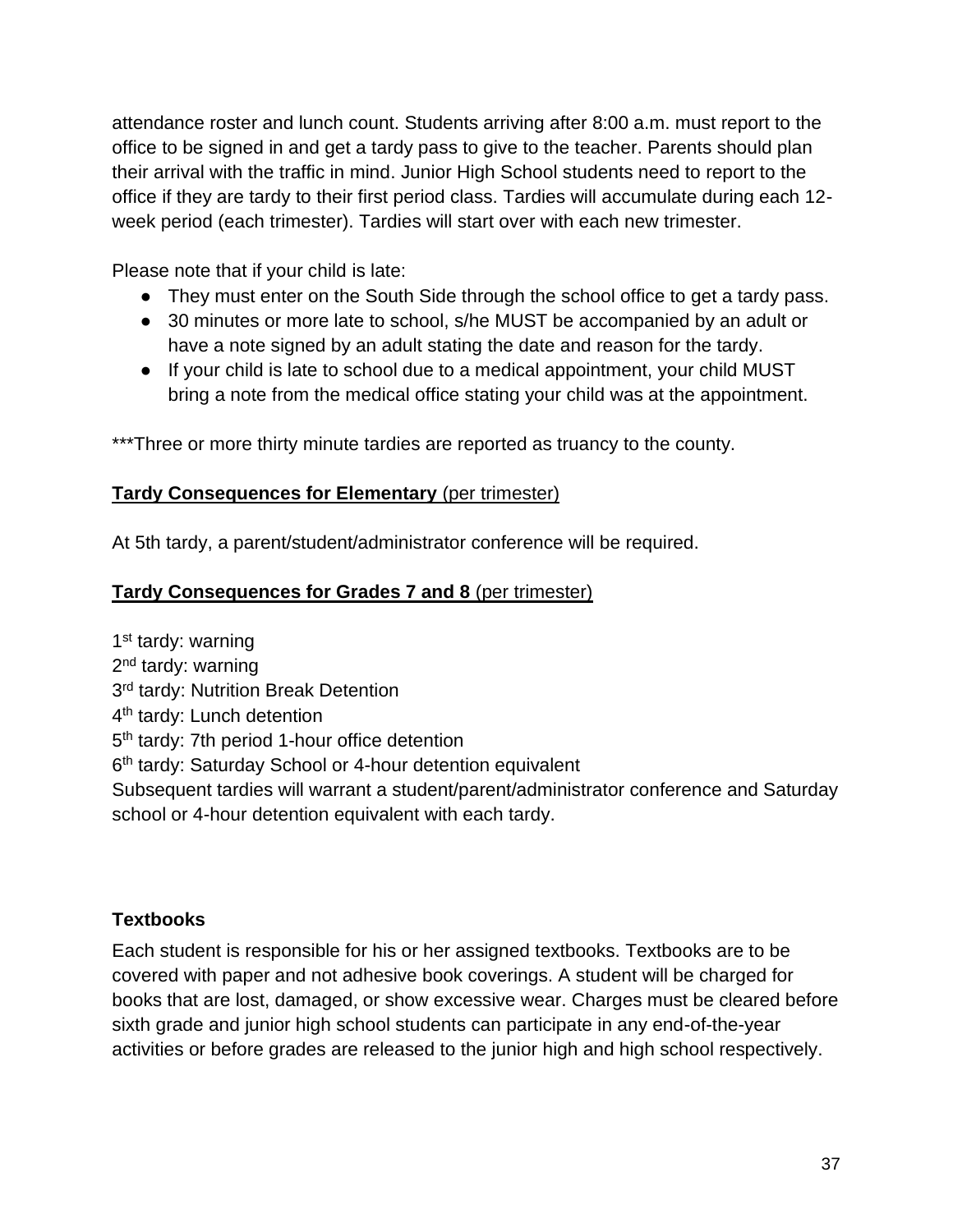#### <span id="page-38-0"></span>**Visitors**

In an effort to ensure better campus safety CVUSD schools utilize the Raptor Visitor Management System. Part of keeping students and faculty safe is knowing who is in our building at all times and the Raptor system will allow us to do that. The Raptor system will better allow us to track visitors, contractors, and volunteers in our schools and provide us with a safer environment for our students and staff. Upon entering Cal Aero campus, visitors will be asked to present a valid state-issued ID, which will be scanned into the system. The Raptor system only scans the visitor's name, date of birth and photo for comparison with a national law enforcement database. Additional visitor data from the driver's license is not gathered nor is the system connected to any other system such as the Department of Motor Vehicles. Therefore, any other information on the ID is not scanned by the system and is not accessible to any of the users. Once entry is approved, Raptor will issue a badge that identifies the visitor, the date, and the purpose of his/her visit. All parents, volunteers, and visitors must have and wear a Raptor badge to enter campus. Our goal is to provide a positive learning environment for our students. Any actions that take away from the learning environment are not allowed. Students are responsible for knowing and following all rules at Cal Aero.

Our staff appreciates the numerous offers from parents to serve as classroom volunteers. When parental assistance is needed, teachers will in-service parents as to classroom duties and responsibilities. Please remember that for our students' safety, Cal Aero Preserve Academy is a closed campus. *Adult visitors are always welcome; however, state law requires that all visitors be clearly identified and/or escorted while on campus. Therefore, all visitors MUST first check in through the office and wear a visitor badge.*

Any parent who is interested in visiting the child's classroom must contact the teacher(s) 24 hours in advance and obtain approval as the class may be involved in an activity of a nature that the presence of any adult in the classroom, other than the teacher, will be inherently disruptive.

The term "parent", as used in this regulation, refers not only to a natural parent, but to all guardians and other persons having the care and custody of the child attending the school and **listed on the child's emergency card.**

On the day of visitation, the parent must first sign into the office. While visiting in a classroom under the aforementioned conditions, a visitor must not interrupt the class in any way, nor speak to or disturb the children. If the visitor desires to ask questions of or to confer with the teacher, he/she must make arrangements for a conference with the teacher upon leaving the classroom, or contact the teacher at a later time for an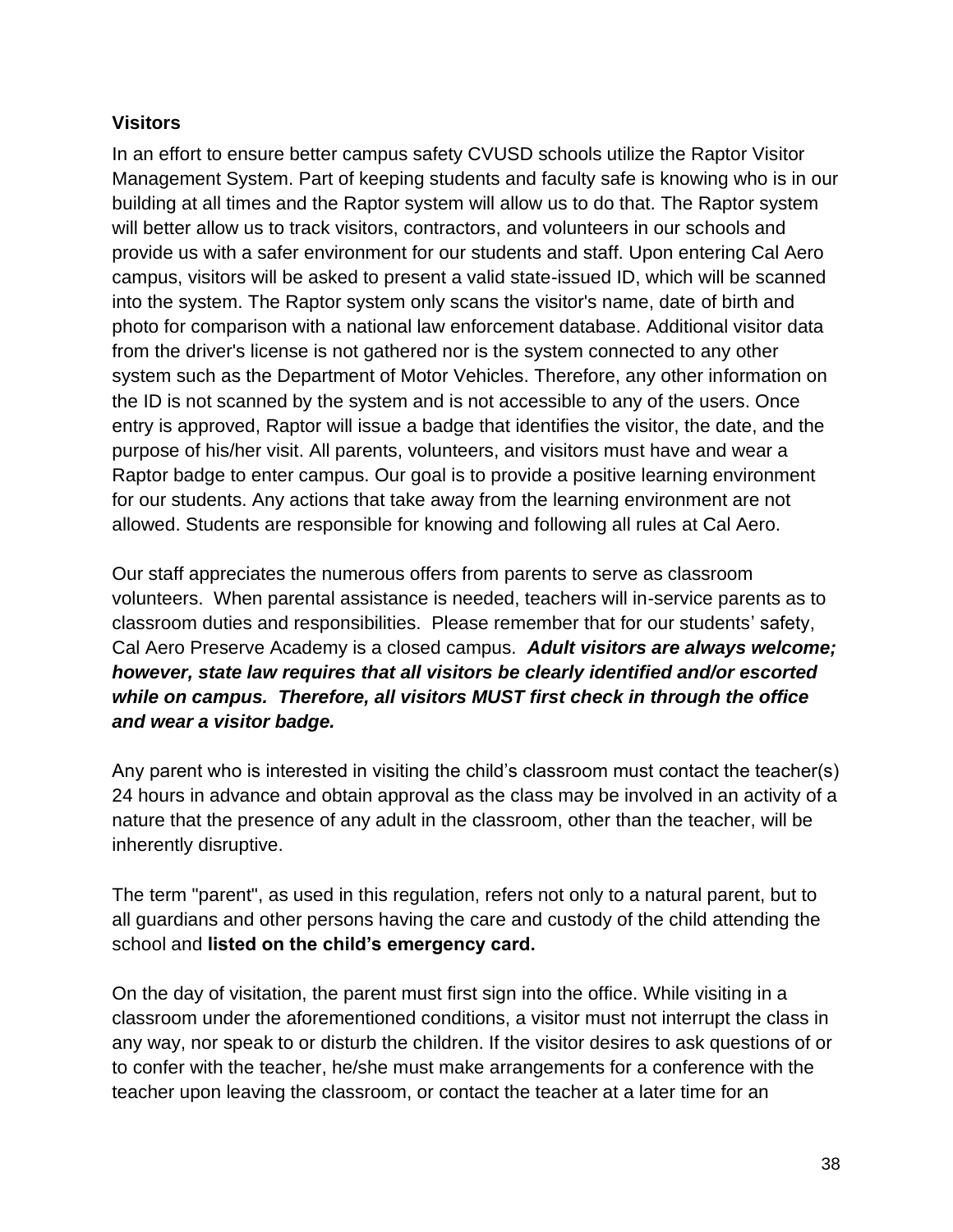appointment. As a courtesy, please do not use your cell phone while visiting or volunteering in classrooms. **(Administrative Regulations 1250).**

## <span id="page-39-0"></span>**Special Courtesy issues**

From time to time some special issues regarding mutual courtesy and consideration of others arise in a school community. We ask your special consideration regarding the following:

**We ask that parents not bring their pets to school even if they are leashed**. Some children are highly allergic, while others may be afraid of some pets. **(Penal Code Section 653g 626.8)**

## <span id="page-39-1"></span>**Special Programs**

## <span id="page-39-2"></span>**English Language Learners**

Students identified as an English Language Learner will receive additional language support through designated and integrated English language development.Student progress is continuously evaluated to ensure the student is making sufficient progress in reaching English proficiency. English language learner students that have been in the United States for less than 12 months may receive a "NM" (no mark) or "NG" (no grade).

## **Gifted and Talented Education (GATE)**

Cal Aero Preserve Academy is committed to providing students who have been identified GATE in grades 2-8 a unique learning experience that focuses on academic rigor and the social emotional needs of gifted students.

GATE students are clustered in a general education class. This allows for the students to work together with others who possess similar abilities and needs. It also provides an atmosphere that is academically rigorous and designed to enhance the output of such students. The grade level curriculum is differentiated throughout the day and in all subjects where applicable. By differentiating the curriculum, GATE students do not receive "extra" work to complete outside or inside the classroom, but are given work that varies in depth and complexity. These plans will detail ongoing and differentiated learning. Students in grades 7 and 8 will be placed in GATE/Honors classes in English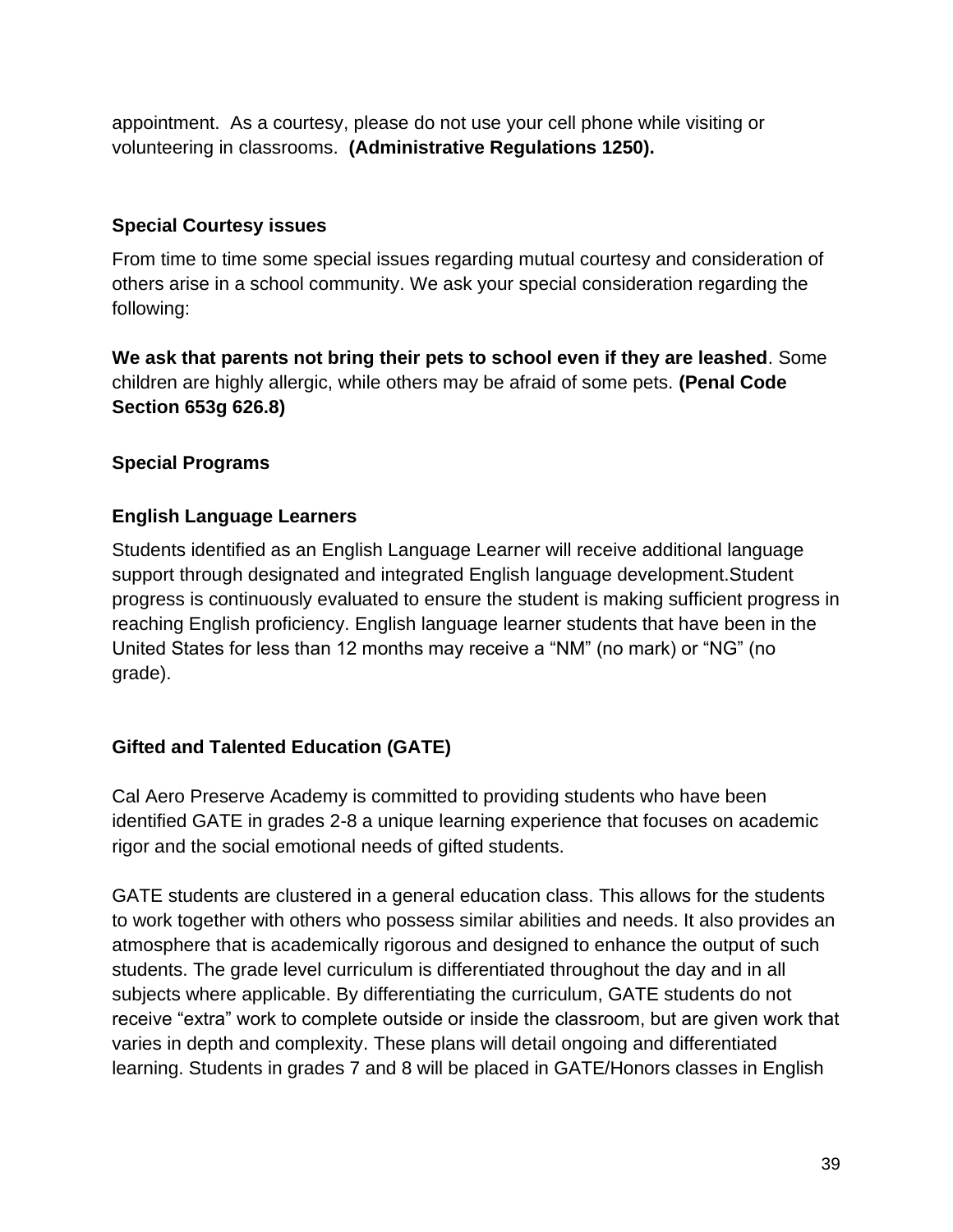language arts, Math, Science, and/or Social Science. Satisfactory performance will be required to continue in any GATE/Honors class.

## <span id="page-40-0"></span>**Flight K-16: College Bound**

Flight K-16 is a school wide program that promotes college as the educational destination for all of our students. As part of this established culture, symbols and products of this culture are apparent throughout the school. Each classroom has adopted a university and has a university learning wall and chant. The teacher highlights information about their school and uses the wall to foster collegiate-focused discussions. Classes vie for the opportunity to perform their university chant during our monthly Aviator Awards. Students and staff members show pride by wearing university shirts each Monday to launch the week.

Flight K-16 promotes academic achievement within the classroom. Instruction is standards based, and in every classroom you will find clear, measurable objectives written on the board which pave the way for student learning. Teachers explicitly state and interact with the objectives to ensure their focus on the learning targets. K-8 teachers help students set individual and class goals based on our school wide college standard. Junior high students are aware of their G.P.A. and how it is calculated. A list of college awareness terms specific to each grade level has been established to deepen students' awareness of the collegiate world. For example, in kindergarten, students learn the word *university* leading up to 8th grade students learning words like *PSAT* and *SAT* in our effort of promoting college readiness for all.

Students in every grade level to complete an individualized Flight Plan for the Future. On the plan, students as early as Kindergarten identify their future University of choice, the year they will graduate from the University, and the action steps needed to ensure their path of success. At each grade level, the Flight Plan for the Future is upleveled to meet the maturity of the students. The ultimate goal of Flight K-16 is for students to understand and embrace the growth mindset. This mindset promotes college-readiness through a system of practices that builds on student academic success.

## <span id="page-40-1"></span>**Leadership**

Our Student Leadership believes that the unique Aviator Flight K-16 experience is enhanced by activities and programs beyond the classroom. These activities help students make meaningful and rewarding connections with our campus. We are eagerly planning events, aligned to our Flight K-16 philosophy, that foster a greater sense of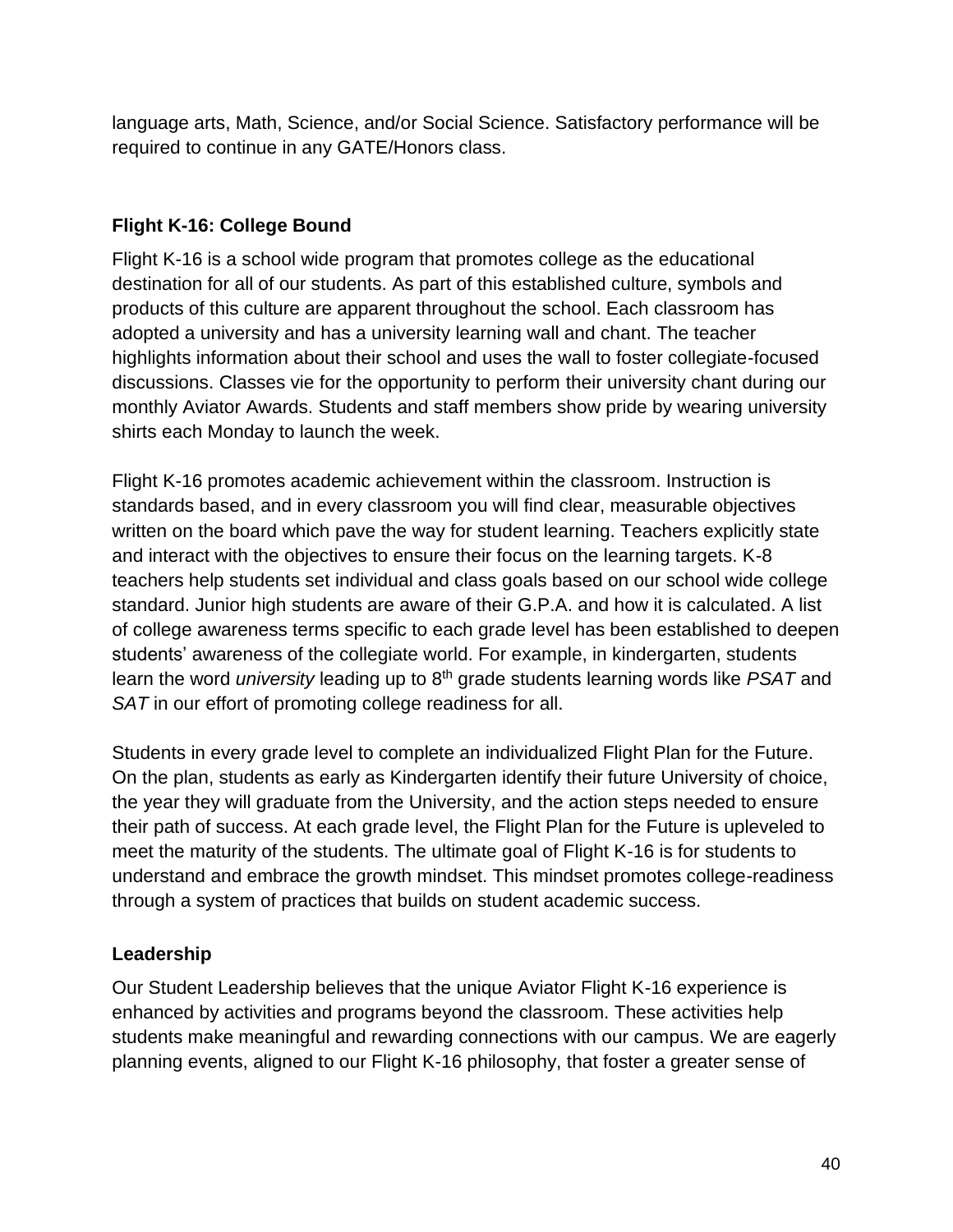school spirit, recognize outstanding character, and celebrate academic achievement. Throughout the school year we will be:

- Hosting bi-monthly Jr. High class competitions at lunch on Fridays.
- Holding Character Focus lunchtime rallies, midtrimester.
- Promoting academic achievement through Aviator Renaissance Assemblies.
- Fostering college awareness at monthly awards assemblies.
- Spotlighting Outstanding Aviators on Campus through "Aim High" recognitions.
- Hosting dances throughout the year.
- Mentoring student council members in grades 4-6.
- Sponsoring Clubs on campus and encouraging students to create a club or join one already in existence.
- Soaring Sundaes, where staff members recognize student strengths.

## <span id="page-41-0"></span>**Special Education**

Students, who have completed a psycho-educational evaluation, may qualify for Special Education services. These students are served through an Individualized Education Plan, which is coordinated and overseen by a special education team. Parent approval is required for placement, and annual meetings are held to review student's progress and set new goals.

## <span id="page-41-1"></span>**Learning Center**

Cal Aero Preserve Academy elementary school will operate a learning center in which students with Individualized Education Programs (IEPs), grades kindergarten through sixth, can receive individualized services at their learning level, either individually or in a small group session. Education Specialists and Instructional Assistants work together to serve students both in the learning center and in the general education classrooms, offering "push-in" support when appropriate. Any student can be referred to the learning center for extra support.

## <span id="page-41-2"></span>**Spirit Day**

Every Monday students wear their university, or college bound, shirts. Spirit day is every Friday at Cal Aero. Students wear their school spirit shirts, or wear red and silver, our school colors, to show school pride.

#### <span id="page-41-3"></span>**STEP Meetings**

Student and Teacher Excellence Program (STEP)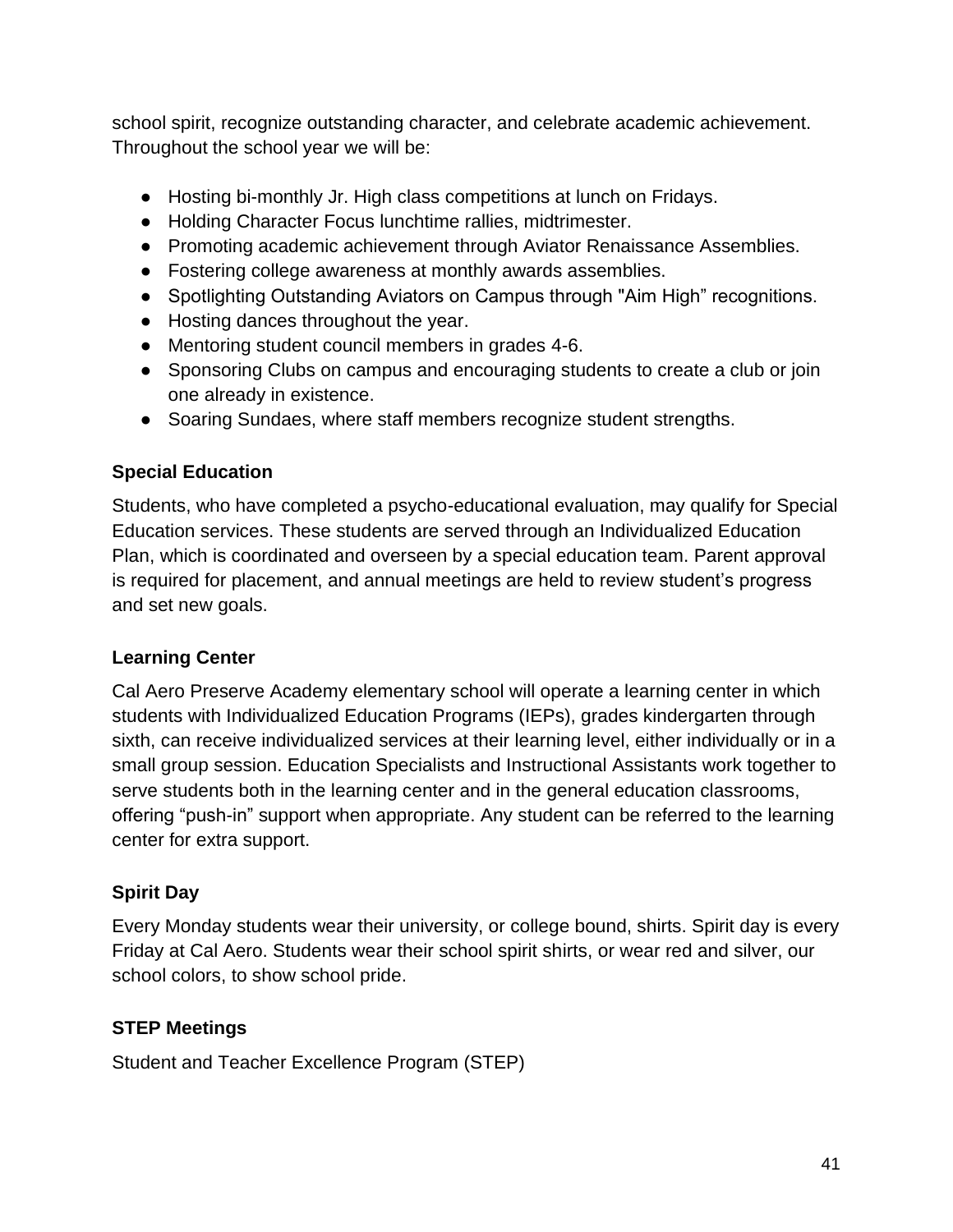If a student is struggling either academically or socially, the classroom teacher will intervene. When further measures are required, the classroom teacher or parent may request a STEP meeting. The team includes parents, the teacher, an administrator or designee, and may also include the education specialist, nurse, psychologist, other teachers, and/or student. The team identifies the student's strengths, weaknesses, shares concerns, and then develops a plan for success.

## **STUDENT RECOGNITION**

<span id="page-42-0"></span>It is our core belief that because "success breeds success" students need to be recognized for a variety of accomplishments. In order to promote future achievement, a school wide recognition system will be used.

#### <span id="page-42-1"></span>**Ongoing Awards**

#### **Trip to the Principal**

Classroom teachers may recognize students for a variety of accomplishments with a visit to the principal, for special acknowledgement.

#### <span id="page-42-2"></span>**Trimester Awards**

Top Flight Award- Is given for High Achieving Academics in ELA/MATH (2 Awards per Tri)

Captain's Award- Is given for Behavior OR Academics-can be for exemplary Behavior/Academics OR for improved Behavior/Academics (2 Awards per Tri)

Lieutenant's Award- Is given for Behavior as it relates to PBIS (3 Awards per Tri)

Perfect Attendance- Award is given for 0 Absences, with  $\leq$  2 tardies or pullouts

**Perfect Attendance** awards will be given to 7<sup>th</sup> and 8<sup>th</sup> grade students for having perfect attendance and 0 tardies for the trimester, at Aviator Renaissance Rallies.

 $7<sup>th</sup>$  and  $8<sup>th</sup>$  grade students are also recognized for a variety of other accomplishments and character at the Aviator Rallies throughout the year.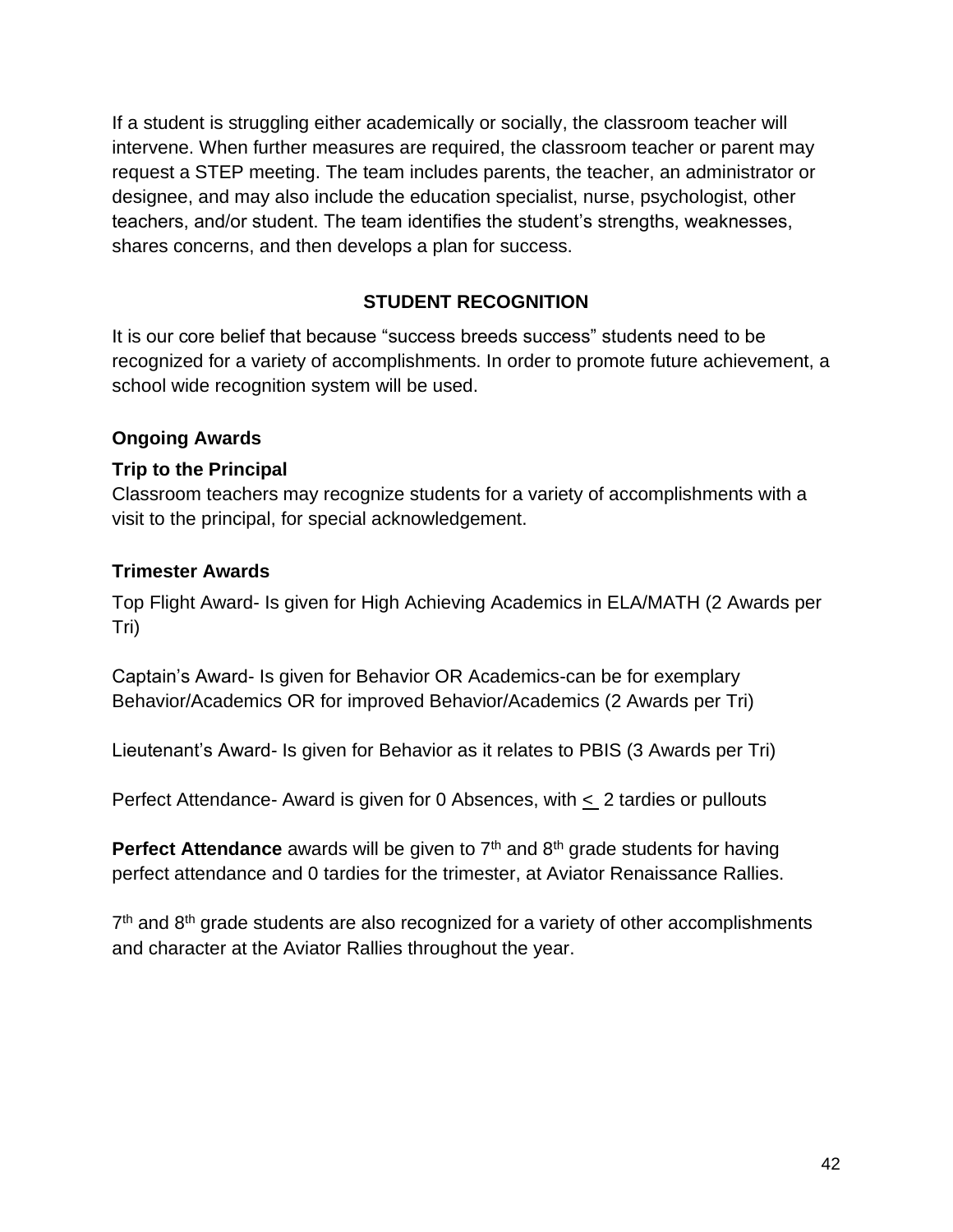## <span id="page-43-0"></span>**End of Year**

**Department Awards** for achievement, effort, and/or progress presented to 7<sup>th</sup> and 8<sup>th</sup> grade students.

**Aviator of the Year Award** is presented to an 8th grade female and male student at Promotion. The selection is based on character, academic achievement, integrity and making a lasting contribution to the school.

Leadership Awards are given to student council members in the 4-6<sup>th</sup> grades and students in grades 7th and 8th for demonstrating leadership by positively impacting the Cal Aero school community.

**Perfect Attendance** awards are given to students who have perfect attendance for the year with **0 tardies** for the whole year. Students who have been suspended are not eligible for the award.

**Physical Fitness Awards** are given to 7<sup>th</sup> and 8<sup>th</sup> grade students who meet the criteria for the National guidelines.

**Presidential Academic Excellence Award** (6<sup>th</sup> and 8<sup>th</sup> grades only)

Awards are presented at the end of the year to those students who meet the following criteria:

6th Grade

- Advanced score on CAASPP in ELA or Math for 4th and 5th grades.
- 3's and 4's in all areas of their report card for 4th and 5th grades, and the first two trimesters of 6th grade.
- Students cannot have any Unsatisfactory marks anywhere on the student's report card.

8th Grade

- Must have a 3.5 GPA or above in grades 7 and 8.
- Students cannot have any D's, F's, N's, or Unsatisfactory marks anywhere on the student's report card.
- Recommendations from a teacher plus one other staff member may be considered.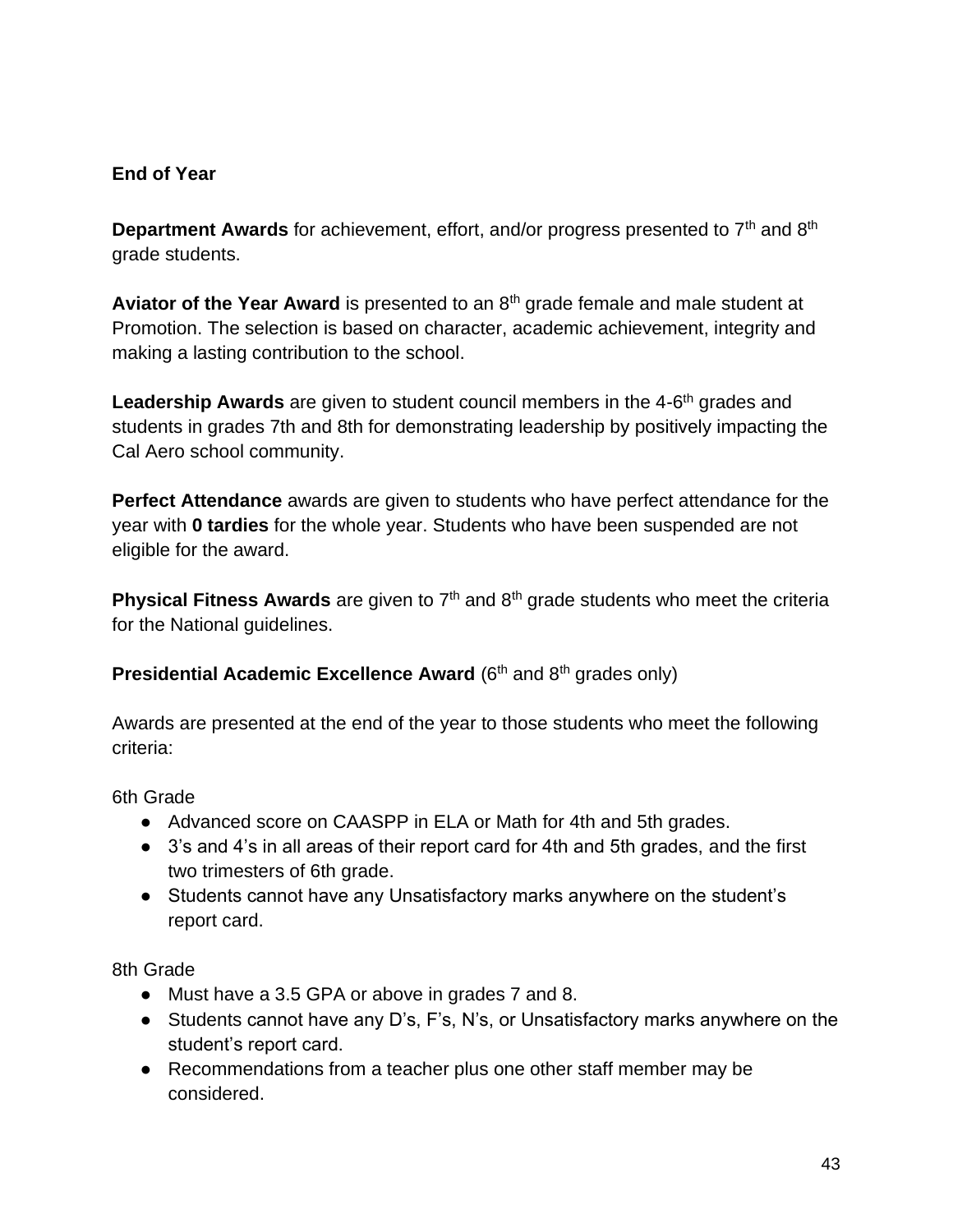One recommendation is to reflect outstanding achievement such as English, Mathematics, Science, History, Geography, Art, Foreign Language, and any other courses that reflect a school's core curriculum. This judgment is to be supported by tangible evidence that consists of either results on teacher-made tests, portfolio assessment, or special projects. The second recommendation from a school staff member may address, for example: involvement in community service or co-curricular activities including tutoring other students and/or demonstration of creativity and achievement in the visual and performing arts. For Grade 8 you must have a 3.5-4.0 GPA every trimester in grades 7-8, as well as the above criteria regarding teacher/staff recommendations.

**Principal's Award** is given to a 6<sup>th</sup> grade female and male student at the end of the year and to an 8th grade female and male student at Promotion. There are two aspects of the award: achieving academic excellence and maintaining a positive educational attitude towards fellow students and staff members on campus.

**Top Flight** is given to 8<sup>th</sup> grade students at Promotion who maintained a 4.0 GPA during their 2 years in Junior High.

<span id="page-44-0"></span>**Victory Awards** are given to 7<sup>th</sup> and 8<sup>th</sup> grade students who have demonstrated personal triumphs in their lives.

## **Student Eligibility for School Sponsored Activities**

All students are eligible to participate in school activities if they maintain appropriate academic standards and exhibit good citizenship on campus. Students may forfeit eligibility for the following reasons:

- 1. Suspension from school
- 2. Disciplinary action by Administration
- 3. Truancy (period or day) from school
- 4. Habitual tardiness
- 5. Outstanding fundraising or library fines/money.

All students will be subject to a grade/citizen/disciplinary check prior to each schoolorganized event. Junior high students must have a minimum GPA of 2.0 and meet the criteria above in order to participate in all dances and activities. End of the year junior high field trip check will be done using the  $6<sup>th</sup>$  week progress report grade point average (GPA) during 3rd trimester.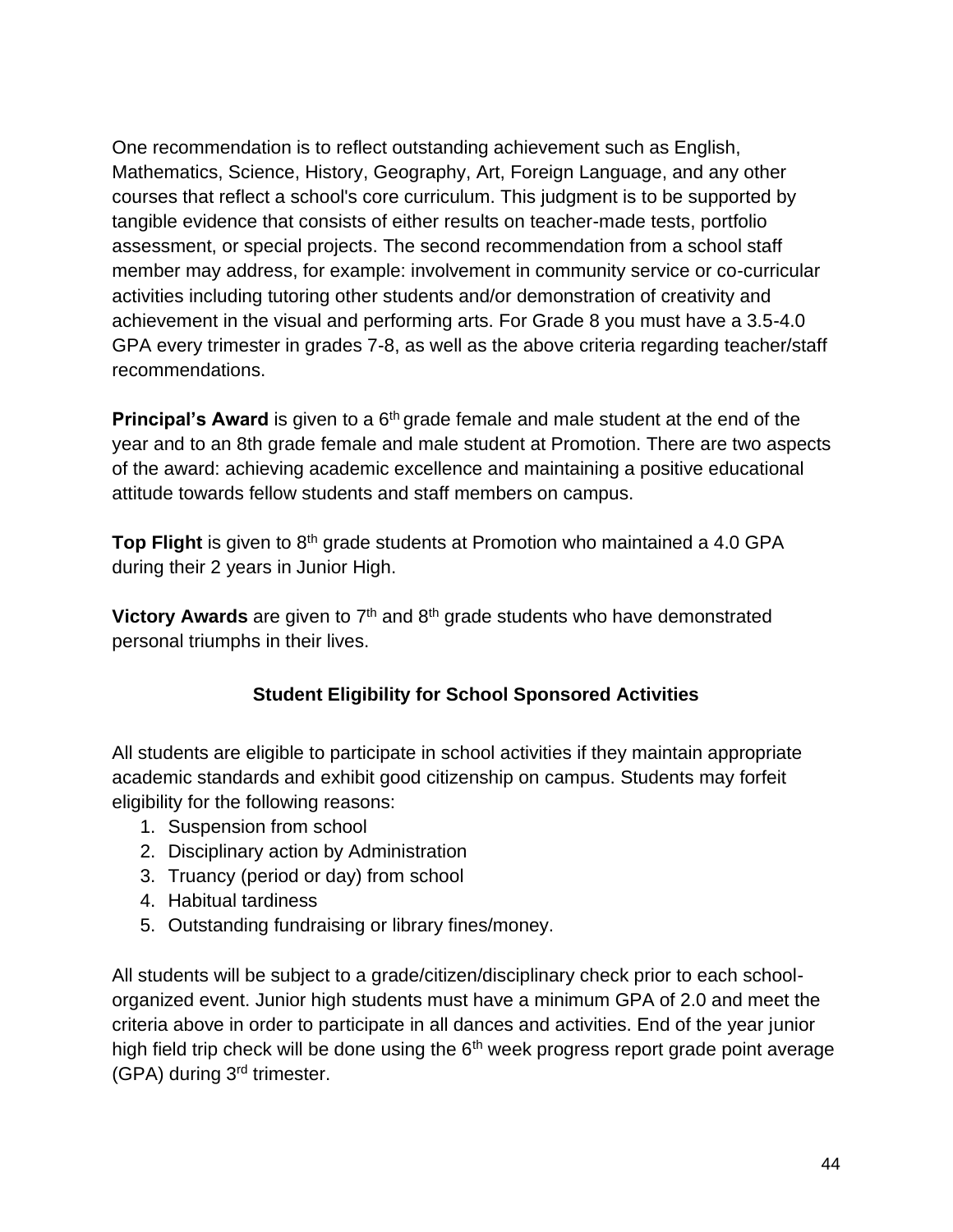#### **PROMOTION AND INFORMATION REQUIREMENTS**

<span id="page-45-0"></span>Promotion ceremony is held only for 8<sup>th</sup> grade students at Cal Aero Preserve Academy. Students must meet the requirements established by the Chino Valley Unified School District Board of Education's Promotion and Retention Recommendation Policy (BP 5127): Students must have a 2.0 GPA in their final trimester and no more than two (2) "Unsatisfactory" (U) citizenship grades in order to participate in promotion activities.

Students may be excluded from promotion activities for disciplinary action such as suspension and for excessive unexcused absences and/or tardies.

Students must pay for all lost or damaged books and any owed fundraising monies in order to be included in the ceremony.

In lieu of promotion,  $6<sup>th</sup>$  grade students will have their own end of year activities/celebration. All 6<sup>th</sup> grade students must meet grade/citizenship/work habit requirements in order to participate in activities.

## **Dress Code for 8th Grade Promotion**

For the Promotion Ceremony, boys are to wear nice pants and shoes. For girls, pant suits, dresses or blouses/skirts are to cover their midriff or backs. No strapless dresses. All school dress code rules still apply. Students in violation of the dress code will be required to change clothes and/or shoes in order to participate in the promotion ceremony.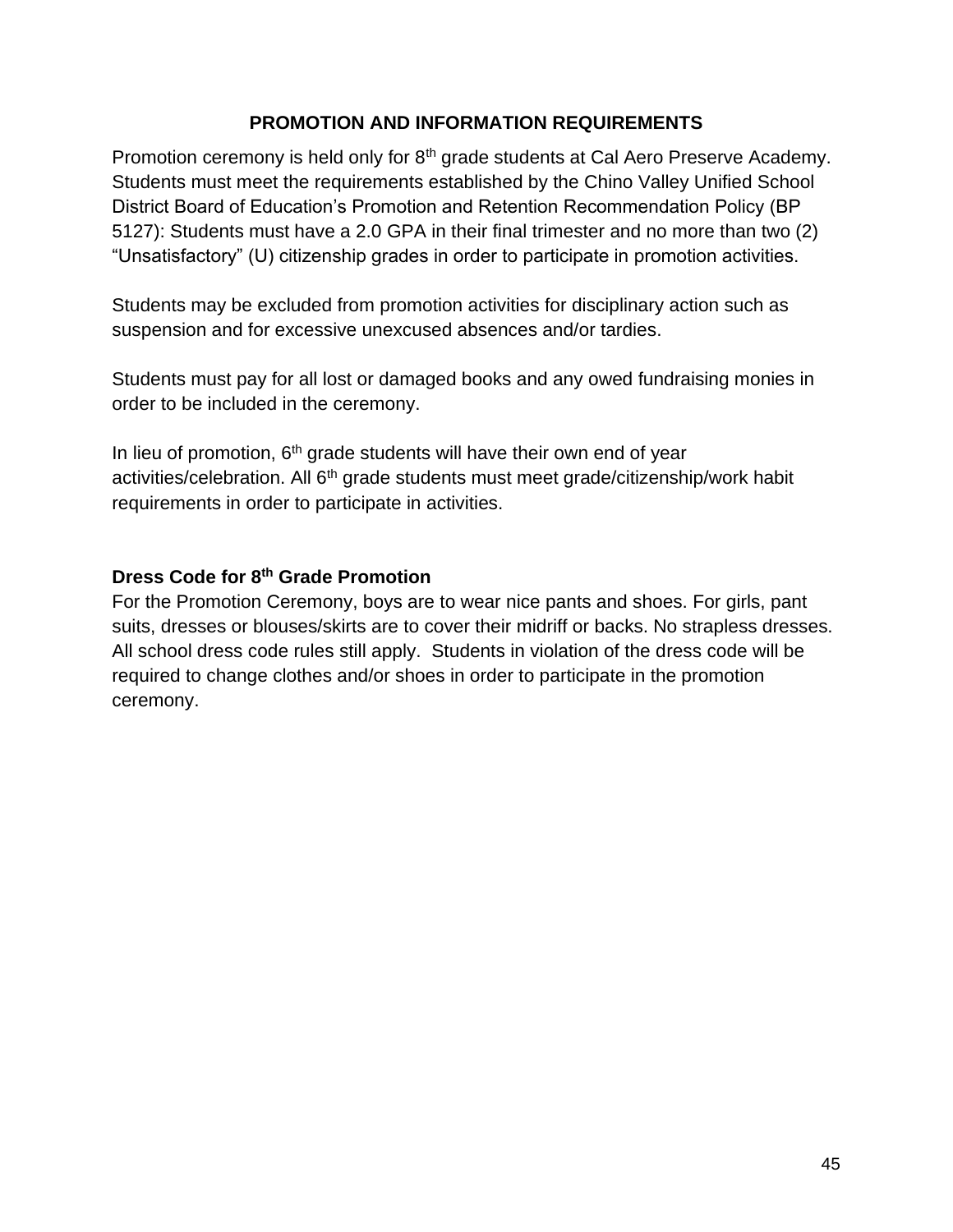## **IMPORTANT DATES 2021-2022**

| Date                                                                    | Day                                     | Event                                                                 |
|-------------------------------------------------------------------------|-----------------------------------------|-----------------------------------------------------------------------|
| Sept 6                                                                  | Monday                                  | Labor Day                                                             |
| <b>Nov 11</b>                                                           | Thursday                                | Veteran's Day/NO SCHOOL                                               |
| Nov 22-26                                                               | Monday-Friday                           | No School/Thanksgiving Holiday                                        |
| Dec 17-Jan 3                                                            | Monday-Friday                           | <b>Winter/Christmas Break</b>                                         |
| Jan 4                                                                   | Monday                                  | <b>School Resumes</b>                                                 |
| Jan 17                                                                  | Monday                                  | Martin Luther King Jr. Day                                            |
| Feb 14                                                                  | Monday                                  | Lincoln's Birthday (Observed)                                         |
| Feb <sub>21</sub>                                                       | Monday                                  | Washington's Birthday (Observed)                                      |
| Mar 28- Apr 1                                                           | Monday-Friday                           | Spring Break - Junior High ONLY                                       |
| May 30                                                                  | Monday                                  | <b>Memorial Day</b>                                                   |
| Track A May 23<br>Track B June 28<br>Track C June 28<br>Track D June 28 | Monday<br>Tuesday<br>Tuesday<br>Tuesday | Last Day of School for K-6                                            |
| May 26                                                                  | Thursday                                | Last Day of School for Junior High<br>8 <sup>th</sup> grade Promotion |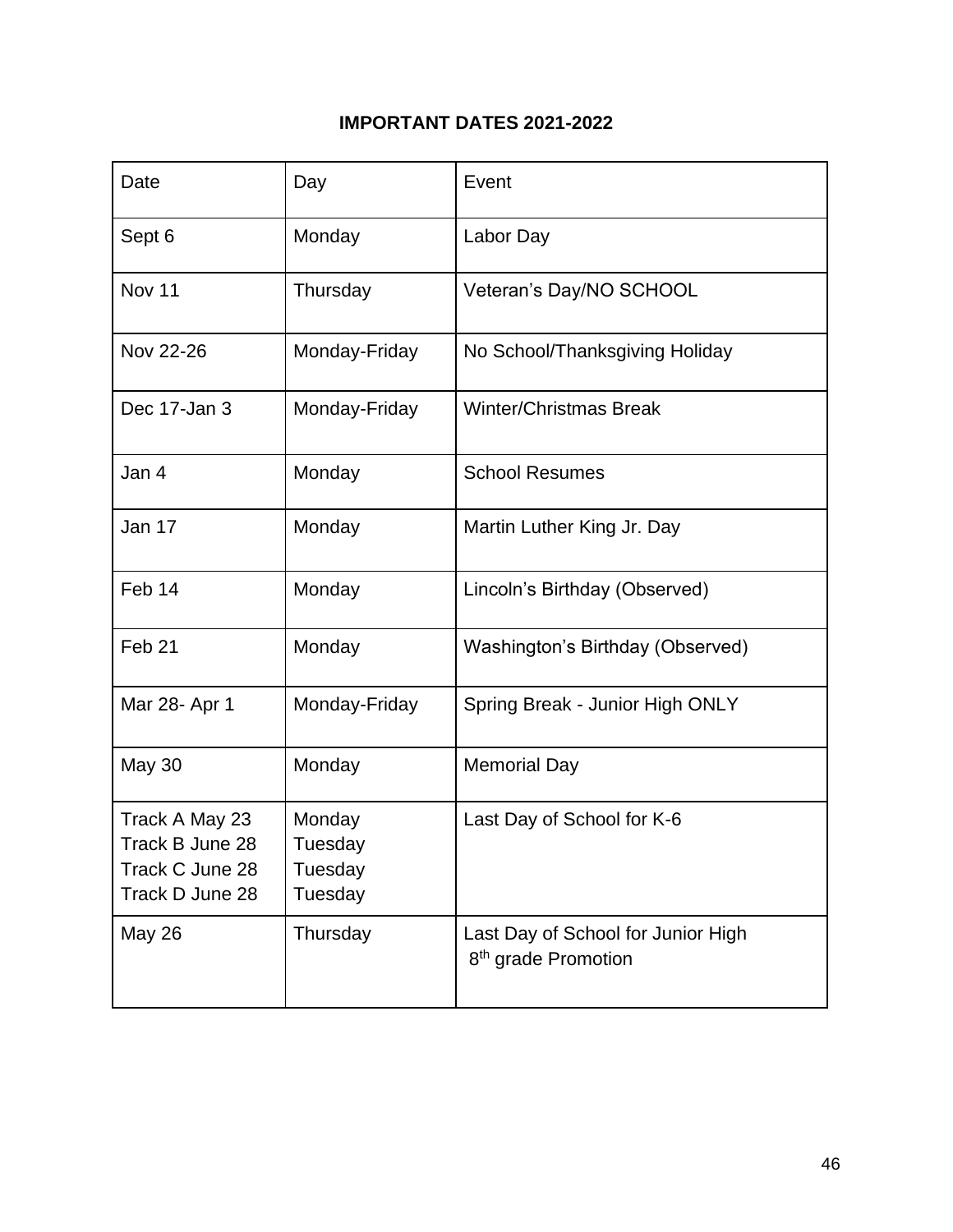## **School Holidays (Junior High** *Only***)**

<span id="page-47-1"></span>

<span id="page-47-0"></span>March  $28^{th}$  – April 1st Spring Break for JH

## **Additional Minimum Days for Elementary (K-6)**

## **Track A**

| Monday    | 8/16/21  | <b>Teacher/Parent Conferences</b> |
|-----------|----------|-----------------------------------|
| Tuesday   | 8/17/21  | <b>Teacher/Parent Conferences</b> |
| Wednesday | 8/18/21  | <b>Teacher/Parent Conferences</b> |
| Friday    | 9/24/21  | Minimum Day                       |
| Friday    | 12/17/21 | Minimum Day                       |
| Wednesday | 2/2/22   | Minimum Day                       |
| Monday    | 5/23/22  | Minimum Day                       |

## **Track B**

| 8/16/21  | <b>Teacher/Parent Conferences</b> |
|----------|-----------------------------------|
| 8/17/21  | <b>Teacher/Parent Conferences</b> |
| 8/18/21  | <b>Teacher/Parent Conferences</b> |
| 8/20/21  | Minimum Day                       |
| 12/17/21 | Minimum Day                       |
| 5/3/22   | Minimum Day                       |
| 6/28/22  | Minimum Day                       |
|          |                                   |

## **Track C**

| Friday    | 7/30/21  | Minimum Day                       |
|-----------|----------|-----------------------------------|
| Tuesday   | 9/7/21   | <b>Teacher/Parent Conferences</b> |
| Wednesday | 9/8/21   | <b>Teacher/Parent Conferences</b> |
| Friday    | 9/10/21  | <b>Teacher/Parent Conferences</b> |
| Friday    | 11/12/21 | Minimum Day                       |
| Wednesday | 3/30/22  | Minimum Day                       |
| Tuesday   | 6/28/22  | Minimum Day                       |

## **Track D**

| Tuesday           | 9/13/21  | <b>Teacher/Parent Conferences</b> |
|-------------------|----------|-----------------------------------|
| Wednesday 9/14/21 |          | <b>Teacher/Parent Conferences</b> |
| Friday            | 9/15/21  | <b>Teacher/Parent Conferences</b> |
| Friday            | 10/22/21 | Minimum Day                       |